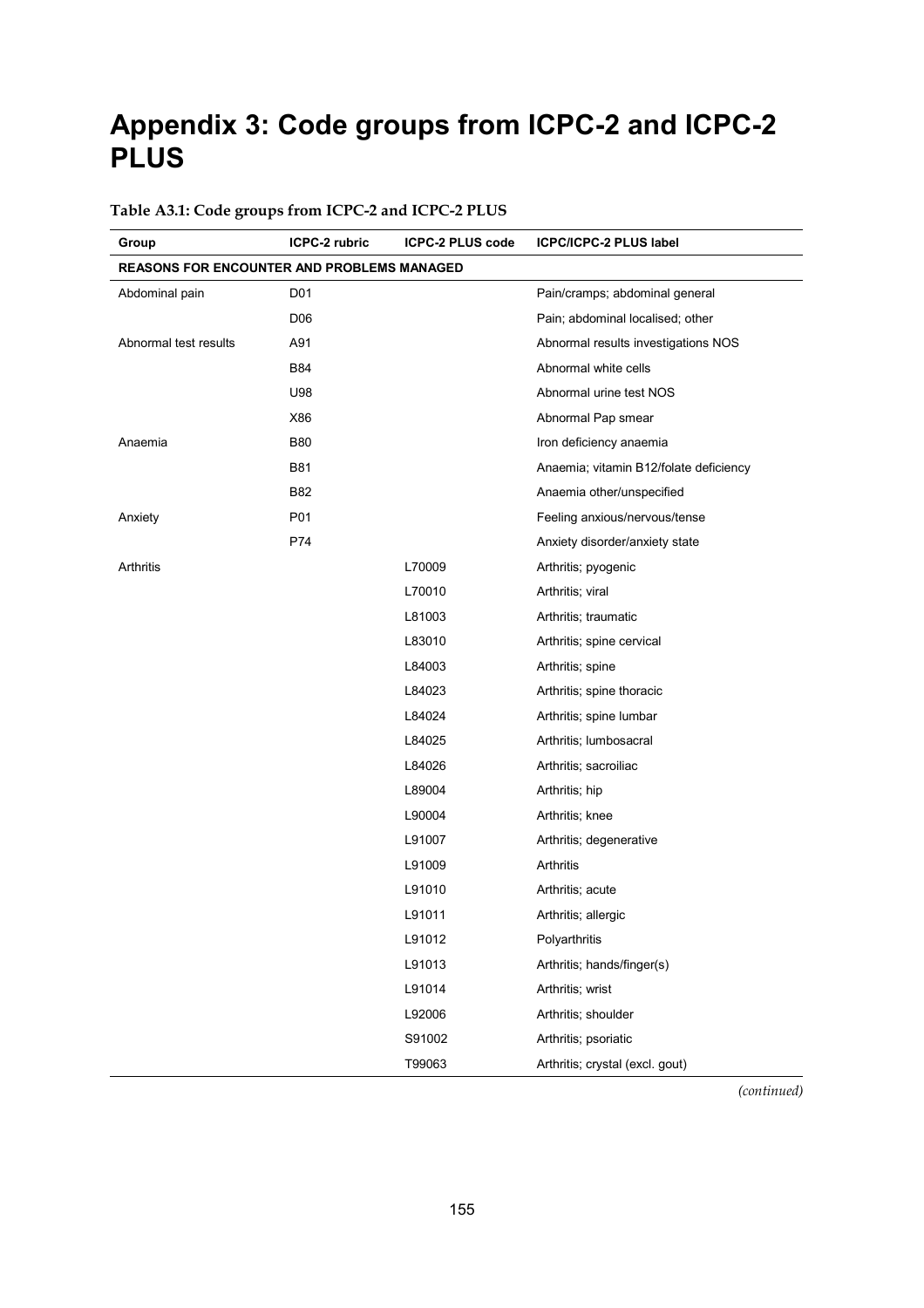| Group                                                  | ICPC-2 rubric | <b>ICPC-2 PLUS code</b> | ICPC/ICPC-2 PLUS label                             |
|--------------------------------------------------------|---------------|-------------------------|----------------------------------------------------|
| Reasons for encounter and problems managed (continued) |               |                         |                                                    |
| Back complaint                                         | L02           |                         | Back symptom/complaint                             |
|                                                        | L03           |                         | Low back symptom/complaint                         |
|                                                        | L86           |                         | Back syndrome with radiating pain                  |
| Check-up-all                                           | $-30$         |                         | Medical examination/health evaluation,<br>complete |
|                                                        | $-31$         |                         | Medical examination/health evaluation, partial     |
|                                                        | X37           |                         | Pap smear                                          |
| Check-up-ICPC chapter                                  | A30; A31      |                         | General                                            |
|                                                        | B30; B31      |                         | <b>Blood</b>                                       |
|                                                        | D30; D31      |                         | Digestive                                          |
|                                                        | F30; F31      |                         | Eye                                                |
|                                                        | H30; H31      |                         | Ear                                                |
|                                                        | K30; K31      |                         | Cardiovascular                                     |
|                                                        | L30; L31      |                         | Musculoskeletal                                    |
|                                                        | N30; N31      |                         | Neurological                                       |
|                                                        | P30; P31      |                         | Psychological                                      |
|                                                        | R30; R31      |                         | Respiratory                                        |
|                                                        | S30; S31      |                         | Skin                                               |
|                                                        | T30; T31      |                         | Endocrine                                          |
|                                                        | U30; U31      |                         | Urology                                            |
|                                                        | W30; W31      |                         | Prenatal/postnatal                                 |
|                                                        | X30; X31; X37 |                         | Female genital                                     |
|                                                        | Y30; Y31      |                         | Male genital                                       |
|                                                        | Z30; Z31      |                         | Social                                             |
| Depression                                             | P03           |                         | Feeling depressed                                  |
|                                                        | P76           |                         | Depressive disorder                                |
| Diabetes-non-gestational)                              | T89           |                         | Diabetes; insulin-dependent                        |
|                                                        | T90           |                         | Diabetes; non-insulin-dependent                    |
| Diabetes-all                                           | T89           |                         | Diabetes; insulin-dependent                        |
|                                                        | T90           |                         | Diabetes; non-insulin-dependent                    |
|                                                        | W85           |                         | <b>Gestational diabetes</b>                        |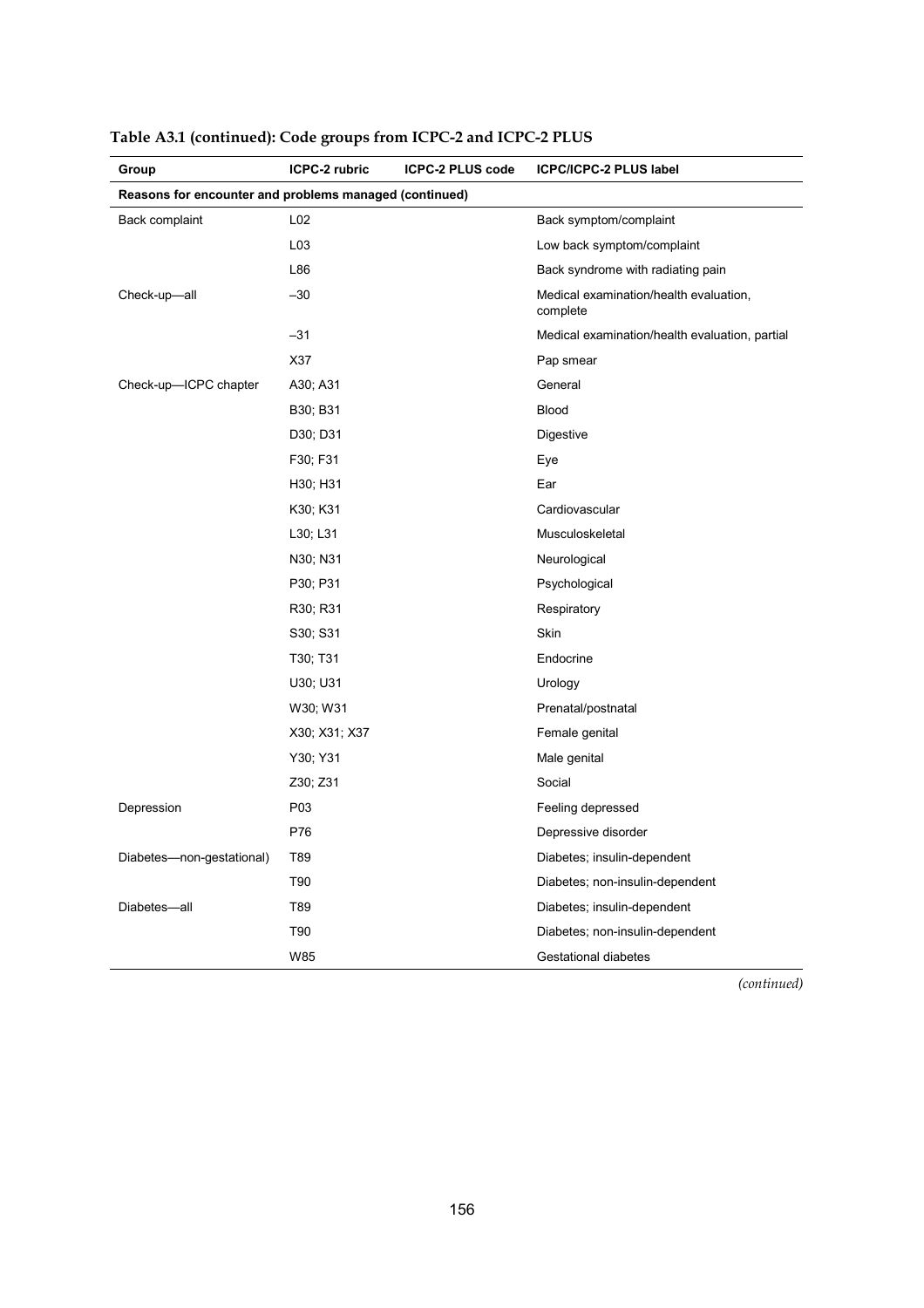| Group                                                  | ICPC-2<br>rubric | <b>ICPC-2 PLUS code</b><br><b>ICPC/ICPC-2 PLUS label</b> |                                                            |
|--------------------------------------------------------|------------------|----------------------------------------------------------|------------------------------------------------------------|
| Reasons for encounter and problems managed (continued) |                  |                                                          |                                                            |
| Fracture                                               | L72              |                                                          | Fracture; radius/ulna                                      |
|                                                        | L73              |                                                          | Fracture; tibia/fibia                                      |
|                                                        | L74              |                                                          | Fracture; hand/foot bone                                   |
|                                                        | L75              |                                                          | Fracture; femur                                            |
|                                                        | L76              |                                                          | Fracture; other                                            |
|                                                        |                  | L84019                                                   | Fracture; compression; spine                               |
|                                                        |                  | L99017                                                   | Fracture; non-union                                        |
|                                                        |                  | L99018                                                   | Fracture; pathological                                     |
|                                                        |                  | L99019                                                   | Fracture; malunion                                         |
|                                                        |                  | L99095                                                   | Fracture; stress                                           |
|                                                        |                  | N54005                                                   | Decompression; fracture; skull                             |
|                                                        |                  | N80012                                                   | Fracture; skull (base)                                     |
|                                                        |                  | N80013                                                   | Fracture; skull                                            |
|                                                        |                  | N80014                                                   | Injury; head; fracture                                     |
| Hypertension/high BP (RFEs)                            | K85              |                                                          | Elevated blood pressure without hypertension               |
|                                                        | K86              |                                                          | Uncomplicated hypertension                                 |
|                                                        | K87              |                                                          | Hypertension with involvement of target organs             |
|                                                        |                  | W81002                                                   | Hypertension; pre-eclamptic                                |
|                                                        |                  | W81003                                                   | Hypertension in pregnancy                                  |
| Hypertension (problems)                                | K86              |                                                          | Uncomplicated hypertension                                 |
|                                                        | K87              |                                                          | Hypertension with involvement of target organs             |
|                                                        |                  | W81002                                                   | Hypertension; pre-eclamptic                                |
|                                                        |                  | W81003                                                   | Hypertension in pregnancy                                  |
| Immunisation                                           | A44              |                                                          | Preventive immunisation/medication-<br>general/unspecified |
|                                                        |                  | D44002                                                   | Immunisation; typhoid                                      |
|                                                        |                  | D44003                                                   | Immunisation; mumps                                        |
|                                                        |                  | D44004                                                   | Immunisation; digestive                                    |
|                                                        |                  | D44007                                                   | Immunisation; hepatitis                                    |
|                                                        |                  | D44009                                                   | Immunisation; hepatitis A                                  |
|                                                        |                  | D44010                                                   | Immunisation; hepatitis B                                  |
|                                                        |                  | D44016                                                   | Medication; prevent; hepatitis                             |
|                                                        |                  | D44018                                                   | Immunisation; hepatitis A & B                              |
|                                                        | N44              |                                                          | Preventive immunisation/medication; neurological           |
|                                                        | R44              |                                                          | Preventive immunisation/medication; respiratory            |
| Ischaemic heart disease                                | K74              |                                                          | Ischaemic heart disease without angina                     |
|                                                        | K76              |                                                          | Ischaemic heart disease with angina                        |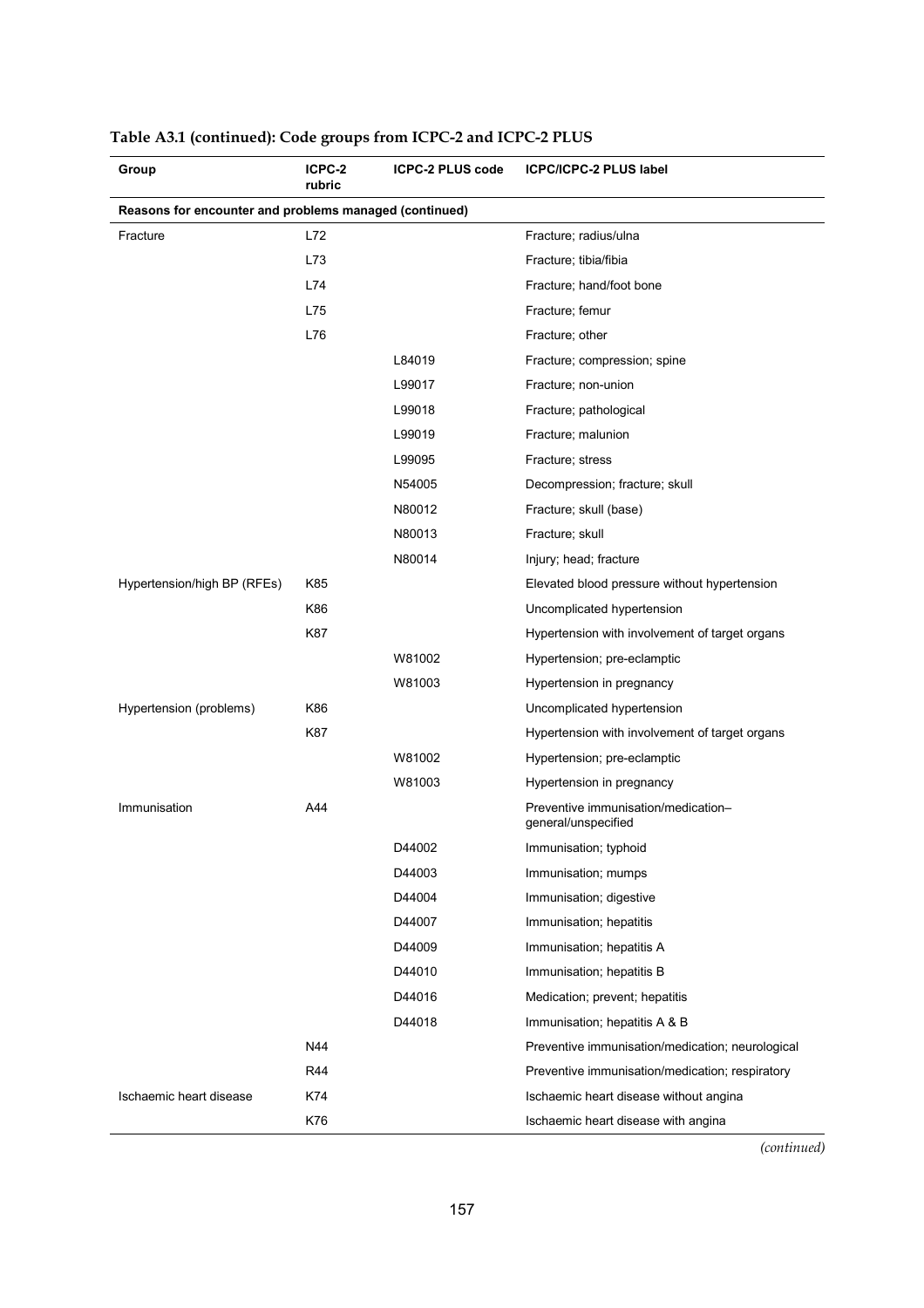| Group                                                  | ICPC-2 rubric   | <b>ICPC-2 PLUS code</b> | <b>ICPC/ICPC-2 PLUS label</b>                     |  |
|--------------------------------------------------------|-----------------|-------------------------|---------------------------------------------------|--|
| Reasons for encounter and problems managed (continued) |                 |                         |                                                   |  |
| Menstrual problems                                     | X02             |                         | Pain; menstrual                                   |  |
|                                                        | X03             |                         | Pain; intermenstrual                              |  |
|                                                        | X05             |                         | Menstruation; absent/scanty                       |  |
|                                                        | X06             |                         | Menstruation; excessive                           |  |
|                                                        | X07             |                         | Menstruation; irregular/frequent                  |  |
|                                                        | X08             |                         | Intermenstrual bleeding                           |  |
|                                                        | X09             |                         | Premenstrual symptoms/complaint                   |  |
|                                                        | X10             |                         | Postponement of menstruation                      |  |
| Oral contraception                                     | W <sub>10</sub> |                         | Contraception; postcoital                         |  |
|                                                        | W11             |                         | Oral contraceptive                                |  |
|                                                        | W50             |                         | Medication; reproductive system                   |  |
| Osteoarthritis                                         |                 | L83011                  | Osteoarthritis; spine; cervical                   |  |
|                                                        |                 | L84004                  | Osteoarthritis; spine                             |  |
|                                                        |                 | L84009                  | Osteoarthritis; spine; thoracic                   |  |
|                                                        |                 | L84010                  | Osteoarthritis; spine; lumbar                     |  |
|                                                        |                 | L84011                  | Osteoarthritis; lumbosacral                       |  |
|                                                        |                 | L84012                  | Osteoarthritis; sacroiliac                        |  |
|                                                        |                 | L89001                  | Osteoarthritis; hip                               |  |
|                                                        |                 | L90001                  | Osteoarthritis; knee                              |  |
|                                                        |                 | L91001                  | Osteoarthritis; degenerative                      |  |
|                                                        |                 | L91003                  | Osteoarthritis                                    |  |
|                                                        |                 | L91008                  | Heberdens nodes                                   |  |
|                                                        |                 | L91015                  | Osteoarthritis; wrist                             |  |
|                                                        |                 | L92007                  | Osteoarthritis; shoulder                          |  |
| Pregnancy                                              | W01             |                         | Question of pregnancy                             |  |
|                                                        | <b>W78</b>      |                         | Pregnancy                                         |  |
|                                                        | W79             |                         | Unwanted pregnancy                                |  |
| Prescription                                           | $-50$           |                         | Medication prescription/request/renewal/injection |  |
| Rash                                                   | <b>S06</b>      |                         | Localised redness/erythema/rash of skin           |  |
|                                                        | <b>S07</b>      |                         | Generalised/multiple redness/erythema/rash skin   |  |
| Rheumatoid arthritis                                   | L88             |                         | Rheumatoid arthritis                              |  |
| Sprain/strain                                          |                 | L19014                  | Strain; muscle(s)                                 |  |
|                                                        | L77             |                         | Sprain/strain; ankle                              |  |
|                                                        | L78             |                         | Sprain/strain; knee                               |  |
|                                                        | L79             |                         | Sprain/strain; joint NOS                          |  |
|                                                        |                 | L83023                  | Sprain; neck                                      |  |
|                                                        |                 | L83024                  | Strain; neck                                      |  |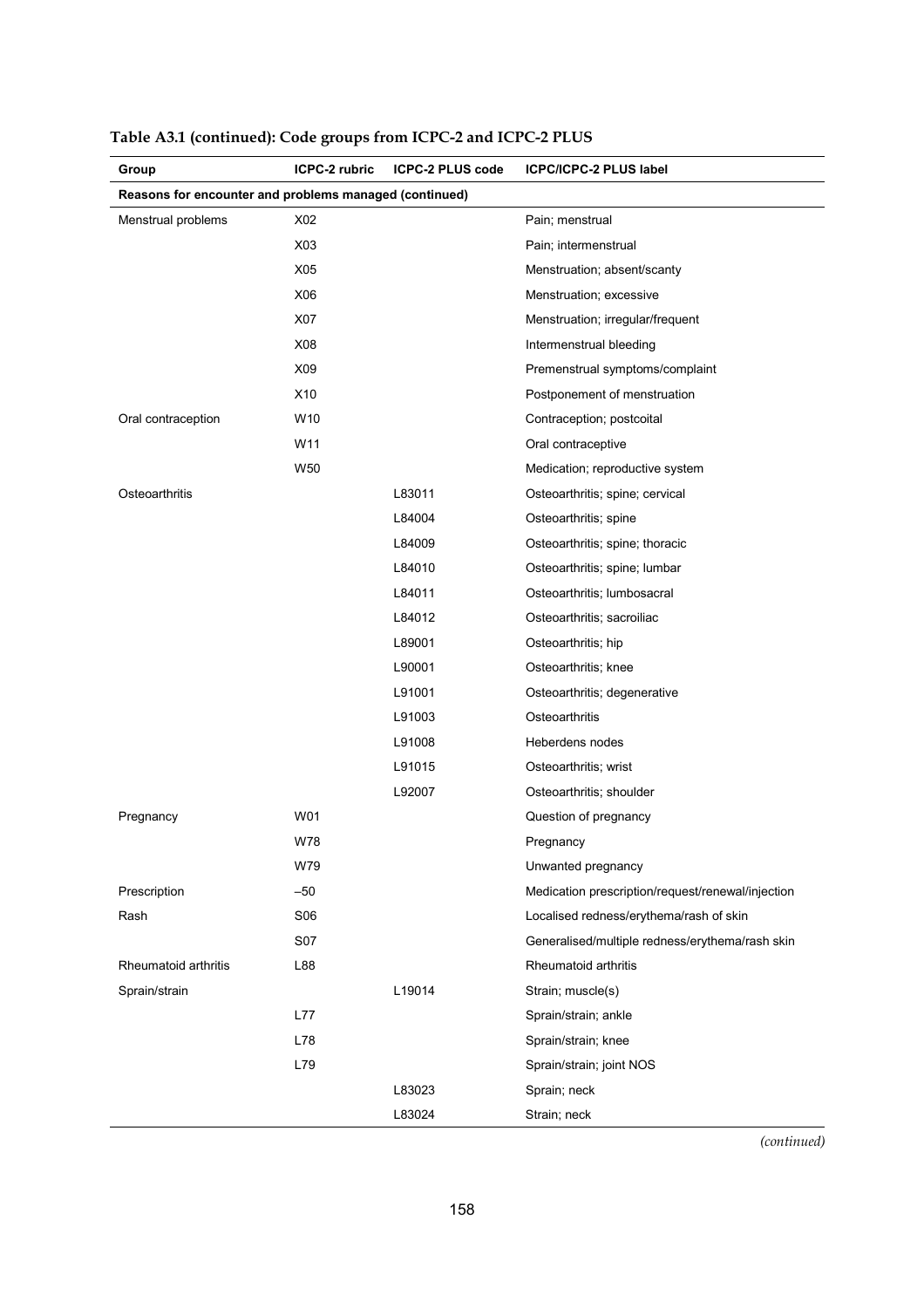| Group                                                  | ICPC-2 rubric | <b>ICPC-2 PLUS code</b> | <b>ICPC/ICPC-2 PLUS label</b>                            |  |
|--------------------------------------------------------|---------------|-------------------------|----------------------------------------------------------|--|
| Reasons for encounter and problems managed (continued) |               |                         |                                                          |  |
| Sprain/strain (continued)                              |               | L83025                  | Whiplash injury; neck old                                |  |
|                                                        |               | L84020                  | Sprain; back                                             |  |
|                                                        |               | L84021                  | Strain; back                                             |  |
| Swelling (skin)                                        | S04           |                         | Localised swelling/papules/ lump/mass/ skin/ tissue      |  |
|                                                        | <b>S05</b>    |                         | Generalised swelling/papules/ lumps/mass/<br>skin/tissue |  |
| <b>Test results</b>                                    | -60           |                         | Results test/procedures                                  |  |
|                                                        | -61           |                         | Results examinations/test/record/letter other provider   |  |
| Tonsillitis                                            | R76           |                         | Tonsillitis; acute                                       |  |
|                                                        | R90           |                         | Hypertrophy; tonsils/adenoids                            |  |
| Urinary tract infection                                | U70           |                         | Pyelonephritis/pyelitis                                  |  |
|                                                        | U71           |                         | Cystitis/urinary infection other                         |  |
| <b>CLINICAL TREATMENTS</b>                             |               |                         |                                                          |  |
| Advice/education                                       |               | A45002                  | Advice/education                                         |  |
|                                                        |               | B45002                  | Advice/education; blood                                  |  |
|                                                        |               | D45002                  | Advice/education; digestive                              |  |
|                                                        |               | F45002                  | Advice/education; eye                                    |  |
|                                                        |               | H45002                  | Advice/education; ear                                    |  |
|                                                        |               | K45002                  | Advice/education; cardiovascular                         |  |
|                                                        |               | L45002                  | Advice/education; musculoskeletal                        |  |
|                                                        |               | N45002                  | Advice/education; neurological                           |  |
|                                                        |               | P45001                  | Advice/education; psychological                          |  |
|                                                        |               | R45002                  | Advice/education; respiratory                            |  |
|                                                        |               | S45002                  | Advice/education; skin                                   |  |
|                                                        |               | T45002                  | Advice/education; endocrine/metabolic                    |  |
|                                                        |               | U45002                  | Advice/education; urology                                |  |
|                                                        |               | W45004                  | Advice/education; reproductive                           |  |
|                                                        |               | X45002                  | Advice/education; genital; female                        |  |
|                                                        |               | Y45002                  | Advice/education; genital; male                          |  |
|                                                        |               | Z45002                  | Advice/education; social                                 |  |
| Advice/education-medication                            |               | A45015                  | Advice/education; medication                             |  |
|                                                        |               | A48003                  | Review; medication                                       |  |
|                                                        |               | A48005                  | Increased; drug dosage                                   |  |
|                                                        |               | A48006                  | Decreased; drug dosage                                   |  |
|                                                        |               | A48007                  | Change (in); drug dosage                                 |  |
|                                                        |               | A48008                  | Stop medication                                          |  |
|                                                        |               | A48009                  | Recommend medication                                     |  |
|                                                        |               | A48010                  | Change (in); medication                                  |  |
|                                                        |               | A48011                  | Medical; request; refusal                                |  |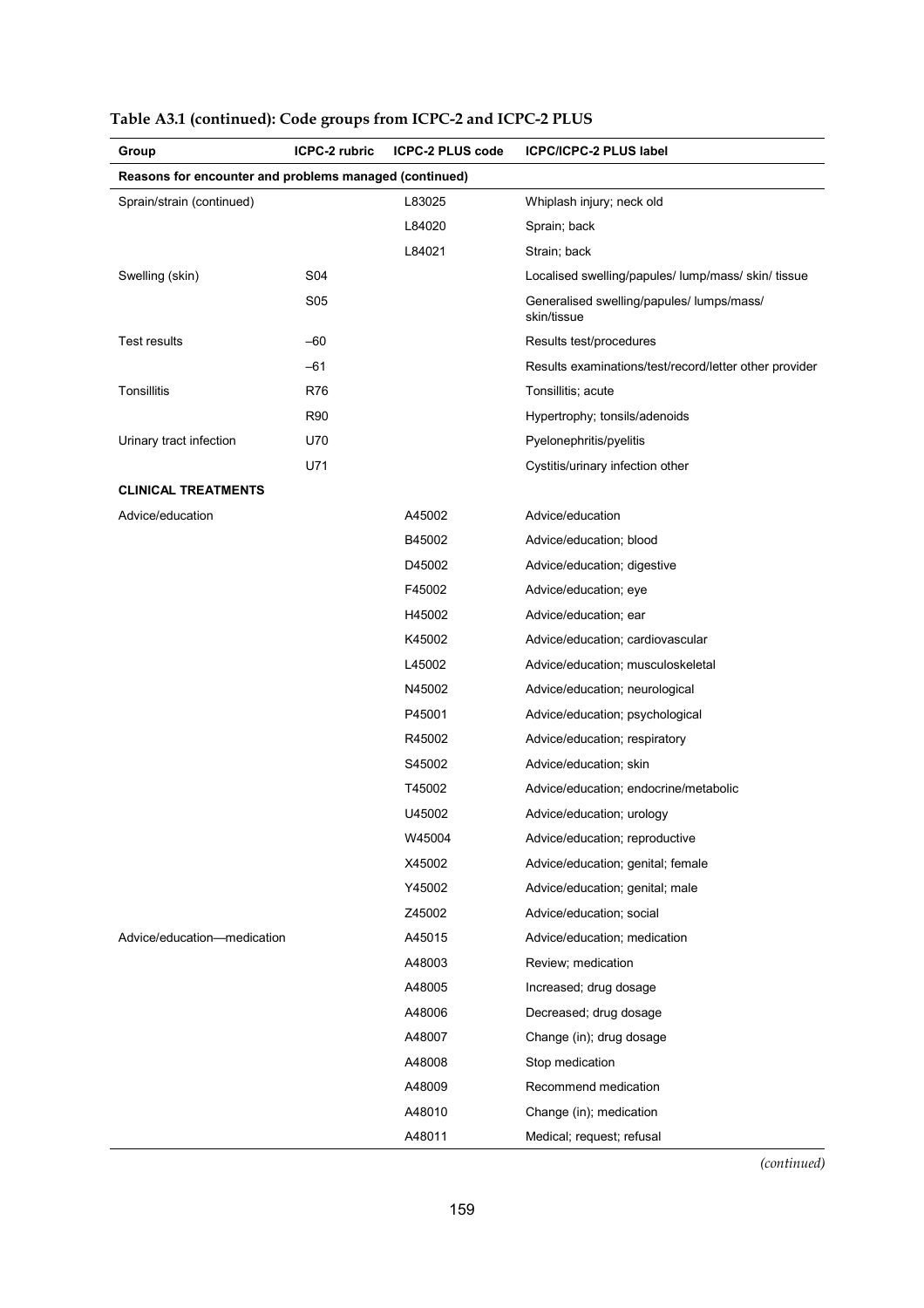| <b>Treatment group</b>                 | <b>ICPC-2 PLUS code</b> | <b>ICPC-2 PLUS label</b>                  |  |  |
|----------------------------------------|-------------------------|-------------------------------------------|--|--|
| <b>Clinical treatments (continued)</b> |                         |                                           |  |  |
| Advice/education-treatment             | A45016                  | Advice/education; treatment               |  |  |
|                                        | A45019                  | Advice; time off work                     |  |  |
|                                        | A45020                  | Advice; rest/fluids                       |  |  |
|                                        | A45021                  | Advice; naturopathic treatment            |  |  |
|                                        | A48004                  | Review; treatment                         |  |  |
|                                        | S45004                  | Advice/education; RICE                    |  |  |
|                                        | T45004                  | Advice/education; diabetes                |  |  |
|                                        | T45009                  | Advice; home glucose monitoring           |  |  |
| Counselling/advice-alcohol             | P45005                  | Advice/education; alcohol                 |  |  |
|                                        | P58009                  | Counselling; alcohol                      |  |  |
| Counselling/advice-exercise            | A45004                  | Advice/education; exercise                |  |  |
|                                        | A58005                  | Counselling; exercise                     |  |  |
| Counselling/advice-health/body         | A45005                  | Advice/education; health                  |  |  |
|                                        | A45009                  | Health promotion                          |  |  |
|                                        | A45010                  | Information; health                       |  |  |
|                                        | A45011                  | Health promotion; injury                  |  |  |
|                                        | A45018                  | Advice/education; body                    |  |  |
|                                        | A45026                  | Advice/education; hygiene                 |  |  |
|                                        | A58006                  | Counselling; health                       |  |  |
|                                        | A98001                  | Health maintenance                        |  |  |
| Counselling/advice-lifestyle           | P45008                  | Advice/education; lifestyle               |  |  |
|                                        | P58012                  | Counselling; lifestyle                    |  |  |
| Counselling/advice-nutrition/weight    | A45006                  | Advice/education; diet                    |  |  |
|                                        | T45005                  | Advice/education; nutritional             |  |  |
|                                        | T45007                  | Advice/education; weight management       |  |  |
|                                        | T58002                  | Counselling; weight management            |  |  |
| Counselling/advice-prevention          | A45025                  | Advice/education; immunisation            |  |  |
|                                        | A58007                  | Counselling; prevention                   |  |  |
|                                        | X45004                  | Advice/education; breast self exam        |  |  |
|                                        | Z45005                  | Advice/education; environment             |  |  |
| Counselling/advice-smoking             | P45004                  | Advice/education; smoking                 |  |  |
|                                        | P58008                  | Counselling; smoking                      |  |  |
| Counselling-problem                    | A58002                  | Counselling; problem                      |  |  |
|                                        | A58003                  | Counselling; individual                   |  |  |
|                                        | B58001                  | Counselling; problem; blood/blood-forming |  |  |
|                                        | D58001                  | Counselling; problem; digestive           |  |  |
|                                        | F58001                  | Counselling; problem; eye                 |  |  |
|                                        | H58001                  | Counselling; problem; ear                 |  |  |
|                                        | K58001                  | Counselling; problem; cardiovascular      |  |  |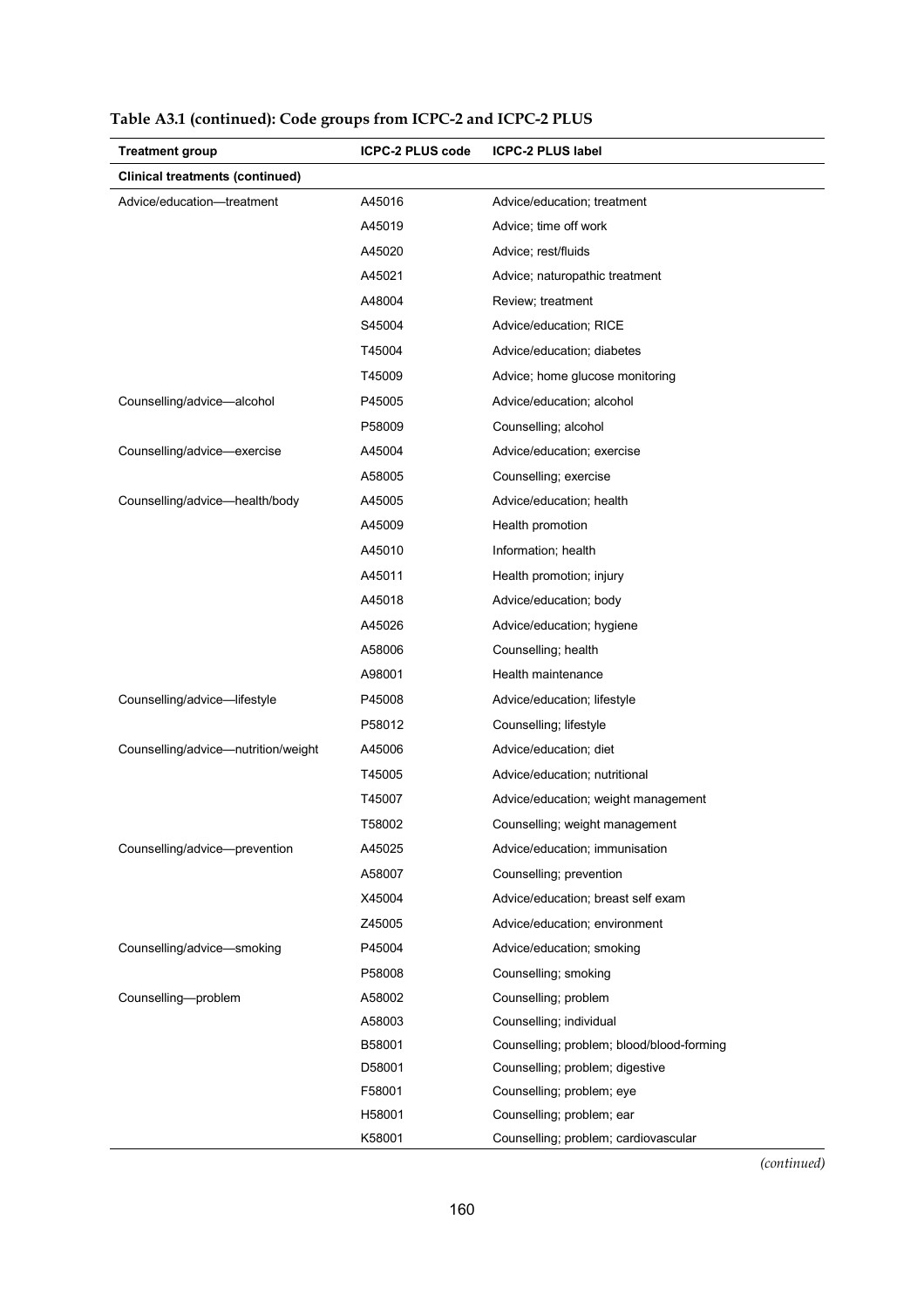| <b>Treatment group</b>                 | <b>ICPC-2 PLUS code</b> | <b>ICPC-2 PLUS label</b>                  |
|----------------------------------------|-------------------------|-------------------------------------------|
| <b>Clinical treatments (continued)</b> |                         |                                           |
| Counselling-problem (continued)        | L58001                  | Counselling; problem; musculoskeletal     |
|                                        | N58001                  | Counselling; problem; neurological        |
|                                        | R58001                  | Counselling; problem; respiratory         |
|                                        | S58001                  | Counselling; problem; skin                |
|                                        | T58001                  | Counselling; problem; endocrine/metabolic |
|                                        | U58001                  | Counselling; problem; urology             |
|                                        | W58003                  | Counselling; problem; reproductive        |
|                                        | X58001                  | Counselling; problem; genital; female     |
|                                        | X58003                  | Counselling; sexual; physical; female     |
|                                        | Y58001                  | Counselling; problem; genital; male       |
|                                        | Y58003                  | Counselling; sexual; physical; male       |
|                                        | Z58002                  | Counselling; problem; social              |
| Counselling-psychological              | P58001                  | Counselling; psychiatric                  |
|                                        | P58002                  | Psychotherapy                             |
|                                        | P58004                  | Counselling; psychological                |
|                                        | P58005                  | Counselling; sexual; psychological        |
|                                        | P58006                  | Counselling; individual; psychological    |
|                                        | P58007                  | Counselling; bereavement                  |
|                                        | P58013                  | Counselling; anger                        |
|                                        | P58014                  | Counselling; self-esteem                  |
|                                        | P58015                  | Counselling; assertiveness                |
|                                        | P58018                  | Therapy; group                            |
|                                        | P58019                  | Cognitive behavioural therapy             |
| Family planning                        | A98002                  | Counselling; genetic female               |
|                                        | A98003                  | Counselling; genetic male                 |
|                                        | W14002                  | Family planning; female                   |
|                                        | W45006                  | Advice/education; preconceptual           |
|                                        | W45007                  | Advice/education; contraception           |
|                                        | W45008                  | Advice/education; family plan; female     |
|                                        | W58001                  | Counselling; abortion                     |
|                                        | W58005                  | Counselling; terminate pregnancy          |
|                                        | W58007                  | Counselling; preconceptual                |
|                                        | W58012                  | Counselling; sterilisation; female        |
|                                        | W58013                  | Counselling; family planning; female      |
|                                        | Y14001                  | Family planning; male                     |
|                                        | Y45006                  | Advice/education; family plan; male       |
|                                        | Y45007                  | Advice/education; contraception; female   |
|                                        | Y58005                  | Counselling; sterilisation; male          |
|                                        | Y58006                  | Counselling; family planning; male        |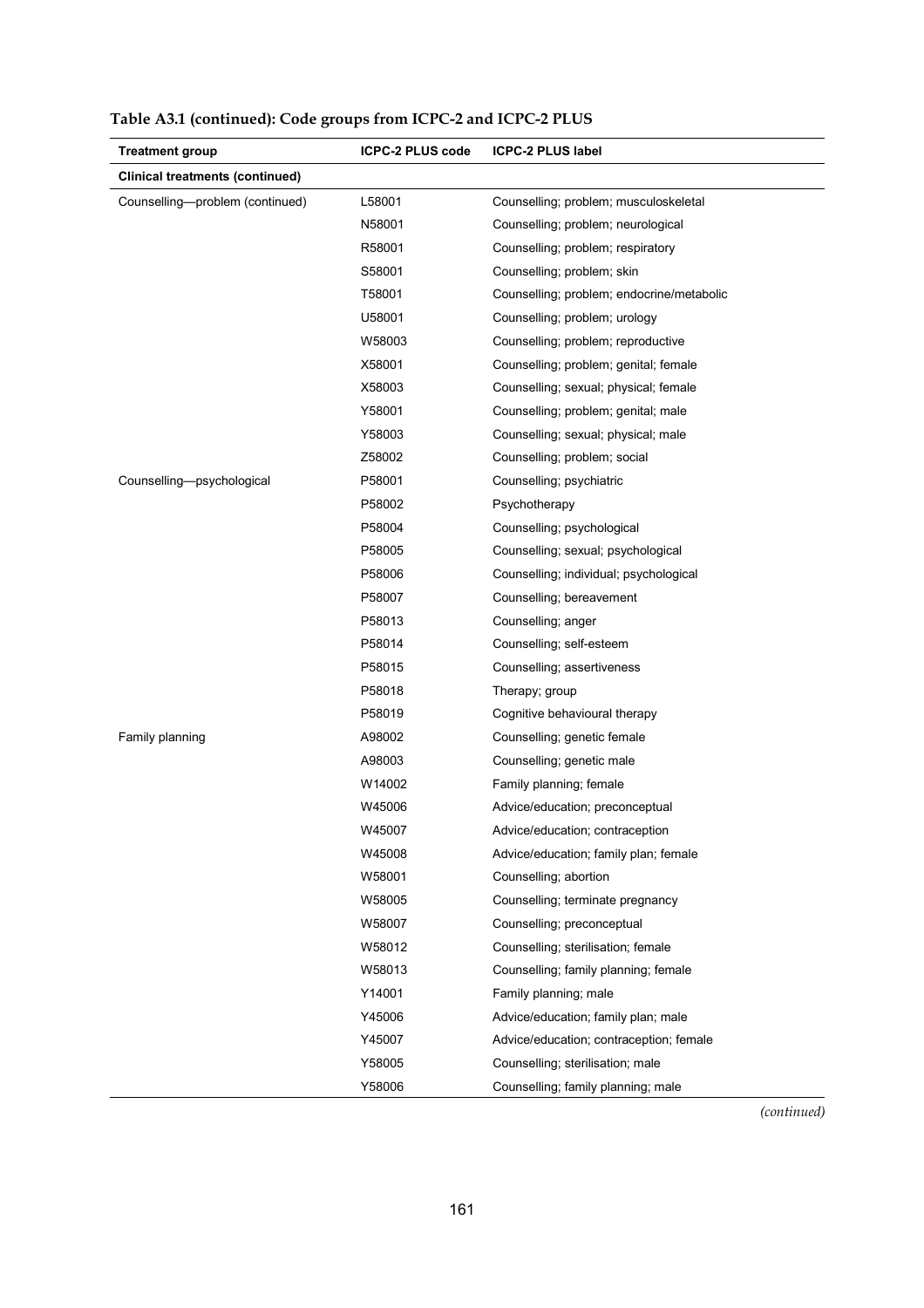| <b>Treatment group</b>                                                   | <b>ICPC-2 PLUS code</b>                          | <b>ICPC-2 PLUS label</b>                                  |  |
|--------------------------------------------------------------------------|--------------------------------------------------|-----------------------------------------------------------|--|
| <b>Clinical treatments (continued)</b>                                   |                                                  |                                                           |  |
| Other admin/document                                                     | -62 (excluding<br>sickness certificate<br>A62008 |                                                           |  |
| Reassurance support                                                      | A58010                                           | Reassurance/support                                       |  |
| Sickness certificate                                                     | A62008                                           | Admin; certificate; sickness                              |  |
| <b>PROCEDURES</b>                                                        |                                                  |                                                           |  |
| Incise/drainage/flushing/aspiration/<br>removal body fluid               | $-51$                                            |                                                           |  |
| Excision/removal tissue/biopsy/<br>destruction/debridement/cauterisation | $-52$                                            |                                                           |  |
| Repair/fixation-suture/cast/prosthetic<br>device (apply/remove)          | $-54$                                            |                                                           |  |
| Local injection/infiltration                                             | $-55$                                            |                                                           |  |
| Dressing/pressure/compression/<br>tamponade                              | $-56$                                            |                                                           |  |
| Physical therapy/rehabilitation                                          | $-57$                                            |                                                           |  |
| Other procedures/minor surgery NEC                                       | $-59$                                            |                                                           |  |
| <b>CLINICAL MEASUREMENTS</b>                                             |                                                  |                                                           |  |
| <b>Electrical tracings</b>                                               | $-42$                                            |                                                           |  |
| Pap smear                                                                | X37001                                           | Pap smear                                                 |  |
|                                                                          | X37003                                           | Test; cytology; genital; female                           |  |
| Physical function test                                                   | $-39$                                            |                                                           |  |
| Urine test                                                               | A35001                                           | Test; urine                                               |  |
|                                                                          | A35002                                           | Urinalysis                                                |  |
|                                                                          | B35001                                           | Test; urine; blood                                        |  |
|                                                                          | D35001                                           | Test; urine; digestive                                    |  |
|                                                                          | P35001                                           | Test; urine; psychological                                |  |
|                                                                          | T35001                                           | Test; urine; endocrine/metabolic                          |  |
|                                                                          | U35002                                           | Test; urine; urology                                      |  |
|                                                                          | W35001                                           | Test; urine; reproductive                                 |  |
|                                                                          | Y35001                                           | Test; urine; genital; male                                |  |
| <b>REFERRALS</b>                                                         |                                                  |                                                           |  |
| Allied health services                                                   | -66                                              | Referral to other provider/nurse/therapist/ social worker |  |
|                                                                          | -68 excluding<br>A68011; Z68003 and<br>Z68004    | Other referrals NEC                                       |  |
|                                                                          | Z67002                                           | Referral; respite care                                    |  |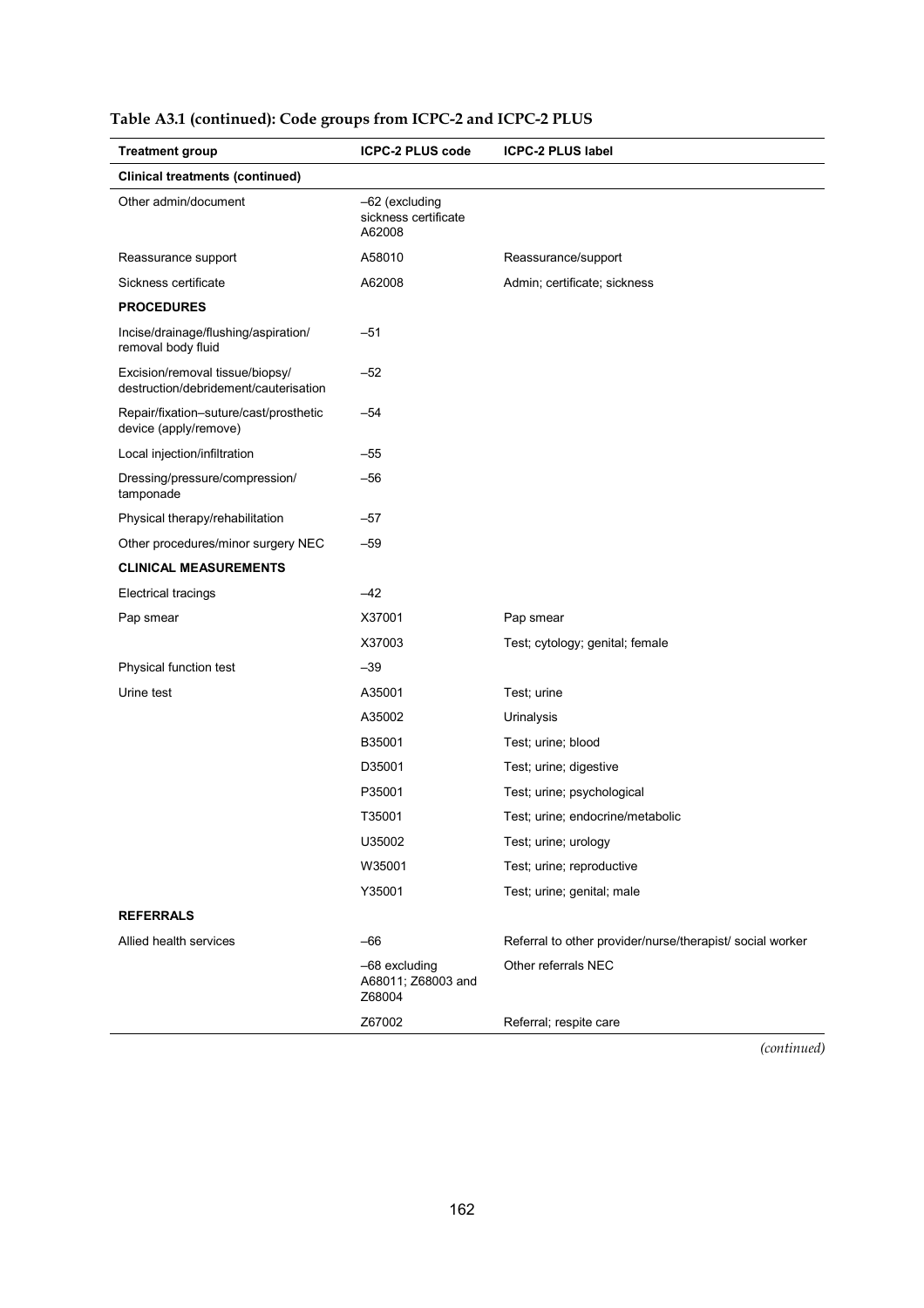|                  | <b>Treatment group</b>       | <b>ICPC-2 PLUS code</b>                                          | <b>ICPC-2 PLUS label</b>                         |  |
|------------------|------------------------------|------------------------------------------------------------------|--------------------------------------------------|--|
|                  | <b>Referrals (continued)</b> |                                                                  |                                                  |  |
| Specialist       |                              | -67 excluding<br>A67010; A67011;<br>A67015; P67005 and<br>Z67002 | Referral to physician/specialist/clinic/hospital |  |
|                  |                              | A68009                                                           | Referral; oncologist                             |  |
|                  | Emergency department         | A67011                                                           | Referral; A & E                                  |  |
| Hospital         |                              | A67010                                                           | Referral; hospital                               |  |
|                  |                              | A67015                                                           | Referral; hospice                                |  |
|                  |                              | P67005                                                           | Referral; hospital; psychiatrist                 |  |
| Other referrals  |                              | A68011                                                           | Referral                                         |  |
|                  |                              | Z68003                                                           | Referral; financial/legal services               |  |
|                  |                              | Z68004                                                           | Referral; police                                 |  |
|                  | <b>PATHOLOGY TEST ORDERS</b> |                                                                  |                                                  |  |
| <b>Chemistry</b> |                              |                                                                  |                                                  |  |
|                  | Amylase                      | D34004                                                           | Test; amylase                                    |  |
| <b>B12</b>       |                              | B34015                                                           | Test: B12                                        |  |
|                  |                              | D34009                                                           | Test; Schillings                                 |  |
|                  | C reactive protein           | A34005                                                           | Test; C reactive protein                         |  |
|                  | Calcium/phosphate            | A34006                                                           | Test; calcium                                    |  |
|                  |                              | A34013                                                           | Test; phosphate                                  |  |
|                  |                              | A34024                                                           | Test; calcium phosphate                          |  |
|                  | Cardiac enzymes              | D34005                                                           | Test; aspartate aminotransferas                  |  |
|                  |                              | K34003                                                           | Test; cardiac enzymes                            |  |
|                  |                              | K34004                                                           | Test; creatine kinase                            |  |
|                  |                              | A33023                                                           | Test; alpha fetoprotein                          |  |
|                  |                              | A33026                                                           | Test; cancer antigen 125                         |  |
|                  |                              | A33027                                                           | Test; cancer antigen 15.3                        |  |
|                  |                              | A33028                                                           | Test; cancer antigen 19.9                        |  |
|                  |                              | A33029                                                           | Test; carcinoembryonic antigen                   |  |
|                  |                              | A33041                                                           | Test; cancer antigen                             |  |
|                  |                              | A34015                                                           | Test; protein                                    |  |
|                  |                              | A34018                                                           | Vitamin assay                                    |  |
|                  |                              | A34019                                                           | Test; lead                                       |  |
|                  |                              | A34020                                                           | Test; blood gas analysis                         |  |
|                  |                              | A34022                                                           | Test; mineral                                    |  |
|                  |                              | A34023                                                           | Test; zinc                                       |  |
|                  |                              | A34025                                                           | Test; DHEAS                                      |  |
|                  |                              | A34030                                                           | Test; biochemistry                               |  |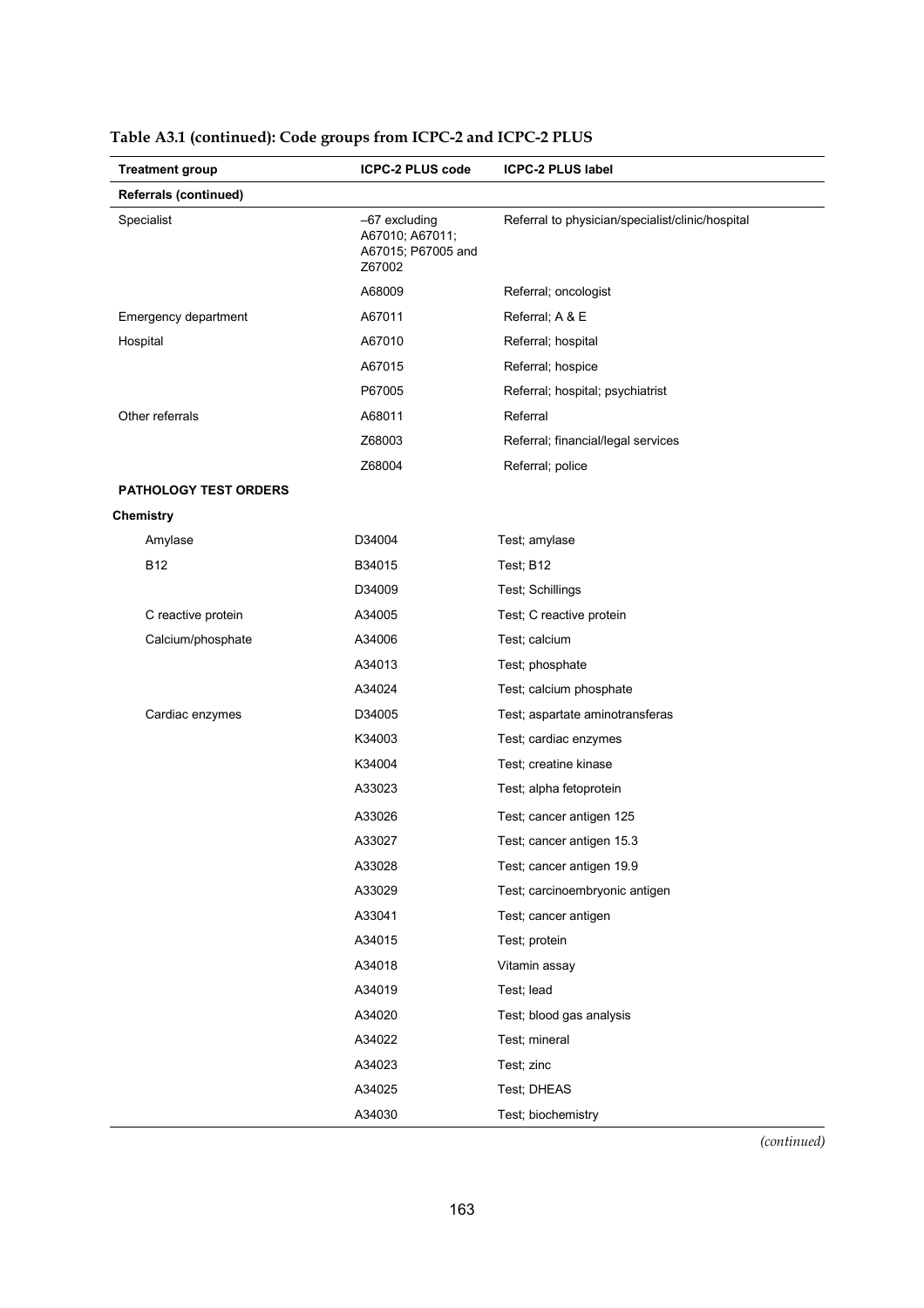| <b>Treatment group</b>            | <b>ICPC-2 PLUS code</b> | <b>ICPC-2 PLUS label</b>        |
|-----------------------------------|-------------------------|---------------------------------|
| Pathology test orders (continued) |                         |                                 |
| Cardiac enzymes (continued)       | A34031                  | Test; blood alcohol             |
|                                   | A34032                  | Test; prolactin                 |
|                                   | A34033                  | Test; testosterone              |
|                                   | A34037                  | Test; Glutathione S-transferase |
|                                   | A34038                  | Test; magnesium                 |
|                                   | A35004                  | Test; urine sodium              |
|                                   | A35007                  | Test; urine; albumin            |
|                                   | A35008                  | Test; albumin creatine ratio    |
|                                   | B34023                  | Test; transferrin               |
|                                   | D34002                  | Test; alanine aminotransferase  |
|                                   | D35002                  | Test; 5-HIAA                    |
|                                   | K34001                  | Test; blood; digitalis          |
|                                   | K34006                  | Test; amino acids               |
|                                   | K34007                  | Test; troponin                  |
| Chemistry; other                  | N34001                  | Test; blood; phenylhydantoin    |
|                                   | P34003                  | Test; methadone                 |
|                                   | T34018                  | Test; androgens                 |
|                                   | T34019                  | Test; insulin                   |
|                                   | T34021                  | Test; C peptide                 |
|                                   | T34029                  | Test; aldosterone               |
|                                   | T34030                  | Test; parathyroid hormone       |
|                                   | T35002                  | Test; catecholamines            |
|                                   | W38002                  | Amniocentesis                   |
| Drug screen                       | A34002                  | Drug assay                      |
|                                   | A34026                  | Blood drug screen               |
|                                   | A34027                  | Blood screen                    |
|                                   | A35003                  | Drug screen                     |
|                                   | A35005                  | Urine drug screen               |
|                                   | K34005                  | Test; digoxin                   |
|                                   | N34003                  | Test; phenytoin                 |
|                                   | N34004                  | Test; valproate                 |
|                                   | N34005                  | Test; carbamazepine             |
|                                   | P34002                  | Test; lithium                   |

**Table A3.1 (continued): Code groups from ICPC-2 and ICPC-2 PLUS**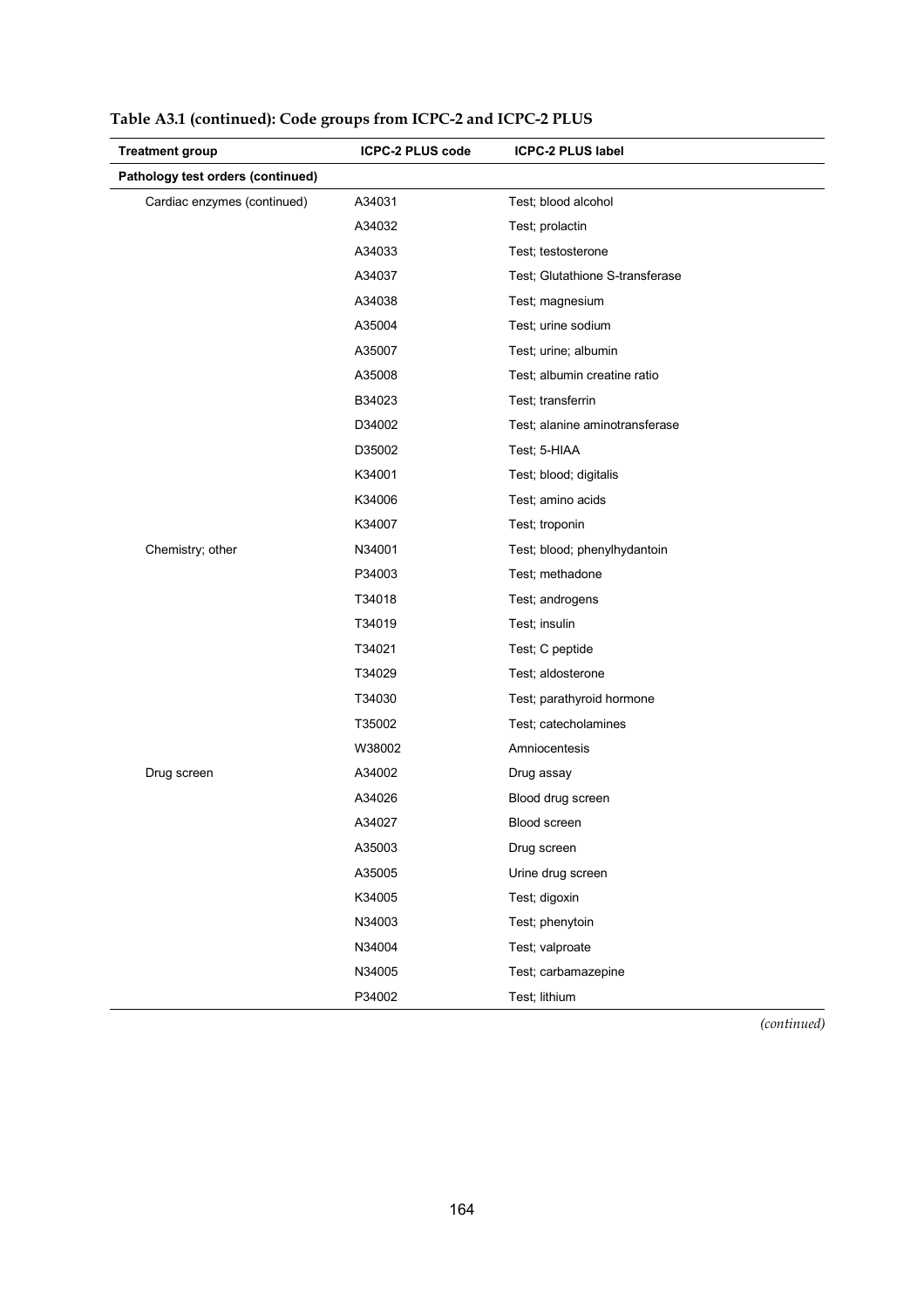| <b>Treatment group</b>            | <b>ICPC-2 PLUS code</b> | <b>ICPC-2 PLUS label</b>          |
|-----------------------------------|-------------------------|-----------------------------------|
| Pathology test orders (continued) |                         |                                   |
| <b>EUC</b>                        | A34007                  | Test; chloride                    |
|                                   | A34008                  | Test; electrolytes                |
|                                   | A34010                  | Test; EUC                         |
|                                   | A34014                  | Test; potassium                   |
|                                   | A34017                  | Test; sodium                      |
|                                   | A34029                  | Test; U&E                         |
|                                   | A34034                  | Test; E&C                         |
|                                   | U34002                  | Test; creatinine                  |
|                                   | U34003                  | Test; urea                        |
| HbA1c                             | T34010                  | Test; HbA1c                       |
|                                   | T34017                  | Test; fructosamine                |
|                                   | T34022                  | Test; HBA1                        |
| Ferritin                          | B34016                  | Test; ferritin                    |
|                                   | B34019                  | Test; iron studies                |
| Folic acid                        | B34017                  | Test; folic acid                  |
|                                   | B34024                  | Test; folate                      |
| Glucose/tolerance                 | T34005                  | Test; glucose                     |
|                                   | T34009                  | Test; glucose tolerance           |
|                                   | T34023                  | Test; glucose (fasting/random)    |
|                                   | T34025                  | Test; glucose; fasting            |
|                                   | T34026                  | Test; glucose; random             |
| Hormone assay                     | A34003                  | Hormone assay                     |
|                                   | D33015                  | Test; Anti gliadin antibody       |
|                                   | T33018                  | T33018                            |
|                                   | T33019                  | T33019                            |
|                                   | T34007                  | Test; cortisol                    |
|                                   | W34005                  | Test; HCG                         |
|                                   | W34006                  | Test; B HCG level (titre/quant)   |
|                                   | X34002                  | Test; LH                          |
|                                   | X34003                  | Test; progesterone                |
|                                   | X34004                  | Test; oestradiol                  |
|                                   | X34005                  | Test; FSH                         |
|                                   | X34006                  | Test; SHBG; female                |
|                                   | X34007                  | Test; free androgen index; female |
|                                   | Y34004                  | Test; SHBG; male                  |
|                                   | Y34005                  | Test; free androgen index; male   |
| Lactose intolerance               | D38002                  | Test; lactose intolerance         |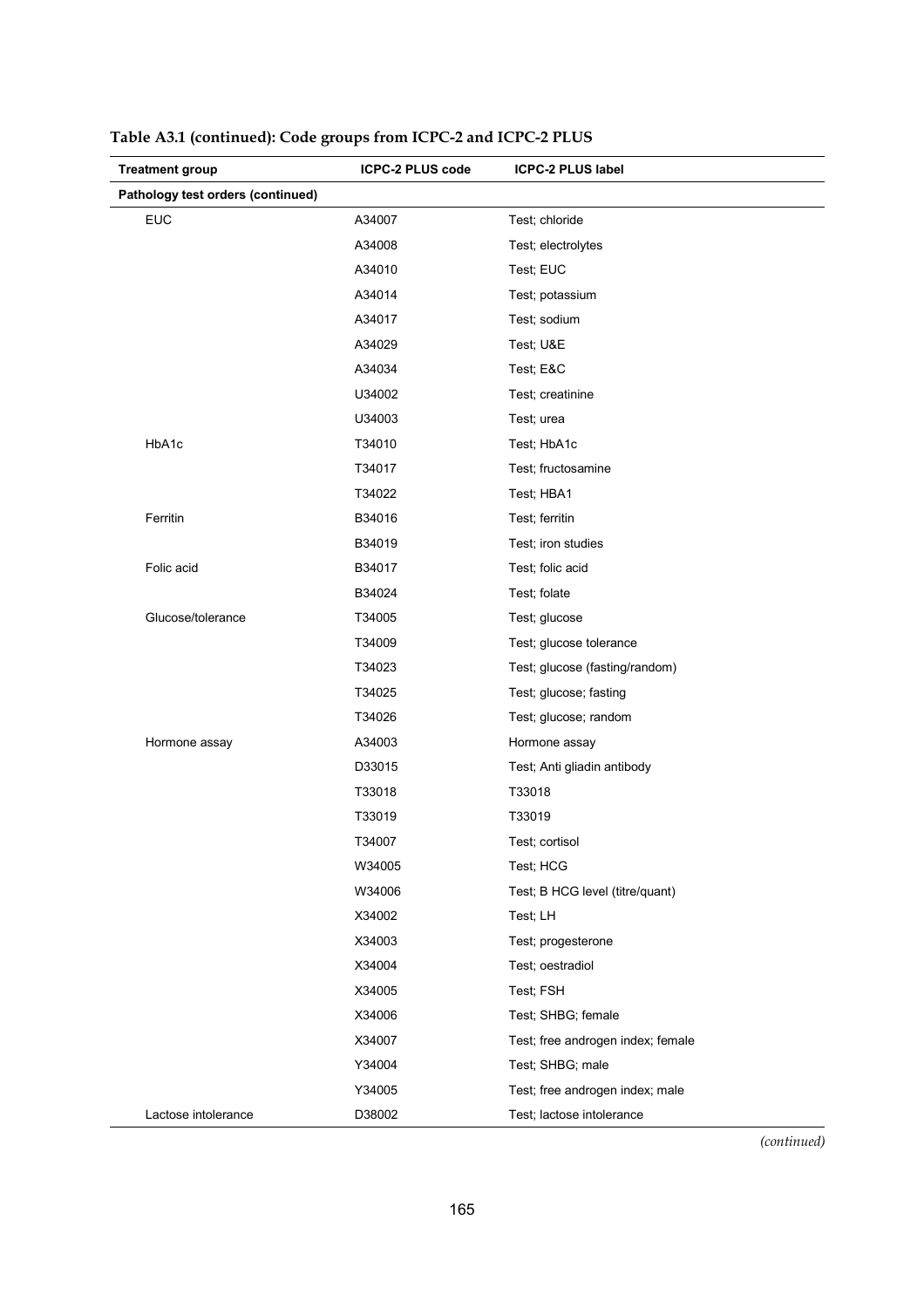| <b>Treatment group</b>            | <b>ICPC-2 PLUS code</b> | <b>ICPC-2 PLUS label</b>        |
|-----------------------------------|-------------------------|---------------------------------|
| Pathology test orders (continued) |                         |                                 |
| Lipids                            | T34001                  | Check-up; cholesterol           |
|                                   | T34004                  | Test; lipids profile            |
|                                   | T34006                  | Test; cholesterol               |
|                                   | T34011                  | Test; cholesterol HDL           |
|                                   | T34013                  | Test; cholesterol LDL           |
|                                   | T34016                  | Test; triglycerides             |
|                                   | T34020                  | Test; free fatty acids          |
|                                   | T34024                  | Test; chol/trig                 |
| Liver function                    | A34004                  | Test; albumin                   |
|                                   | D34003                  | Test; alkaline phosphatase      |
|                                   | D34006                  | Test; bilirubin                 |
|                                   | D34007                  | Test; gGT                       |
|                                   | D34008                  | Test; liver function            |
|                                   | T34012                  | Test; LDH                       |
| Multibiochemical analysis         | A34012                  | Test; multibiochemical analysis |
|                                   | A34021                  | Test; E & LFT                   |
| Prostate specific antigen         | Y34002                  | Test; acid phosphatase          |
|                                   | Y34003                  | Test; prostate specific antigen |
| Thyroid function                  | T34015                  | Test; thyroid function          |
|                                   | T34027                  | Test; thyroxine                 |
|                                   | T34028                  | Test; tsh                       |
| Urate/uric acid                   | U34004                  | Test; urate/uric acid           |
| Cytopathology                     |                         |                                 |
| Cytology                          | A37002                  | Test; cytology                  |
|                                   | B37003                  | Test; cytology; blood           |
|                                   | D37002                  | Test; cytology; digestive       |
|                                   | F37002                  | Test; cytology; eye             |
|                                   | H37002                  | Test; cytology; ear             |
|                                   | K37002                  | Test; cytology; cardiovascular  |
|                                   | L37002                  | Test; cytology; musculoskeletal |
|                                   | N37002                  | Test; cytology; neurological    |
|                                   | R37002                  | Test; cytology; respiratory     |
|                                   | R37003                  | Test; sputum cytology           |
|                                   | S37002                  | Test; cytology; skin            |
|                                   | T37002                  | Test; cytology; endocr/metabol  |
|                                   | U37002                  | Test; cytology; urology         |
|                                   | W37002                  | Test; cytology; reproduction    |
|                                   | Y37002                  | Test; cytology; genital; M      |

|  |  |  |  | Table A3.1 (continued): Code groups from ICPC-2 and ICPC-2 PLUS |
|--|--|--|--|-----------------------------------------------------------------|
|--|--|--|--|-----------------------------------------------------------------|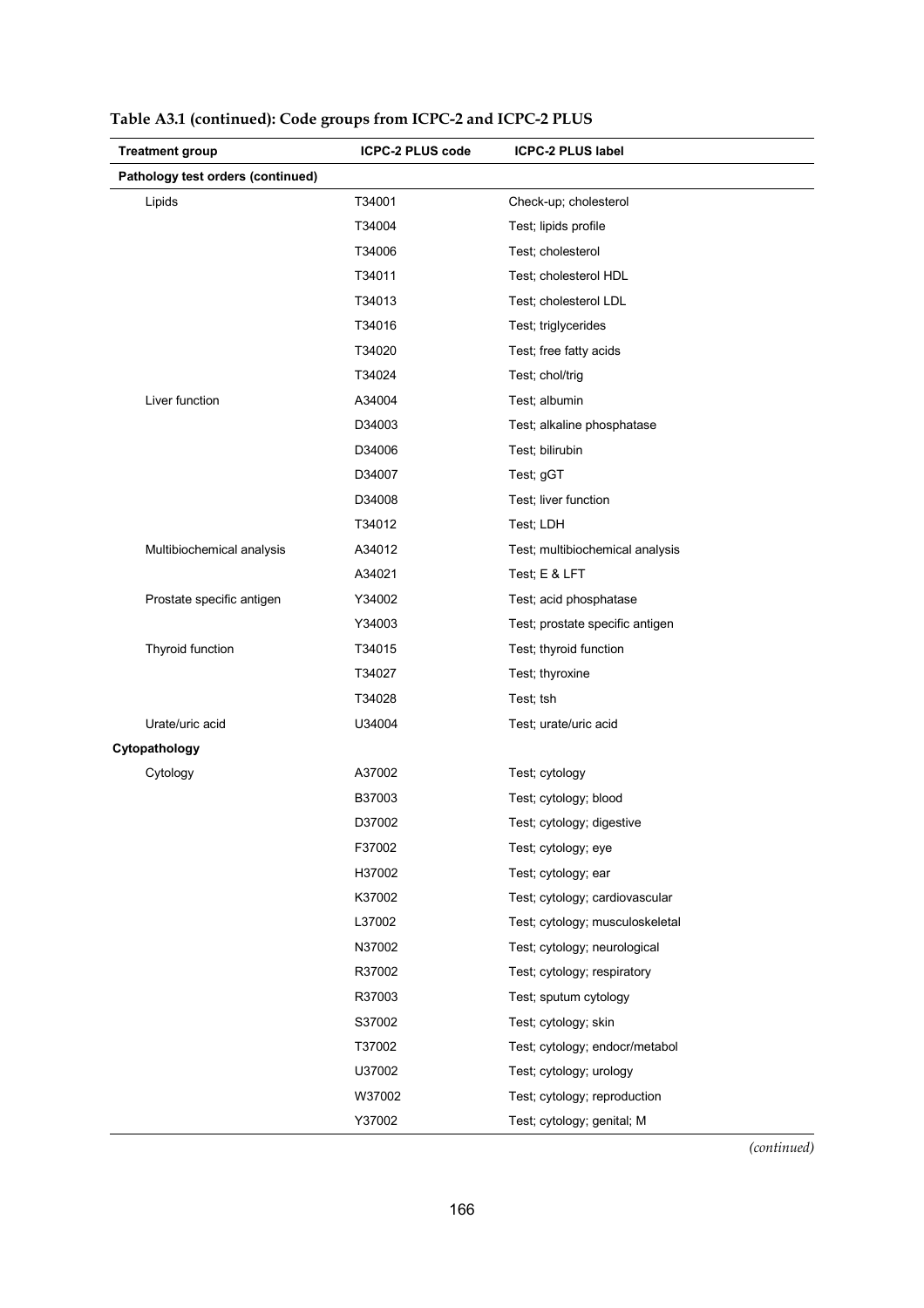| <b>Treatment group</b>            | ICPC-2 PLUS code | <b>ICPC-2 PLUS label</b>       |
|-----------------------------------|------------------|--------------------------------|
| Pathology test orders (continued) |                  |                                |
| Pap smear                         | X37001           | Pap smear                      |
|                                   | X37003           | Test; cytology; genital; F     |
|                                   | X37004           | Vault smear                    |
| Haematology                       |                  |                                |
| Blood grouping & typing           | B33001           | Test; Coombs                   |
|                                   | B33002           | Test; blood grouping & typing  |
|                                   | B33009           | Test; blood group              |
|                                   | B33013           | Test; blood; cross match       |
| Blood; other                      | A33042           | Test; lymphocyte type & count  |
|                                   | A34035           | Test; blood film               |
|                                   | A34036           | Test; blood thick film         |
|                                   | B33003           | RH; antibody titer             |
|                                   | B34005           | Test; blood; platelets         |
|                                   | B34007           | Test; blood; sickle cell       |
|                                   | B34021           | Test; reticulocyte count       |
|                                   | B34031           | Test; haemoglobin epg          |
|                                   | B34032           | Test; packed cell volume       |
|                                   | B34033           | Test; blood; blood             |
|                                   | B37001           | Exam; bone marrow              |
| Coagulation                       | B34003           | Test; coagulation time         |
|                                   | B34006           | Test; part thromboplastin time |
|                                   | B34009           | Test; prothrombin time         |
|                                   | B34014           | Test; APTT                     |
|                                   | B34022           | Test; thrombin time            |
|                                   | B34025           | Test: INR                      |
|                                   | B34026           | Test; fibrinogen               |
|                                   | B34028           | Test; bleeding time            |
|                                   | B34029           | Test; coagulation screen       |
|                                   | K34008           | Test; D-Dimer                  |
| <b>ESR</b>                        | A34009           | Test; ESR                      |
| Full blood count                  | A34011           | Test; full blood count         |
| Haemoglobin                       | B34018           | Test; haemoglobin              |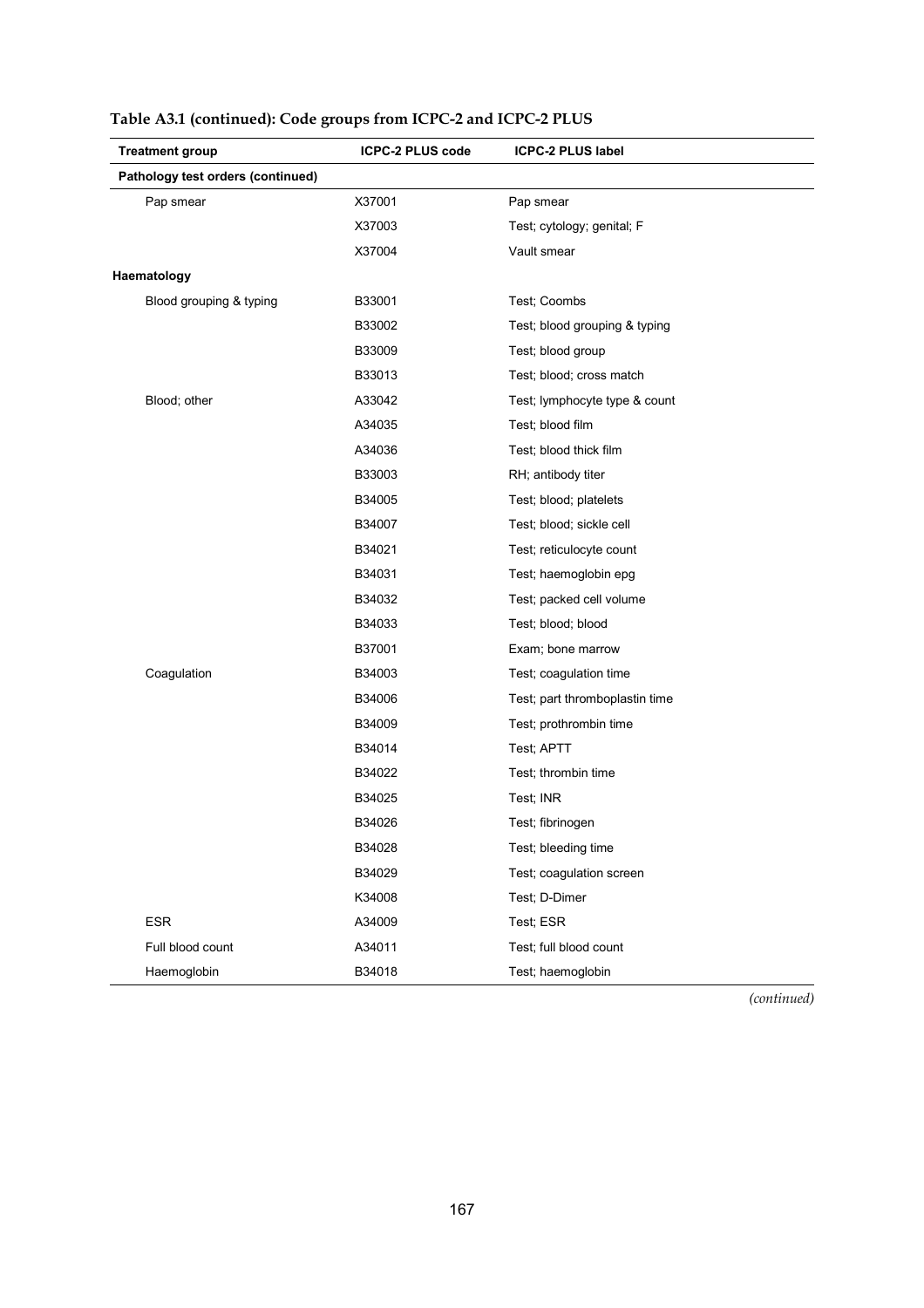| <b>Treatment group</b>            | <b>ICPC-2 PLUS code</b> | <b>ICPC-2 PLUS label</b>         |
|-----------------------------------|-------------------------|----------------------------------|
| Pathology test orders (continued) |                         |                                  |
| Histopathology                    |                         |                                  |
| Histology; skin                   | S37001                  | Test; histopathology; skin       |
| Histology; other                  | A37001                  | Test; histopathology             |
|                                   | B37002                  | Test; histopathology; blood      |
|                                   | D37001                  | Test; histopathology; digestive  |
|                                   | F37001                  | Test; histopathology; eye        |
|                                   | H37001                  | Test; histopathology; ear        |
|                                   | K37001                  | Test; histopathology; cardiovas  |
|                                   | L37001                  | Test; histopathology; musculosk  |
|                                   | N37001                  | Test; histopathology; neuro      |
|                                   | R37001                  | Test; histopathology; respirat   |
|                                   | T37001                  | Test; histopathology; endo/meta  |
|                                   | U37001                  | Test; histopathology; urology    |
|                                   | W37001                  | Test; histopathology; reproduct  |
|                                   | X37002                  | Test; histopathology; genital; F |
|                                   | Y37001                  | Test; histopathology; genital; M |
| Immunology                        |                         |                                  |
| Anti-nuclear antibodies           | L33004                  | Test; anti-nuclear antibodies    |
| Immunology; other                 | A32001                  | Test; sensitivity                |
|                                   | A33005                  | Test; immunology                 |
|                                   | A33011                  | Test; HLA                        |
|                                   | A33024                  | Test; bone marrow surface mark   |
|                                   | A33025                  | Test; serum electrophoresis      |
|                                   | A38004                  | Test; DNA                        |
|                                   | B33005                  | Test; immunology; blood          |
|                                   | B33007                  | Test; immunoglobulins            |
|                                   | B33011                  | Test; IgE                        |
|                                   | B34027                  | Test; FBC for surface markers    |
|                                   | B34030                  | Test; intrinsic factor           |
|                                   | D32001                  | Test; sensitivity; digestive     |
|                                   | D33004                  | Test; immunology; digestive      |
|                                   | D33014                  | Test; endomysial antibody        |
|                                   | D33028                  | Test: mitochondrial antibodies   |
|                                   | F33002                  | Test; immunology; eye            |
|                                   | H33002                  | Test; immunology; ear            |
|                                   | K33002                  | Test; immunology; cardiovascular |
|                                   | K33003                  | Test; ANCA                       |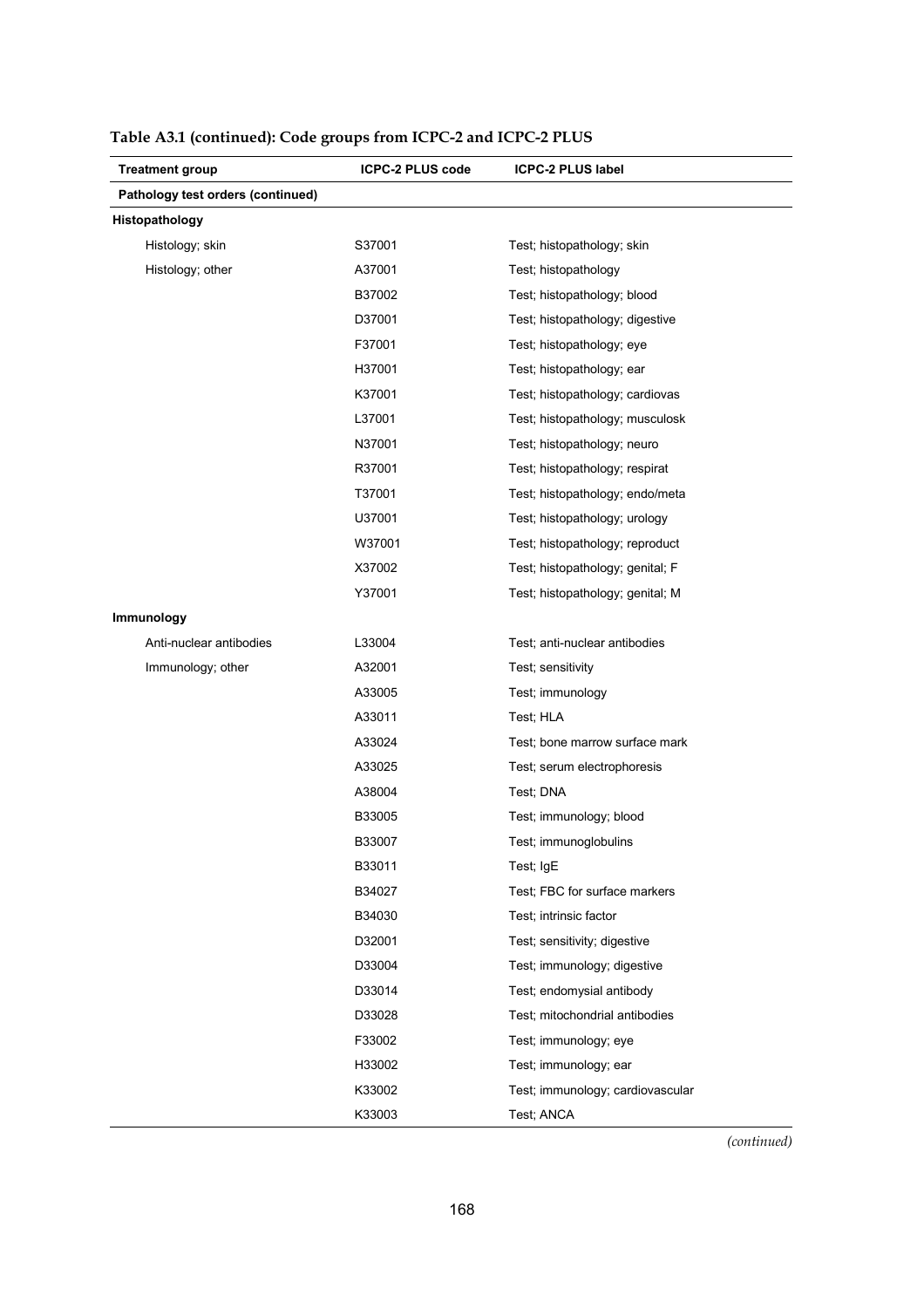| <b>Treatment group</b>            | <b>ICPC-2 PLUS code</b> | <b>ICPC-2 PLUS label</b>         |
|-----------------------------------|-------------------------|----------------------------------|
| Pathology test orders (continued) |                         |                                  |
| Immunology; other (continued)     | L33003                  | Test; immunology; musculoskel    |
|                                   | L34001                  | Test; lupus erythemat; cell prep |
|                                   | N33002                  | Test; immunology; neurological   |
|                                   | R32004                  | Test; sensitivity; respiratory   |
|                                   | R33004                  | Test; immunology; respiratory    |
|                                   | S32001                  | Test; sensitivity; skin          |
|                                   | S33002                  | Test; immunology; skin           |
|                                   | S33004                  | Test; skin patch                 |
|                                   | T33002                  | Test; immunology; endoc/metabol  |
|                                   | U33003                  | Test; immunology; urology        |
|                                   | W33007                  | Test; immunology; reproductive   |
|                                   | X33002                  | Test; immunology; genital; F     |
|                                   | Y33002                  | Test; immunology; genital; M     |
| <b>RAST</b>                       | A34016                  | Test; RAST                       |
| Rheumatoid factor                 | L33001                  | Test: rheumatoid factor          |
| Infertility/pregnancy             | W33001                  | Test; urine; pregnancy           |
|                                   | W33002                  | Test; pregnancy                  |
|                                   | W34002                  | Test; blood; pregnancy           |
|                                   | W34003                  | Test; antenatal                  |
|                                   | W34007                  | Test; pregnancy screen           |
|                                   | W35003                  | Test; urine; HCG                 |
|                                   | Y38002                  | Test; sperm count                |
|                                   | Y38003                  | Test; semen examination          |
| Microbiology                      |                         |                                  |
| Antibody                          | A33003                  | Test; antibody                   |
| Cervical swab                     | X33004                  | Test; cervical swab M&C          |
| Chlamydia                         | A33006                  | Test: chlamydia                  |
|                                   | A33034                  | Test; chlamydia direct immunofl  |
|                                   | X33006                  | Test; viral culture; genital; F  |
| Ear swab and C&S                  | H33003                  | Test; ear swab M&C               |
| Faeces MC&S                       | D33002                  | Stool(s); culture                |
|                                   | D33008                  | Test; faeces M&C                 |
|                                   | D36001                  | Test; faeces; cyst/ova/parasite  |
| Fungal ID/sensitivity             | A33008                  | Test; fungal ID/sensitivity      |
|                                   | A33030                  | Test; skin scraping fungal M&C   |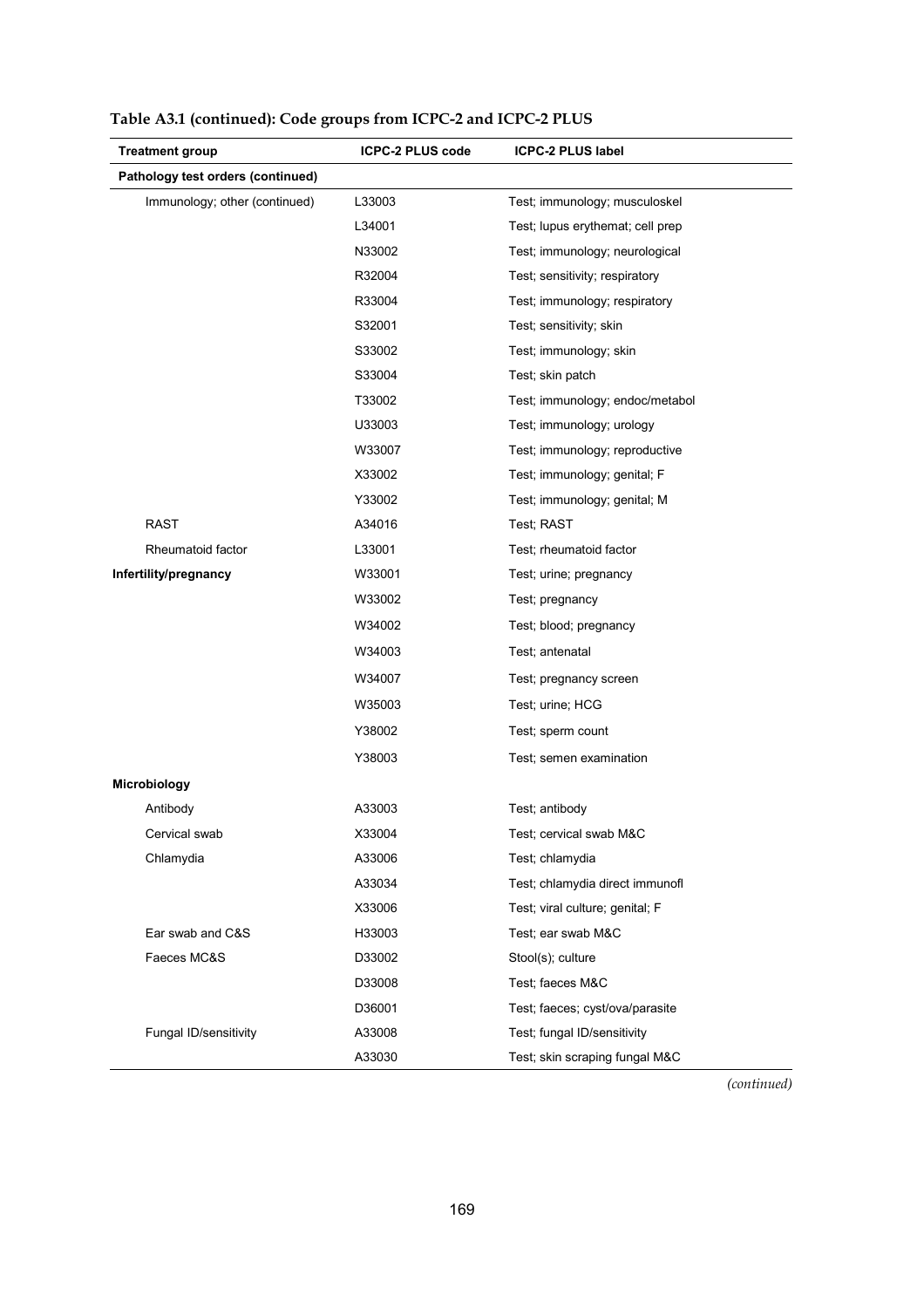| <b>Treatment group</b>            | <b>ICPC-2 PLUS code</b> | <b>ICPC-2 PLUS label</b>       |
|-----------------------------------|-------------------------|--------------------------------|
| Pathology test orders (continued) |                         |                                |
| Hepatitis serology                | D33005                  | Test; hepatitis A serology     |
|                                   | D33006                  | Test; hepatitis B serology     |
|                                   | D33007                  | Test; hepatitis C serology     |
|                                   | D33013                  | Test; hepatitis serology       |
|                                   | D33018                  | Test; hepatitis A antibody     |
|                                   | D33019                  | Test; hepatitis B antibody     |
|                                   | D33020                  | Test; hepatitis D antibody     |
|                                   | D33021                  | Test; hepatitis E antibody     |
|                                   | D33022                  | Test; hepatitis A antigen      |
|                                   | D33023                  | Test; hepatitis C antigen      |
|                                   | D33024                  | Test; hepatitis D antigen      |
|                                   | D33025                  | Test; hepatitis E antigen      |
|                                   | D33026                  | Test; hepatitis antibody       |
|                                   | D33027                  | Test; hepatitis antigen        |
| <b>HIV</b>                        | A33021                  | Test; cytomegalovirus serology |
|                                   | B33006                  | Test; HIV                      |
|                                   | B33008                  | Test; AIDS screen              |
|                                   | B33012                  | Test; HIV viral load           |
| H pylori                          | D33009                  | Test; H Pylori                 |
| Microbiology; other               | A33004                  | Test; microbiology             |
|                                   | A33007                  | Test; culture and sensitivity  |
|                                   | A33012                  | Test; mycoplasma serology      |
|                                   | A33013                  | Test; parvovirus serology      |
|                                   | A33015                  | Test; Barmah forest virus      |
|                                   | A33016                  | Test; Antistreptolysin O Titre |
|                                   | A33017                  | Test; herpes simplex culture   |
|                                   | A33019                  | Test; herpes simplex serology  |
|                                   | A33020                  | Test; toxoplasmosis serology   |
|                                   | A33033                  | Test; swab M&C                 |
|                                   | A33035                  | Test; serology                 |
|                                   | A33036                  | Antibodies screen              |
|                                   | A33038                  | Test; rapid plasma regain      |
|                                   | A33039                  | Test; viral swab M&C           |
|                                   | A33040                  | Test; viral serology           |
|                                   | A33043                  | Test; HPV                      |
|                                   | A33044                  | Test; Brucella                 |
|                                   | A33045                  | Test; fungal M&C               |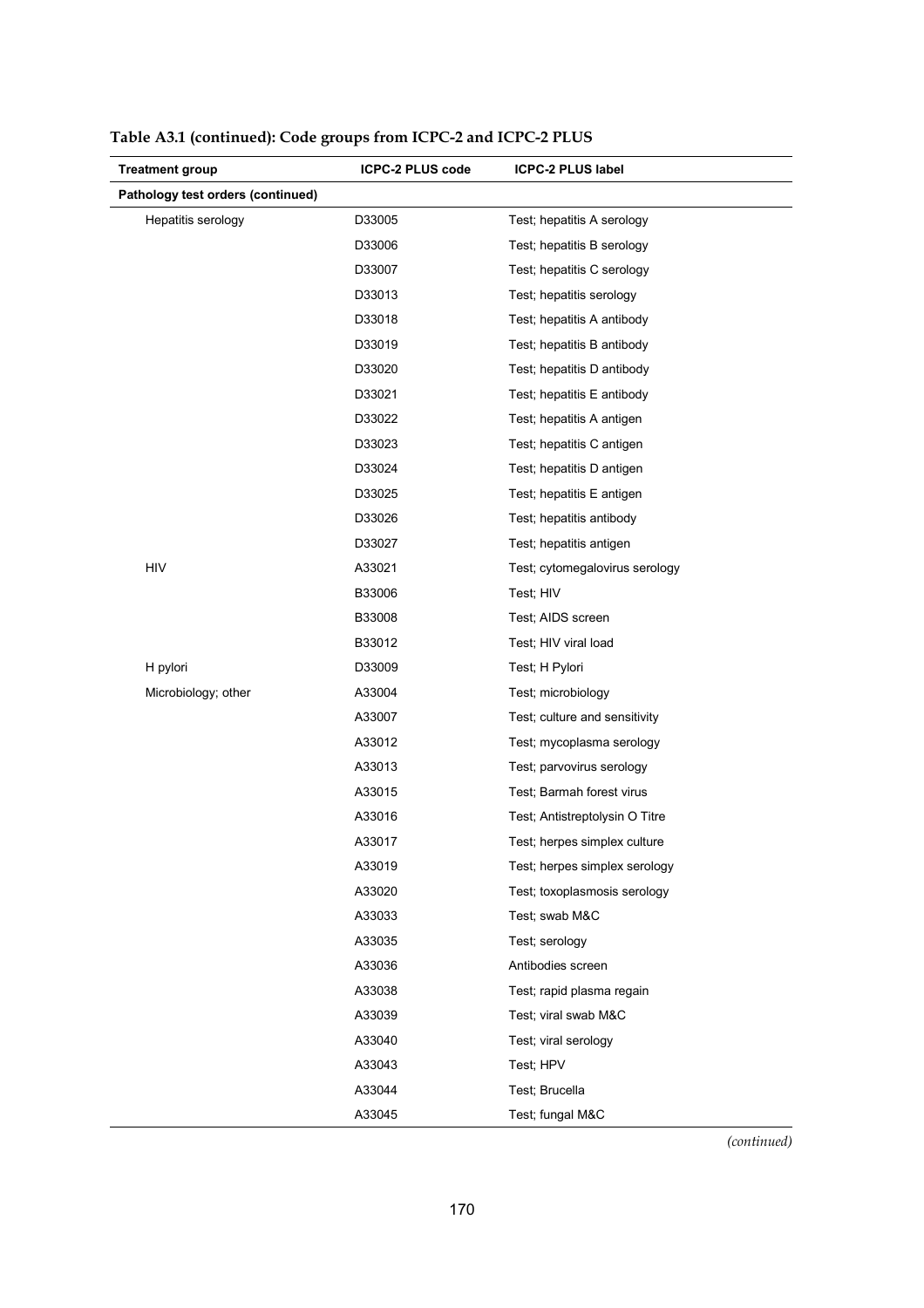| <b>Treatment group</b>            | <b>ICPC-2 PLUS code</b> | <b>ICPC-2 PLUS label</b>         |
|-----------------------------------|-------------------------|----------------------------------|
| Pathology test orders (continued) |                         |                                  |
| Microbiology; other (continued)   | A33046                  | Test; measles virus antibodies   |
|                                   | A33047                  | Test; Rickettsial serology       |
|                                   | A34028                  | Test; blood culture              |
|                                   | A34039                  | Test; Q fever                    |
|                                   | B33004                  | Test; microbiology; blood        |
|                                   | B33010                  | Test; serum immunoglobulins      |
|                                   | D33003                  | Test; microbiology; digestive    |
|                                   | D33010                  | Test; hepatitis D serology       |
|                                   | D33011                  | Test; hepatitis E serology       |
|                                   | D33012                  | Test; rotavirus                  |
|                                   | D33016                  | Test; hepatitis C antibody       |
|                                   | D33017                  | Test; hepatitis B antigen        |
|                                   | F33001                  | Test; microbiology; eye          |
|                                   | F33003                  | Test; eye swab M&C               |
|                                   | H33001                  | Test; microbiology; ear          |
|                                   | K33001                  | Test; microbiology; cardiovascul |
|                                   | L33002                  | Test; microbiology; musculoskel  |
|                                   | N33001                  | Test; microbiology; neurological |
|                                   | R33001                  | Culture; tuberculosis            |
|                                   | R33002                  | Culture; throat                  |
|                                   | R33003                  | Test; microbiology; respiratory  |
|                                   | R33009                  | Test; influenza serology         |
|                                   | R33010                  | Test; Legionnaires antibodies    |
|                                   | R33011                  | Test; RSV                        |
|                                   | S33001                  | Test; microbiology; skin         |
|                                   | S33005                  | Test; varicella zoster serology  |
|                                   | S33006                  | Test; varicella zoster culture   |
|                                   | S33007                  | Test; nail M&C                   |
|                                   | T33001                  | Test; microbiology; endoc/metabo |
|                                   | U33002                  | Test; microbiology; urology      |
|                                   | W34004                  | Test; antenatal serology         |
|                                   | W33006                  | Test; microbiology; reproductive |
|                                   | X33001                  | Test; microbiology; genital; F   |
|                                   | X33003                  | Culture; gonococcal; F           |
|                                   | Y33001                  | Test; microbiology; genital; M   |
|                                   | Y33003                  | Culture; gonococcal; M           |
|                                   | Y33004                  | Test; viral culture; genital; M  |
|                                   | Y33005                  | Test; urethral/penile swab       |

**Table A3.1 (continued): Code groups from ICPC-2 and ICPC-2 PLUS**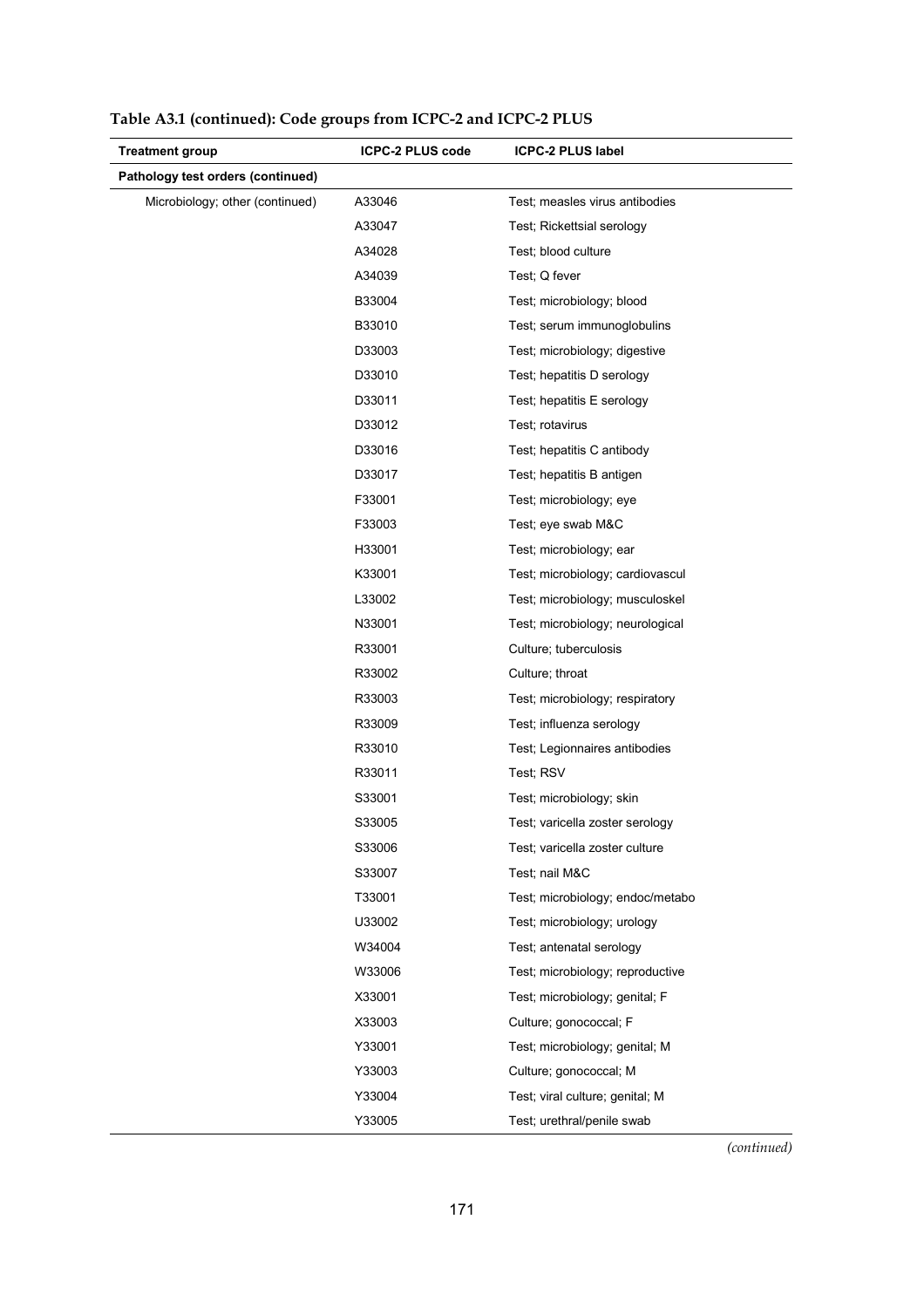| <b>Treatment group</b>            | <b>ICPC-2 PLUS code</b> | <b>ICPC-2 PLUS label</b>       |
|-----------------------------------|-------------------------|--------------------------------|
| Pathology test orders (continued) |                         |                                |
| Monospot                          | A33002                  | Test; monospot                 |
|                                   | A33014                  | Test; Paul Bunnell             |
|                                   | A33031                  | Test; Epstein Barr virus serol |
|                                   | A33032                  | Test; Epstein Barr virus       |
| Nose swab C&S                     | R33008                  | Test; nose swab M&C            |
| Pertussis                         | R33007                  | Test; pertussis                |
| Ross River fever                  | A33009                  | Test; Ross River Fever         |
| Rubella                           | A33001                  | Test; rubella                  |
| Skin swab C&S                     | S33003                  | Test; skin swab M&C            |
| Sputum C&S                        | R33005                  | Test; sputum M&C               |
| Throat swab C&S                   | R33006                  | Test; throat swab M&C          |
| Urine MC&S                        | U33001                  | Test; culture; urine           |
|                                   | U33004                  | Test; urine M&C                |
| Vaginal swab and C&S              | X33005                  | Test; vaginal swab M&C         |
| Venereal disease                  | A33010                  | Test; venereal disease         |
|                                   | A33022                  | Test; syphilis serology        |
| Simple test; other                | R32002                  | Test; tuberculin               |
|                                   | B35001                  | Test; urine; blood             |
|                                   | D36003                  | Test; occult blood             |
|                                   | R32001                  | Test; Mantoux                  |
| <b>Other NEC</b>                  |                         |                                |
| Blood test                        | A34001                  | Test; blood                    |
| Urine test                        | A35001                  | Test; urine                    |
| Urinalysis                        | A35002                  | Urinalysis                     |
| Faeces test                       | A36001                  | Test; faeces                   |
| Other pathology test NEC          | A35006                  | Test; urine; FWT               |
|                                   | A38001                  | Test; other lab                |
|                                   | A38002                  | Pathology                      |
|                                   | A38003                  | Test; genetic                  |
|                                   | A38005                  | Test; disease screen           |
|                                   | B38001                  | Test; other lab; blood         |
|                                   | D34001                  | Test; blood; digestive         |
|                                   | D35001                  | Test; urine; digestive         |
|                                   | D36002                  | Test; faeces; digestive        |
|                                   | D38001                  | Test; other lab; digestive     |
|                                   | F34001                  | Test; blood; eye               |
|                                   | F38001                  | Test; other lab; eye           |
|                                   | H34001                  | Test; blood; ear               |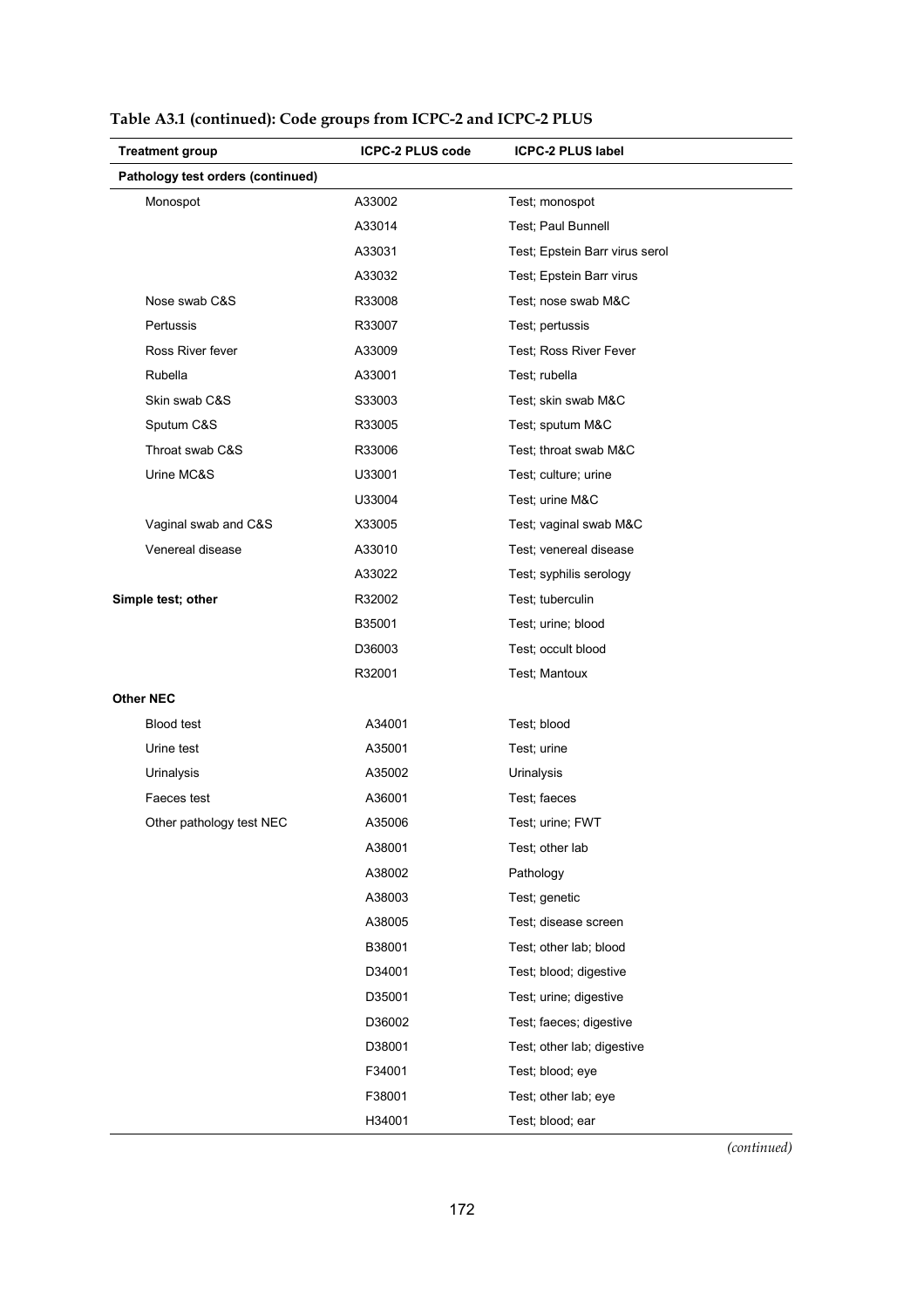| <b>Treatment group</b>               | <b>ICPC-2 PLUS code</b> | <b>ICPC-2 PLUS label</b>         |
|--------------------------------------|-------------------------|----------------------------------|
| Pathology test orders (continued)    |                         |                                  |
| Other pathology test NEC (continued) | H38001                  | Test; other lab; ear             |
|                                      | K34002                  | Test; blood; cardiovascular      |
|                                      | K38001                  | Test; other lab; cardiovascular  |
|                                      | L34003                  | Test; blood; musculoskeletal     |
|                                      | L38001                  | Test; other lab; musculoskeletal |
|                                      | N34002                  | Test; blood; neurological        |
|                                      | N38001                  | Test; other lab; neurological    |
|                                      | P34001                  | Test; blood; psychological       |
|                                      | P35001                  | Test; urine; psychological       |
|                                      | P38001                  | Test; other lab; psychological   |
|                                      | R34001                  | Test; blood; respiratory         |
|                                      | R38001                  | Test; other lab; respiratory     |
|                                      | S34001                  | Test; blood; skin                |
|                                      | S38001                  | Test; other lab; skin            |
|                                      | T34002                  | Test; blood; endocr/metabolic    |
|                                      | T35001                  | Test; urine; endocrine/metabolic |
|                                      | T38001                  | Test; other lab; endocr/metabol  |
|                                      | U34001                  | Test; blood; urology             |
|                                      | U35002                  | Test; urine; urology             |
|                                      | U38001                  | Test; other lab; urology         |
|                                      | W34001                  | Test; blood; reproductive        |
|                                      | W35001                  | Test; urine; reproductive        |
|                                      | W38001                  | Test; other lab; reproductive    |
|                                      | X34001                  | Test; blood; genital; F          |
|                                      | X35001                  | Test; urine; genital; F          |
|                                      | X38001                  | Test; other lab; genital; F      |
|                                      | Y34001                  | Test; blood; genital; M          |
|                                      | Y35001                  | Test; urine; genital; M          |
|                                      | Y38001                  | Test; other lab; genital; M      |
|                                      | Z38001                  | Test; other lab; social          |
| <b>IMAGING TEST ORDERS (MBS)</b>     |                         |                                  |
| Diagnostic radiology                 | A41001                  | Radiology; diagnostic            |
|                                      | A41002                  | X-ray; chest                     |
|                                      | A41006                  | X-ray; abdomen                   |
|                                      | A41007                  | Imaging other                    |
|                                      | A41010                  | Radiology                        |
|                                      | A41014                  | Test; imaging; contrast/special  |
|                                      | B41001                  | Radiology; diagnostic; blood     |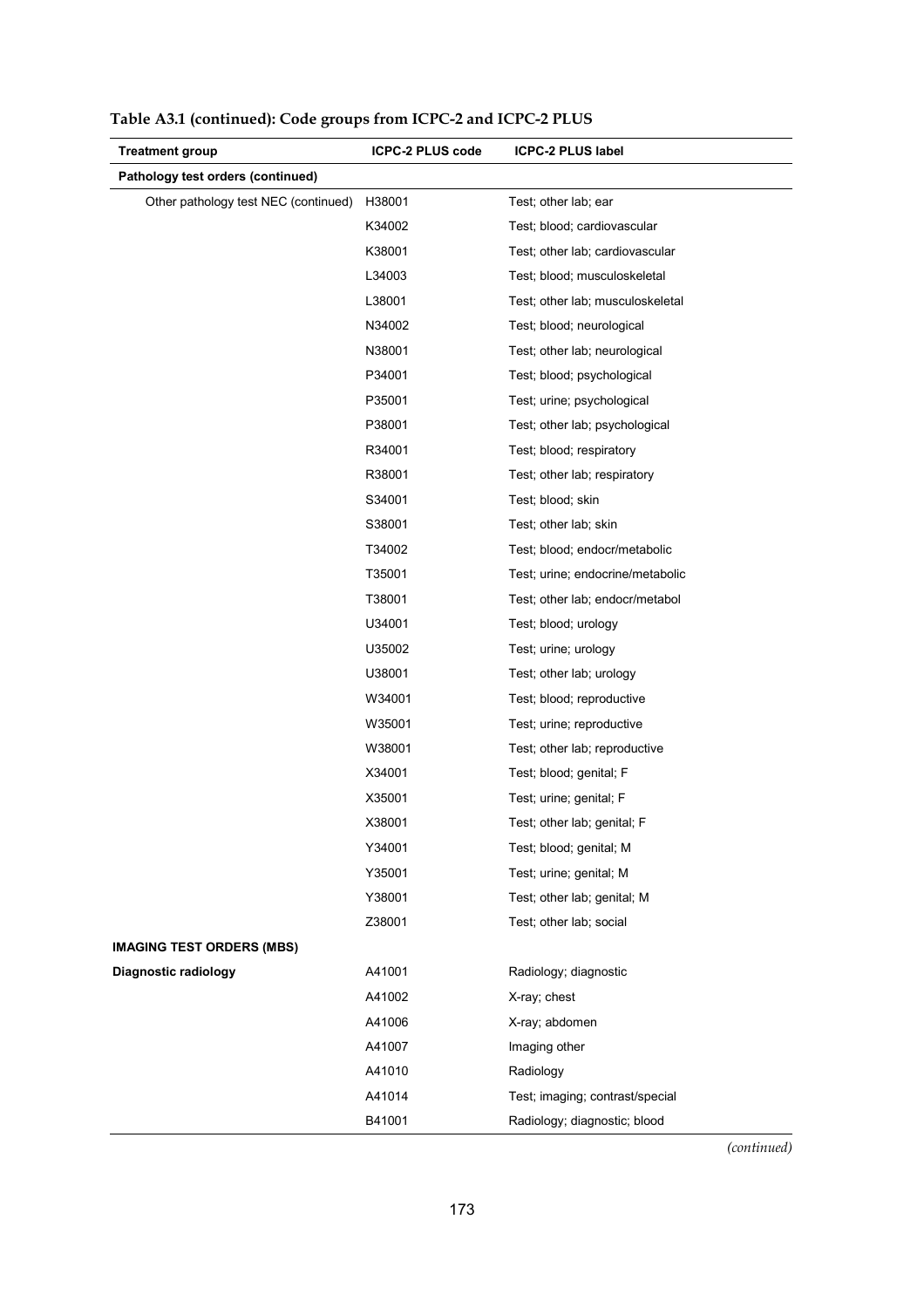| <b>Treatment group</b>           | <b>ICPC-2 PLUS code</b> | <b>ICPC-2 PLUS label</b>         |
|----------------------------------|-------------------------|----------------------------------|
| Imaging test orders (continued)  |                         |                                  |
| Diagnostic radiology (continued) | D41001                  | GI series                        |
|                                  | D41003                  | Radiology; diagnostic; digestive |
|                                  | D41006                  | X-ray; oesophagus                |
|                                  | D41007                  | X-ray; biliary ducts             |
|                                  | D41008                  | X-ray; digestive tract           |
|                                  | D41009                  | X-ray; mouth                     |
|                                  | D41012                  | X-ray; dental                    |
|                                  | D41015                  | Barium enema                     |
|                                  | D41016                  | Barium meal                      |
|                                  | D41017                  | Barium swallow                   |
|                                  | F41001                  | Radiology; diagnostic; eye       |
|                                  | F41002                  | X-ray; eye                       |
|                                  | H41001                  | Radiology; diagnostic; ear       |
|                                  | H41002                  | X-ray; ear                       |
|                                  | K41002                  | Radiology; diagnostic; cardiovas |
|                                  | K41003                  | Cardiogram                       |
|                                  | K41005                  | Angiography; coronary            |
|                                  | K41006                  | Angiography; femoral             |
|                                  | K41007                  | Angiography; cerebral            |
|                                  | K41011                  | Angiogram                        |
|                                  | K41012                  | Angiogram; coronary              |
|                                  | K41013                  | Angiogram; cerebral              |
|                                  | K41014                  | Angiogram; femoral               |
|                                  | L41001                  | Arthrogram                       |
|                                  | L41002                  | Scan; bone(s)                    |
|                                  | L41003                  | X-ray; bone(s)                   |
|                                  | L41004                  | Plain x-ray; bone(s)             |
|                                  | L41005                  | Radiology; diagnostic; musculo   |
|                                  | L41013                  | X-ray; elbow                     |
|                                  | L41014                  | X-ray; hand                      |
|                                  | L41015                  | X-ray; wrist                     |
|                                  | L41016                  | X-ray; knee                      |
|                                  | L41017                  | X-ray; hip                       |
|                                  | L41018                  | X-ray; neck                      |
|                                  | L41019                  | X-ray; pelvis                    |
|                                  | L41020                  | X-ray; shoulder                  |
|                                  | L41021                  | X-ray; lumbosacral               |
|                                  | L41022                  | X-ray; cervical                  |

**Table A3.1 (continued): Code groups from ICPC-2 and ICPC-2 PLUS**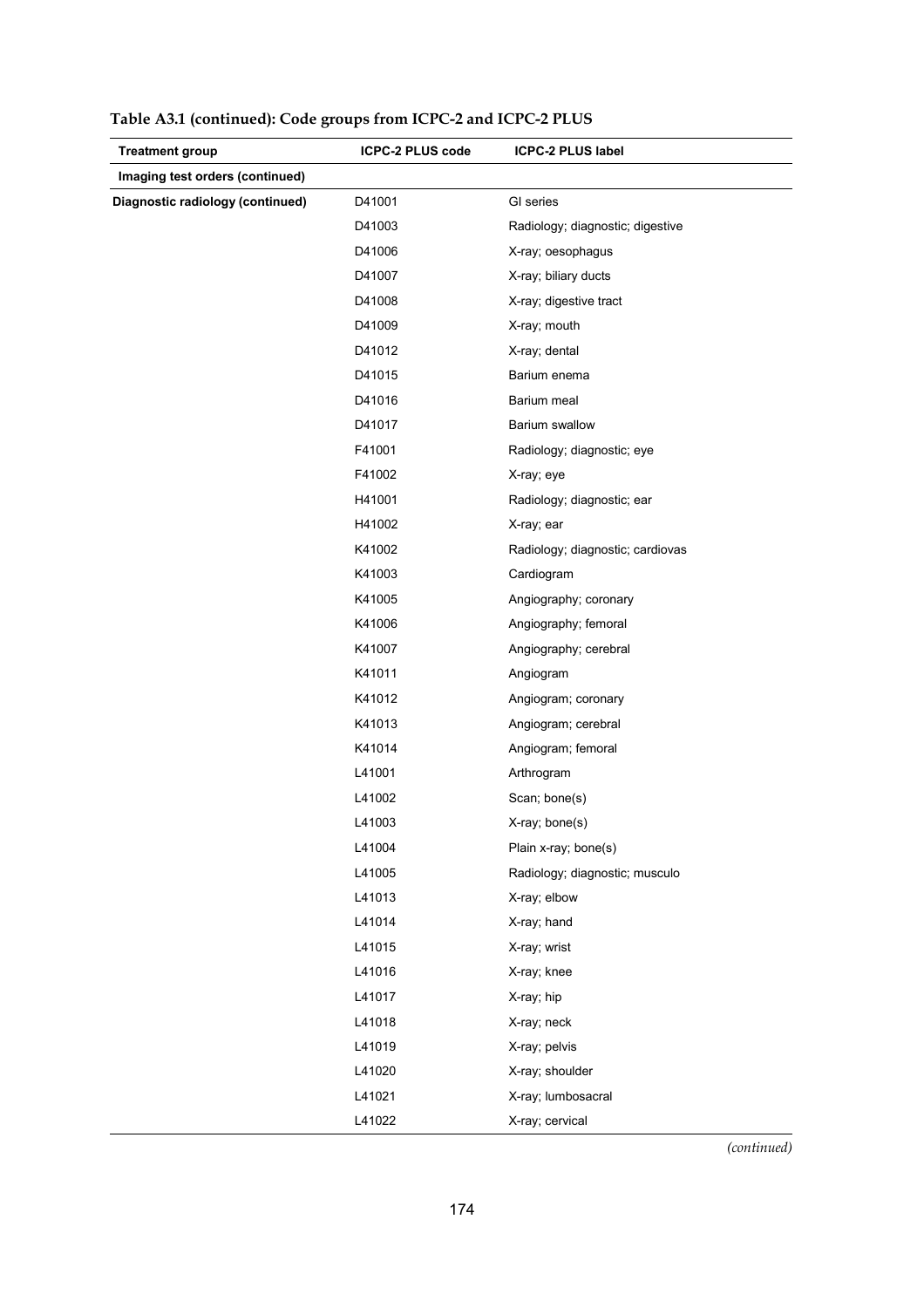| Group                            | <b>ICPC-2 PLUS code</b> | <b>ICPC-2 PLUS label</b>        |
|----------------------------------|-------------------------|---------------------------------|
| Imaging test orders (continued)  |                         |                                 |
| Diagnostic radiology (continued) | L41023                  | X-ray; thoracic                 |
|                                  | L41024                  | X-ray; spinal                   |
|                                  | L41025                  | X-ray; joint(s)                 |
|                                  | L41026                  | X-ray; foot/feet                |
|                                  | L41027                  | X-ray; ankle                    |
|                                  | L41028                  | X-ray; leg                      |
|                                  | L41029                  | X-ray; ribs                     |
|                                  | L41030                  | X-ray; face                     |
|                                  | L41032                  | X-ray; arm                      |
|                                  | L41033                  | X-ray; spine; lumbar            |
|                                  | L41034                  | X-ray; spine; sacrum            |
|                                  | L41035                  | X-ray; spine; coccyx            |
|                                  | L41036                  | X-ray; finger(s)/thumb          |
|                                  | L41037                  | X-ray; toe(s)                   |
|                                  | L41038                  | X-ray; heel                     |
|                                  | L41039                  | X-ray; tibia/fibula             |
|                                  | L41040                  | X-ray; femur                    |
|                                  | L41041                  | X-ray; radius/ulna              |
|                                  | L41042                  | X-ray; clavicle                 |
|                                  | L41043                  | X-ray; humerus                  |
|                                  | L41044                  | X-ray; jaw                      |
|                                  | L41045                  | X-ray; temporomandibular joint  |
|                                  | L41060                  | X-ray; spine; cervicothoracic   |
|                                  | L41061                  | X-ray; spine; sacrococcygeal    |
|                                  | L41062                  | X-ray; spine; thoracolumbar     |
|                                  | L41063                  | X-ray; back                     |
|                                  | L41064                  | X-ray; back lower               |
|                                  | L41065                  | X-ray; forearm                  |
|                                  | L41066                  | X-ray; leg lower                |
|                                  | L41067                  | X-ray; metacarpal               |
|                                  | L41068                  | X-ray; metatarsal               |
|                                  | L43003                  | Test; bone marrow density       |
|                                  | N41001                  | Radiology; diagnostic neurolog  |
|                                  | N41004                  | X-ray; skull                    |
|                                  | P41001                  | Radiology; diagnostic; psychol  |
|                                  | R41001                  | Radiology; diagnostic; respirat |
|                                  | R41002                  | X-ray; sinus                    |
|                                  | R41003                  | X-ray; nose                     |

**Table A3.1 (continued): Code groups from ICPC-2 and ICPC-2 PLUS**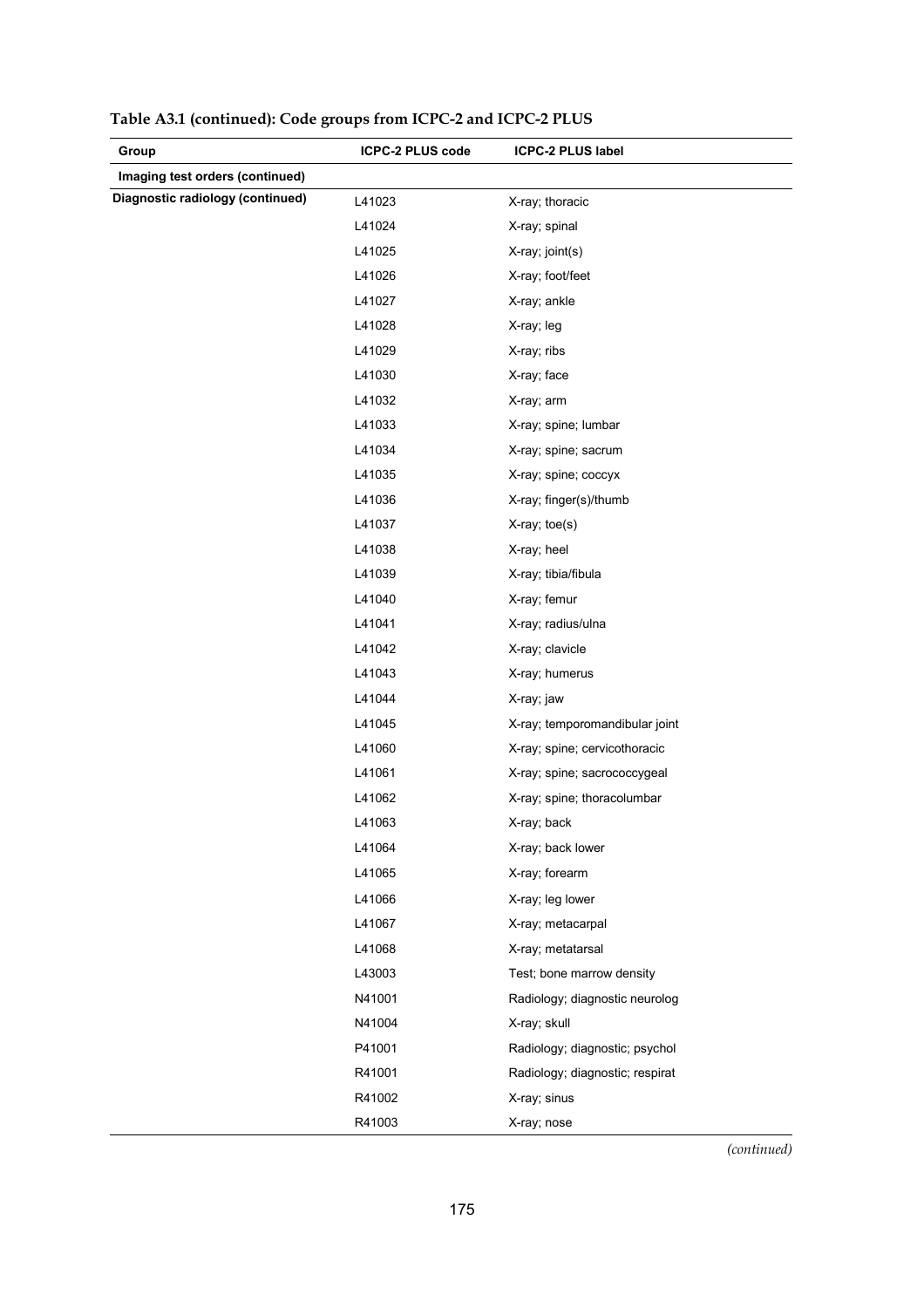| Group                            | <b>ICPC-2 PLUS code</b> | <b>ICPC-2 PLUS label</b>               |
|----------------------------------|-------------------------|----------------------------------------|
| Imaging test orders (continued)  |                         |                                        |
| Diagnostic radiology (continued) | S41001                  | Radiology; diagnostic; skin            |
|                                  | T41001                  | Radiology; diagnostic; endo/meta       |
|                                  | T41003                  | X-ray; endo/metabolic                  |
|                                  | U41001                  | Pyelogram; intravenous                 |
|                                  | U41002                  | Pyelogram; retrograde                  |
|                                  | U41005                  | Radiology; diagnostic; urology         |
|                                  | U41007                  | X-ray; urinary tract                   |
|                                  | U41008                  | X-ray; kidney/ureter/bladder           |
|                                  | W41002                  | Radiology; diagnostic; reprod          |
|                                  | W41003                  | X-ray; uterus                          |
|                                  | X41001                  | Mammography; female                    |
|                                  | X41002                  | Mammography; request; female           |
|                                  | X41003                  | Thermography; breast                   |
|                                  | X41005                  | Radiology; diagnostic; genital; female |
|                                  | X41007                  | X-ray; breast; female                  |
|                                  | Y41001                  | Radiology; diagnostic; genital; male   |
| <b>Ultrasound</b>                | A41012                  | Ultrasound                             |
|                                  | A41015                  | Ultrasound; abdomen                    |
|                                  | A41017                  | Ultrasound; chest                      |
|                                  | A41021                  | Ultrasound; inguinal                   |
|                                  | A41022                  | Ultrasound; abdomen; upper             |
|                                  | A41023                  | Ultrasound; abdomen; lower             |
|                                  | B41002                  | Ultrasound; spleen                     |
|                                  | D41013                  | Ultrasound; gallbladder                |
|                                  | D41014                  | Ultrasound; liver                      |
|                                  | K41001                  | Echocardiography                       |
|                                  | K41016                  | Ultrasound; cardiac                    |
|                                  | K43003                  | Test; Doppler                          |
|                                  | K43004                  | Test; Doppler carotid                  |
|                                  | K43005                  | Scan; duplex                           |
|                                  | L41046                  | Ultrasound; neck                       |
|                                  | L41047                  | Ultrasound; pelvis                     |
|                                  | L41048                  | Ultrasound; shoulder                   |
|                                  | L41049                  | Ultrasound; spine                      |
|                                  | L41050                  | Ultrasound; knee                       |
|                                  | L41051                  | Ultrasound; elbow                      |
|                                  | L41070                  | Ultrasound; wrist                      |
|                                  | L41071                  | Ultrasound; ankle                      |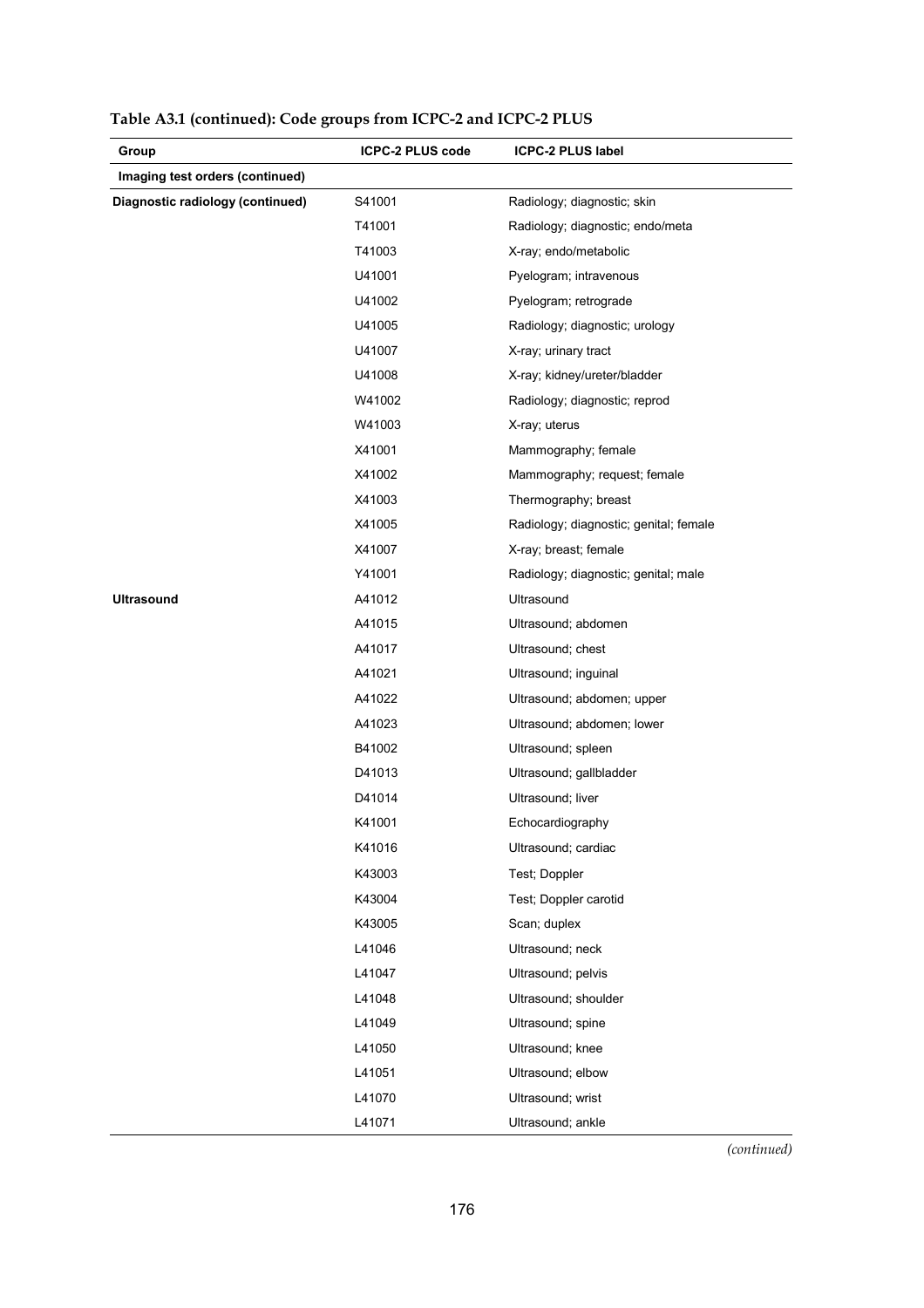| Group                           | <b>ICPC-2 PLUS code</b> | <b>ICPC-2 PLUS label</b>        |
|---------------------------------|-------------------------|---------------------------------|
| Imaging test orders (continued) |                         |                                 |
| <b>Ultrasound (continued)</b>   | L41072                  | Ultrasound; groin               |
|                                 | L41073                  | Ultrasound; back                |
|                                 | L41074                  | Ultrasound; back lower          |
|                                 | L41075                  | Ultrasound; hand/finger(s)      |
|                                 | L41076                  | Ultrasound; foot/toe(s)         |
|                                 | L41078                  | Ultrasound; arm                 |
|                                 | L41079                  | Ultrasound; leg                 |
|                                 | N41005                  | Ultrasound; brain               |
|                                 | N41007                  | Ultrasound; head                |
|                                 | T41004                  | Ultrasound; thyroid             |
|                                 | U41009                  | Ultrasound; renal tract         |
|                                 | U41010                  | Ultrasound; kidney              |
|                                 | W41004                  | Ultrasound; obstetric           |
|                                 | X41009                  | Ultrasound; breast; female      |
|                                 | X41011                  | Ultrasound; uterus (not preg)   |
|                                 | Y41005                  | Ultrasound; prostate            |
|                                 | Y41006                  | Ultrasound; scrotum             |
|                                 | Y41008                  | Ultrasound; breast; male        |
| <b>Computerised tomography</b>  | A41013                  | CT scan                         |
|                                 | A41016                  | CT scan; abdomen                |
|                                 | A41018                  | CT scan; chest                  |
|                                 | A41019                  | CT scan; abdomen; upper         |
|                                 | A41020                  | CT scan; abdomen; lower         |
|                                 | D41018                  | CT scan; liver                  |
|                                 | K41017                  | CT scan; cardiac                |
|                                 | L41052                  | CT scan; neck                   |
|                                 | L41053                  | CT scan; pelvis                 |
|                                 | L41054                  | CT scan; spine                  |
|                                 | L41055                  | CT scan; spine; cervical        |
|                                 | L41056                  | CT scan; spine; thoracic        |
|                                 | L41057                  | CT scan; spine; lumbar          |
|                                 | L41058                  | CT scan; spine; lumbosacral     |
|                                 | L41059                  | CT scan; spine; sacrum          |
|                                 | L41069                  | CT scan; spine; thoracolumbar   |
|                                 | L41077                  | CT scan; spine; cervicothoracic |
|                                 | L41080                  | CT scan; leg                    |
|                                 | N41006                  | CT scan; brain                  |
|                                 | N41008                  | CT scan; head                   |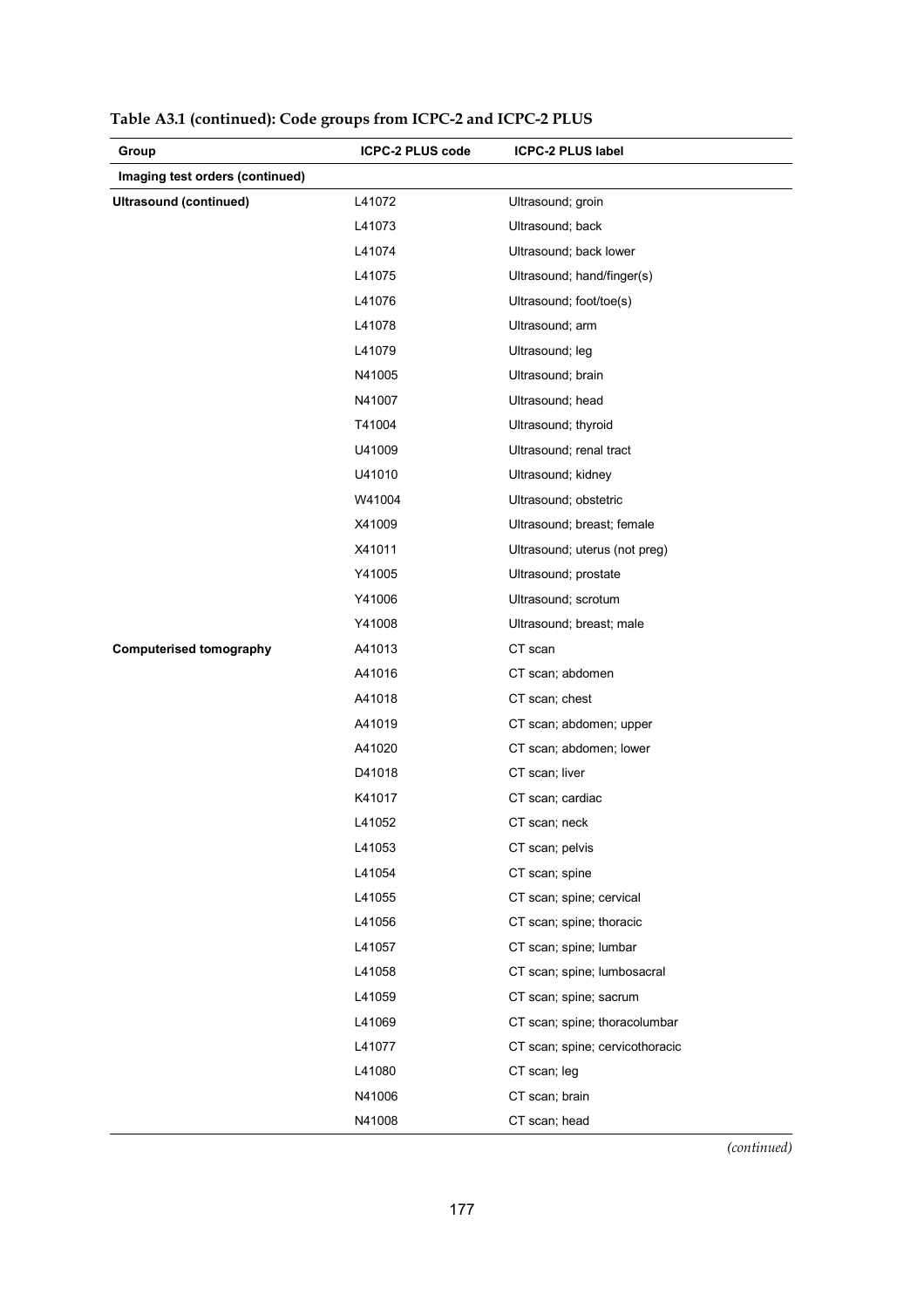| Group                               | <b>ICPC-2 PLUS code</b> | <b>ICPC-2 PLUS label</b> |
|-------------------------------------|-------------------------|--------------------------|
| Imaging test orders (continued)     |                         |                          |
| Computerised tomography (continued) | R41004                  | CT scan; sinus           |
|                                     | X41010                  | CT scan; breast; female  |
|                                     | Y41007                  | CT scan: breast: male    |
| Nuclear medicine                    | A41009                  | Nuclear medicine         |
|                                     | A41011                  | Isotope scan             |
|                                     | K41015                  | Scan; thallium heart     |
|                                     | R41005                  | Scan; VQ (lung)          |
| Magnetic resonance imaging          | A41008                  | <b>MRI</b>               |

*Note:* NOS—not otherwise specified; NEC—not elsewhere classified; A & E—accident and emergency; – (code) signifies that the concept includes all of the specified code across all chapters of ICPC-2 (excluding the Z social chapter).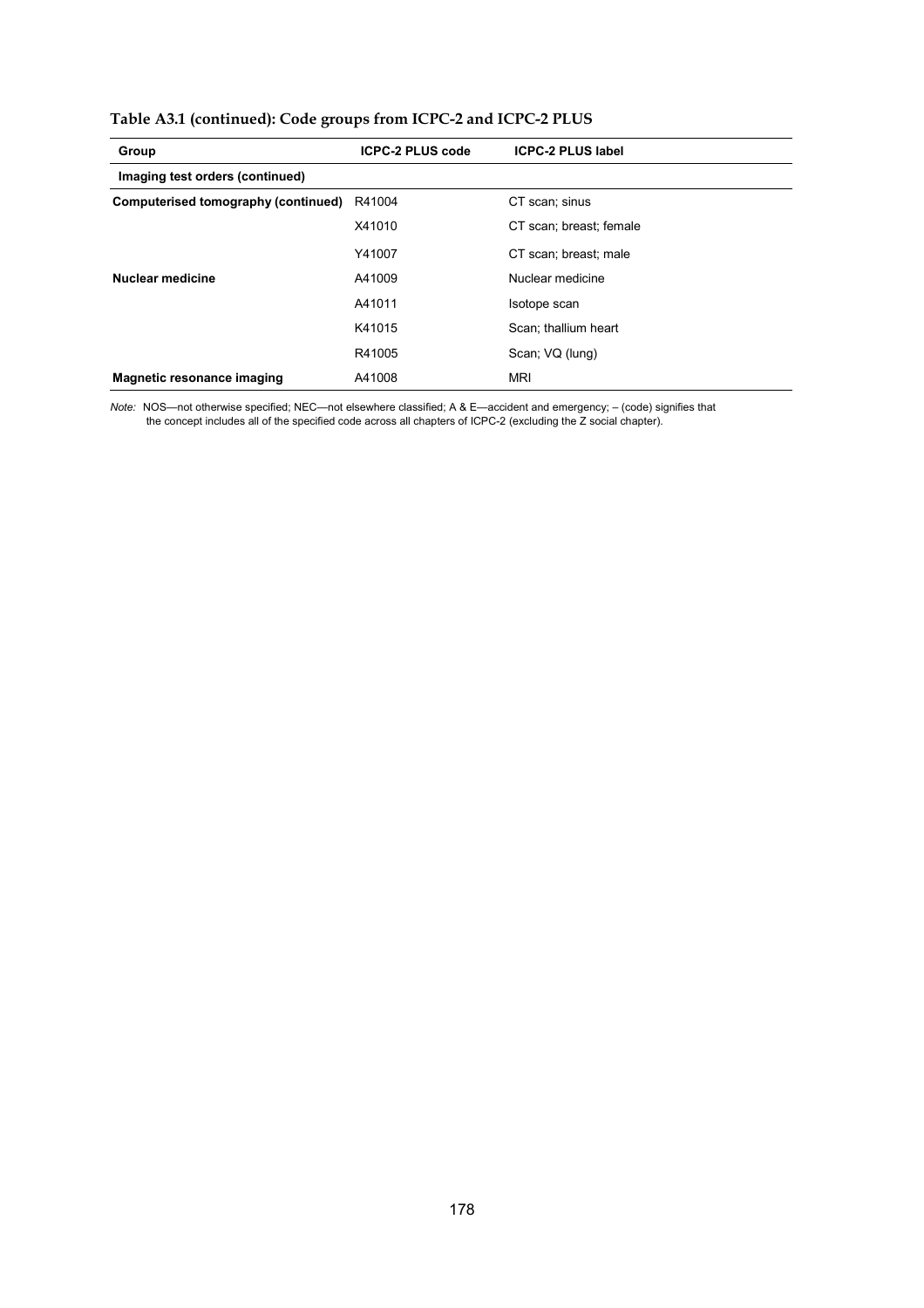**Appendix 4: Summary of annual results 1998–99 to 2002–03**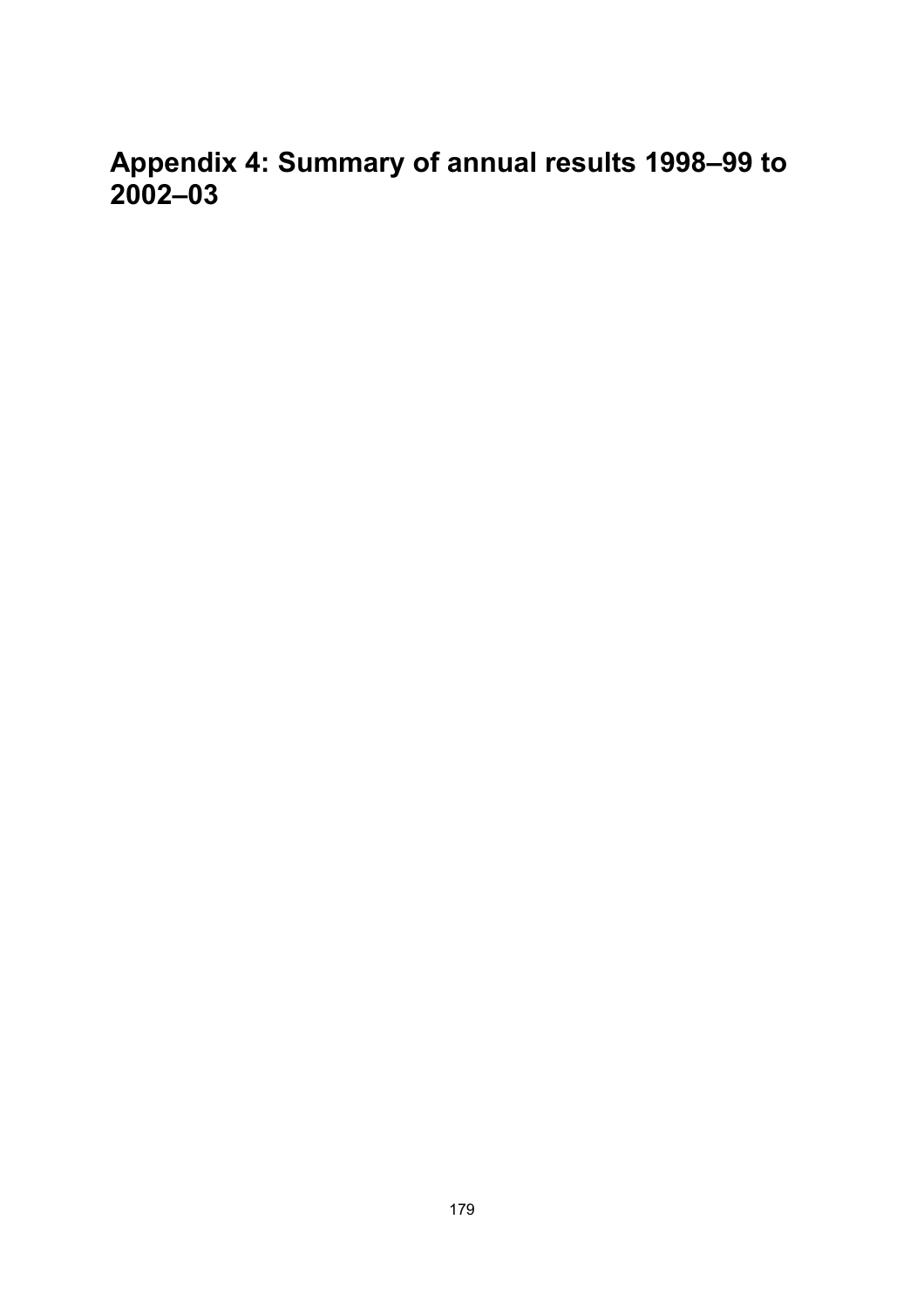|                                        | 1998-99   |                                 |                | 1999-00                           | 2000-01   |                                  | $2001 - 02$ |                                 |           | $2002 - 03$                       |           | 5 years                           |
|----------------------------------------|-----------|---------------------------------|----------------|-----------------------------------|-----------|----------------------------------|-------------|---------------------------------|-----------|-----------------------------------|-----------|-----------------------------------|
| <b>GP</b> characteristic               | $n^{(a)}$ | Per cent<br>of GPs<br>$(n=984)$ | $n^{(a)}$      | Per cent<br>of GPs<br>$(n=1,047)$ | $n^{(a)}$ | Per cent<br>of GPs<br>$(n=999)$  | $n^{(a)}$   | Per cent<br>of GPs<br>$(n=983)$ | $n^{(a)}$ | Per cent<br>of GPs<br>$(n=1,008)$ | $n^{(a)}$ | Per cent<br>of GPs<br>$(n=5,021)$ |
| Sex (missing)                          | (0)       | $\overline{\phantom{m}}$        | (0)            | $\overline{\phantom{0}}$          | (0)       | $\overbrace{\phantom{12322111}}$ | (0)         |                                 | (0)       | $\overline{\phantom{m}}$          | (0)       | $\overline{\phantom{m}}$          |
| Male                                   | 689       | 70.0                            | 729            | 69.6                              | 683       | 68.4                             | 631         | 64.2                            | 653       | 64.8                              | 3,385     | 67.4                              |
| Female                                 | 295       | 30.0                            | 318            | 30.4                              | 316       | 31.6                             | 352         | 35.8                            | 355       | 35.2                              | 1,636     | 32.6                              |
| Age (missing)                          | (4)       | $\overline{\phantom{m}}$        | (4)            | $\hspace{0.1mm}-\hspace{0.1mm}$   | (9)       | $\overline{\phantom{m}}$         | (1)         |                                 | (0)       |                                   | (18)      |                                   |
| $<$ 35 years                           | 62        | 6.3                             | 88             | 8.4                               | 67        | 6.7                              | 70          | 7.1                             | 74        | 7.3                               | 361       | 7.2                               |
| 35-44 years                            | 356       | 36.3                            | 338            | 32.4                              | 284       | 28.4                             | 263         | 26.8                            | 268       | 26.6                              | 1,509     | 30.2                              |
| 45-54 years                            | 315       | 32.1                            | 338            | 32.4                              | 342       | 34.2                             | 359         | 36.5                            | 355       | 35.2                              | 1,710     | 34.2                              |
| 55+ years                              | 247       | 25.2                            | 279            | 26.7                              | 297       | 29.7                             | 290         | 29.5                            | 311       | 30.9                              | 1,423     | 28.4                              |
| Years in general practice<br>(missing) | (12)      | $\qquad \qquad$                 | (8)            | $\hspace{0.1mm}-\hspace{0.1mm}$   | (6)       | $\overbrace{\phantom{12322111}}$ | (4)         |                                 | (6)       | $\overline{\phantom{m}}$          | (36)      |                                   |
| <2 years                               | 8         | 0.8                             | $\overline{7}$ | 0.7                               | 5         | 0.5                              | 3           | 0.3                             | 6         | 0.6                               | 29        | 0.6                               |
| 2-5 years                              | 59        | 6.1                             | 83             | 8.0                               | 64        | 6.4                              | 71          | 7.2                             | 75        | 7.5                               | 352       | 7.1                               |
| 6-10 years                             | 167       | 17.2                            | 166            | 15.9                              | 137       | 13.7                             | 132         | 13.4                            | 135       | 13.5                              | 737       | 14.8                              |
| $11-19$ years                          | 328       | 33.7                            | 331            | 31.9                              | 299       | 29.9                             | 279         | 28.4                            | 281       | 28.0                              | 1,518     | 30.5                              |
| $20+$ years                            | 410       | 42.2                            | 452            | 43.5                              | 488       | 48.8                             | 494         | 50.3                            | 505       | 50.4                              | 2,349     | 47.1                              |
| Sessions per week<br>(missing)         | (12)      |                                 | (6)            | —                                 | (16)      | —                                | (15)        |                                 | (8)       |                                   | (58)      |                                   |
| <6 per week                            | 121       | 12.4                            | 159            | 15.3                              | 159       | 15.9                             | 157         | 16.0                            | 187       | 18.7                              | 784       | 15.8                              |
| 6-10 per week                          | 666       | 68.5                            | 691            | 66.0                              | 662       | 66.3                             | 666         | 67.8                            | 679       | 67.9                              | 3,362     | 67.7                              |
| 11+ per week                           | 185       | 19.0                            | 191            | 18.3                              | 162       | 16.2                             | 145         | 14.8                            | 134       | 13.4                              | 817       | 16.5                              |

**Table A4.1: GP characteristics, summary of annual results BEACH 1998–99 to BEACH 2002–03**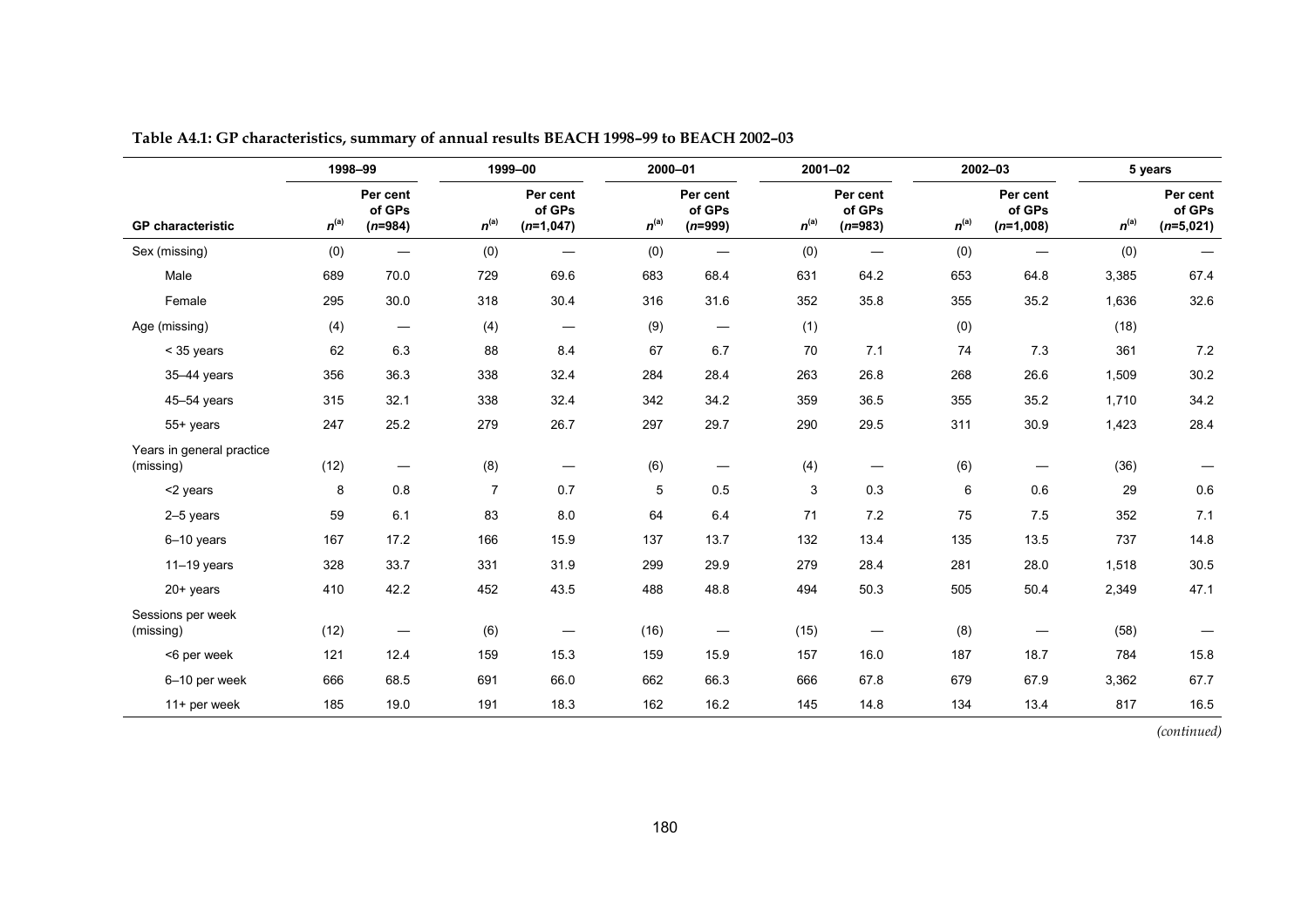|                                  | 1998-99   |                                   |                | 1999-00                           | 2000-01        |                                  | 2001-02   |                                 |           | 2002-03                           |           | 5 years                           |
|----------------------------------|-----------|-----------------------------------|----------------|-----------------------------------|----------------|----------------------------------|-----------|---------------------------------|-----------|-----------------------------------|-----------|-----------------------------------|
| <b>GP</b> characteristic         | $n^{(a)}$ | Per cent<br>of GPs<br>$(n=984)$   | $n^{(a)}$      | Per cent<br>of GPs<br>$(n=1,047)$ | $n^{(a)}$      | Per cent<br>of GPs<br>$(n=999)$  | $n^{(a)}$ | Per cent<br>of GPs<br>$(n=983)$ | $n^{(a)}$ | Per cent<br>of GPs<br>$(n=1,008)$ | $n^{(a)}$ | Per cent<br>of GPs<br>$(n=5,021)$ |
| Size of practice (missing)       | (62)      | $\overline{\phantom{m}}$          | (5)            | $\overline{\phantom{0}}$          | (28)           | $\overline{\phantom{m}}$         | (4)       | $\overline{\phantom{0}}$        | (8)       | $\overbrace{\phantom{12322111}}$  | (121)     | $\qquad \qquad -$                 |
| Solo                             | 165       | 17.9                              | 189            | 18.1                              | 187            | 19.3                             | 150       | 15.3                            | 137       | 13.7                              | 826       | 16.9                              |
| $2-4$ GPs                        | 398       | 43.2                              | 480            | 46.1                              | 375            | 38.6                             | 390       | 39.7                            | 384       | 38.4                              | 1,920     | 39.2                              |
| $5+$ GPs                         | 359       | 38.9                              | 373            | 35.8                              | 409            | 42.1                             | 439       | 44.7                            | 479       | 47.9                              | 2,154     | 44.0                              |
| Place of graduation<br>(missing) | (4)       | $\overbrace{\phantom{123221111}}$ | (2)            |                                   | (0)            |                                  | (0)       |                                 | (0)       |                                   | (35)      |                                   |
| Australia                        | 750       | 76.5                              | 767            | 73.3                              | 726            | 72.7                             | 748       | 76.1                            | 726       | 72.6                              | 3,713     | 74.3                              |
| UK                               | 88        | 9.0                               | 89             | 8.5                               | 82             | 8.2                              | 75        | 7.6                             | 92        | 9.1                               | 425       | 8.5                               |
| Asia                             | 84        | 8.6                               | 99             | 9.4                               | 47             | 4.7                              | 85        | 8.6                             | 100       | 9.9                               | 414       | 8.3                               |
| Europe                           | 24        | 2.4                               | 20             | 1.9                               | 19             | 1.9                              | 18        | 1.8                             | 16        | 1.6                               | 90        | 1.8                               |
| Africa                           | 15        | 1.5                               | 25             | $2.4\,$                           | 15             | 1.5                              | 36        | 3.7                             | 43        | 4.3                               | 128       | $2.6\,$                           |
| New Zealand                      | 11        | $1.1$                             | 16             | 1.5                               | 15             | 1.5                              | 5         | 0.5                             | 22        | $2.2\,$                           | 68        | $1.4$                             |
| Other                            | 8         | 0.9                               | 29             | 2.8                               | 95             | 9.5                              | 16        | 1.6                             | 9         | 0.9                               | 148       | $3.0\,$                           |
| Practice location (missing)      | (0)       | $\overline{\phantom{0}}$          | (0)            |                                   | (0)            | $\overbrace{\phantom{12321111}}$ | (1)       |                                 | (0)       | —                                 | (0)       | $\qquad \qquad -$                 |
| Capital                          | 671       | 68.2                              | 683            | 65.2                              | 680            | 68.1                             | 681       | 69.3                            | 652       | 64.7                              | 3,367     | 67.1                              |
| Other metropolitan               | 74        | 7.5                               | 77             | 7.4                               | 69             | 6.9                              | 80        | 8.1                             | 86        | 8.5                               | 386       | 7.7                               |
| Large rural                      | 61        | 6.2                               | 80             | 7.6                               | 55             | 5.6                              | 58        | 5.9                             | 51        | 5.1                               | 305       | 6.1                               |
| Small rural                      | 60        | 6.1                               | 65             | 6.2                               | 56             | 5.6                              | 48        | 4.9                             | 78        | 7.7                               | 307       | 6.1                               |
| Other rural                      | 108       | 11.0                              | 128            | 12.2                              | 122            | 12.2                             | 103       | 10.5                            | 121       | 12.0                              | 582       | 11.6                              |
| Remote central                   | 5         | 0.5                               | $\overline{4}$ | 0.4                               | 10             | 1.0                              | 4         | 0.5                             | 6         | 0.6                               | 30        | 0.6                               |
| Other remote,<br>offshore        | 5         | 0.5                               | $10$           | 1.0                               | $\overline{7}$ | 0.7                              | 8         | $0.8\,$                         | 14        | 1.4                               | 44        | 0.9                               |

**Table A4.1 (continued): GP characteristics, summary of annual results BEACH 1998–99 to BEACH 2002–03**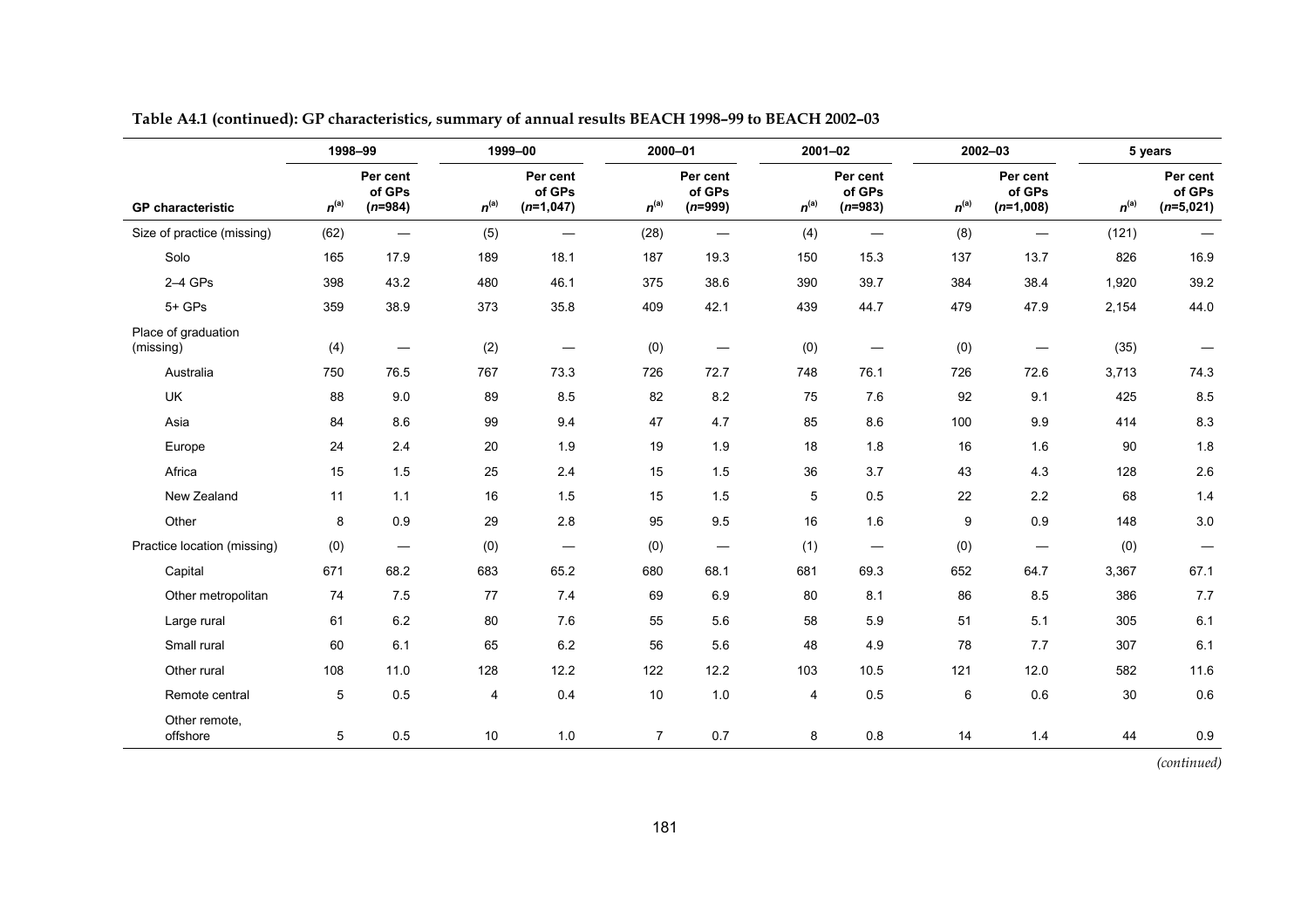|  |  | Table A4.1 (continued): GP characteristics, summary of annual results BEACH 1998-99 to BEACH 2002-03 |
|--|--|------------------------------------------------------------------------------------------------------|
|--|--|------------------------------------------------------------------------------------------------------|

|                                                                      | 1998-99   |                                 |               | 1999-00                           | 2000-01   |                                 | $2001 - 02$   |                                 |               | 2002-03                           |           | 5 years                           |
|----------------------------------------------------------------------|-----------|---------------------------------|---------------|-----------------------------------|-----------|---------------------------------|---------------|---------------------------------|---------------|-----------------------------------|-----------|-----------------------------------|
| <b>GP</b> characteristic                                             | $n^{(a)}$ | Per cent<br>of GPs<br>$(n=984)$ | $n^{(a)}$     | Per cent<br>of GPs<br>$(n=1,047)$ | $n^{(a)}$ | Per cent<br>of GPs<br>$(n=999)$ | $n^{(a)}$     | Per cent<br>of GPs<br>$(n=983)$ | $n^{(a)}$     | Per cent<br>of GPs<br>$(n=1,008)$ | $n^{(a)}$ | Per cent<br>of GPs<br>$(n=5,021)$ |
| More than 50%<br>consultations in<br>Languages other than<br>English | 111       | 11.3                            | 105           | 10.6                              | 135       | 13.5                            | $\sim$ $\sim$ | $\sim$ 10 $\pm$                 | $\sim$ $\sim$ | $\sim$ 10 $\pm$                   | 351       | $11.6*$                           |
| Currently in RACGP<br><b>Training Program</b>                        | 21        | 2.2                             | 23            | 2.2                               | 25        | 2.5                             | 25            | 2.5                             | 28            | 2.9                               | 122       | 2.5                               |
| Completed RACGP<br><b>Training Program</b>                           | 289       | 30.4                            | 348           | 43.5                              | 316       | 31.6                            | 375           | 38.1                            | 377           | 39.5                              | 1,705     | 34.0                              |
| Fellow of RACGP                                                      | 263       | 27.3                            | 325           | 31.0                              | 314       | 31.4                            | 345           | 35.1                            | 355           | 35.5                              | 1,602     | 32.2                              |
| Own or co-operative<br>after-hours arrangements                      | $\sim$    | $\sim$ $\sim$                   | $\sim$ $\sim$ | $\sim$                            | 646       | 64.7                            | 550           | 56.0                            | 551           | 55.2                              | 1,747     | 58.4*                             |
| Computer use                                                         | $\sim$    | $\sim$ $\sim$                   | $\sim$ $\sim$ | $\sim$ $\sim$                     | 873       | 87.4                            | 883           | 89.7                            | 920           | 91.3                              | 2,676     | $59.5*$                           |

(a) Missing data removed.

\*Percentages based on 3 year denominator.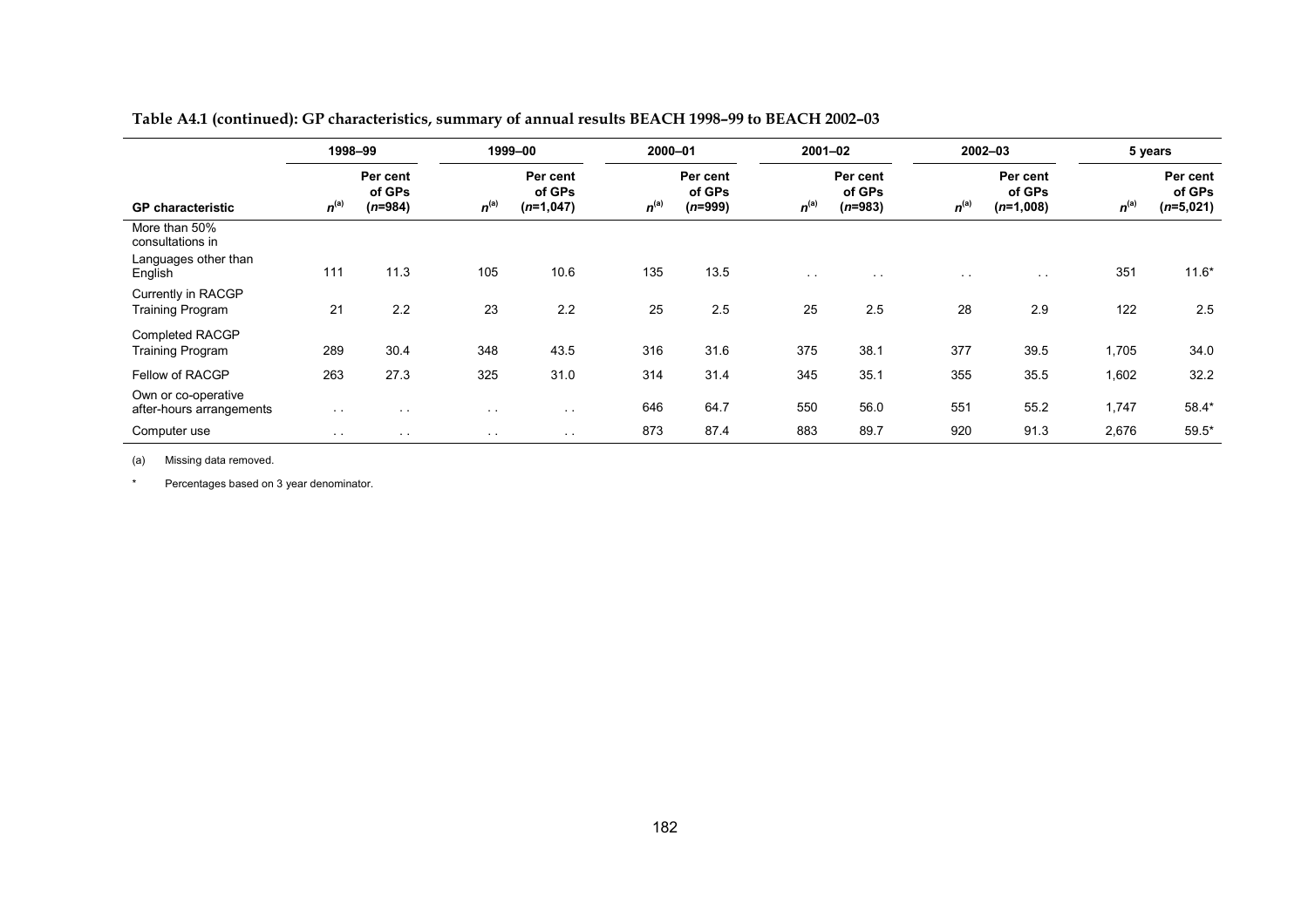|                                | 1998-99                                                | 1999-00                                                  | 2000-01                                                 | $2001 - 02$                                            | $2002 - 03$                                             | 5 years                                                  |  |
|--------------------------------|--------------------------------------------------------|----------------------------------------------------------|---------------------------------------------------------|--------------------------------------------------------|---------------------------------------------------------|----------------------------------------------------------|--|
| Variable                       | Rate per 100<br>encounters<br>(95% CI)<br>$(n=96,901)$ | Rate per 100<br>encounters<br>(95% CI)<br>$(n=104, 856)$ | Rate per 100<br>encounters<br>(95% CI)<br>$(n=99, 307)$ | Rate per 100<br>encounters<br>(95% CI)<br>$(n=96,973)$ | Rate per 100<br>encounters<br>(95% CI)<br>$(n=100,987)$ | Rate per 100<br>encounters<br>(95% CI)<br>$(n=502, 100)$ |  |
| Reasons for encounter          | 146.3 (140.8-151.8)                                    | 148.5 (146.7-150.2)                                      | 151.0 (149.2-152.8)                                     | 149.2 (147.4-150.9)                                    | 150.9 (149.0-152.7)                                     | 150.2 (149.5-150.8)                                      |  |
| Problems managed               | 145.3 (143.5-147.2)                                    | 146.7 (144.9-148.6)                                      | 144.5 (142.8-146.3)                                     | 143.4 (141.7-145.2)                                    | 144.9 (143.0-146.8)                                     | 148.1 (147.3-148.9)                                      |  |
| New problems                   | 54.5 (53.0-56.0)                                       | 45.3 (43.6-46.9)                                         | 47.4 (45.7-49.0)                                        | 55.1 (53.8-56.5)                                       | 57.0 (55.6-58.3)                                        | 51.2 (50.6-51.8)                                         |  |
| Work-related                   | $4.0(3.7 - 4.3)$                                       | $3.2(2.9 - 3.5)$                                         | $3.3(3.1 - 3.6)$                                        | $3.0(2.7 - 3.2)$                                       |                                                         |                                                          |  |
| <b>Medications</b>             | 109.7 (107.4-112.0)                                    | 110.1 (107.8-112.4)                                      | 108.2 (105.7-110.6)                                     | 104.5 (102.2-106.9)                                    | 103.8 (101.4-106.2)                                     | 106.5 (105.5-107.5)                                      |  |
| Prescribed                     | 93.6 (91.2-96.1)                                       | 93.8 (91.5-96.2)                                         | 92.3 (89.9-94.7)                                        | 88.0 (85.6-90.4)                                       | 84.3 (81.8-86.9)                                        | 89.4 (88.4-90.4)                                         |  |
| Advised OTC                    | $8.8(8.0 - 9.6)$                                       | $9.4(8.6 - 10.2)$                                        | $9.0(8.1 - 9.8)$                                        | $8.9(8.1 - 9.6)$                                       | $10.2(9.2 - 11.1)$                                      | $9.0(8.7 - 9.2)$                                         |  |
| GP supplied                    | $7.3(6.3 - 8.3)$                                       | $6.9(5.8 - 7.9)$                                         | $6.9(5.7 - 8.1)$                                        | $7.6(6.3 - 9.0)$                                       | $9.3(7.6 - 11.0)$                                       | $8.1(7.7 - 8.5)$                                         |  |
| Non-pharmacological treatments | 43.2 (41.3-45.0)                                       | 46.0 (44.1-47.8)                                         | 49.4 (47.1-51.7)                                        | 51.9 (49.6-54.2)                                       | 51.8 (49.3-54.3)                                        | $50.9(50.0 - 51.8)$                                      |  |
| Clinical                       | 31.4 (29.7-33.0)                                       | 33.5 (31.8-35.2)                                         | 37.2 (35.1-39.3)                                        | 38.1 (36.1-40.1)                                       | 37.2 (35.0-39.4)                                        | 37.1 (36.3-37.9)                                         |  |
| Procedural                     | $11.8(11.2 - 12.5)$                                    | 12.5 (11.9-13.0)                                         | 12.2 (11.6-12.8)                                        | $13.8(13.1 - 14.5)$                                    | 14.6 (13.9-15.3)                                        | 13.8 (13.5-14.1)                                         |  |
| Referrals                      | $11.2(10.8 - 11.6)$                                    | $11.2(10.8 - 11.7)$                                      | 10.4 (10.0-10.8)                                        | $10.5(10.1 - 10.9)$                                    | $11.1(10.7-11.6)$                                       |                                                          |  |
| Specialist                     | $7.4(7.1 - 7.7)$                                       | $7.3(7.0 - 7.6)$                                         | $7.4(7.1 - 7.7)$                                        | $7.3(7.0 - 7.6)$                                       | $7.7(7.3 - 8.0)$                                        |                                                          |  |
| Allied health services*        | $3.0(2.8 - 3.2)$                                       | $3.1(2.9 - 3.4)$                                         | $2.3(2.1 - 2.5)$                                        | $2.6(2.3 - 2.9)$                                       | $2.5(2.3 - 2.8)$                                        |                                                          |  |
| Hospital                       | $0.7(0.6 - 0.9)$                                       | $0.7(0.5 - 0.9)$                                         | $0.5(0.3 - 0.7)$                                        | $0.4(0.3 - 0.6)$                                       | $0.6(0.3 - 0.8)$                                        |                                                          |  |
| Emergency department           | $0.1(0.0-0.6)$                                         | $0.1(0.0 - 0.4)$                                         | $0.1(0.0 - 0.4)$                                        | $0.1(0.0 - 0.4)$                                       | $0.1(0.0-0.4)$                                          | $\sim 10$                                                |  |
| Other referrals*               |                                                        |                                                          | $0.1(0.0-0.6)$                                          | $0.3(0.0-0.6)$                                         | $0.3(0.0-0.5)$                                          |                                                          |  |
| Pathology <sup>+</sup>         | 24.6 (23.5-25.7)                                       | 26.3 (25.2-27.5)                                         | 29.7 (28.4-30.9)                                        | 31.0 (29.7-32.4)                                       | 32.9 (31.5-34.4)                                        |                                                          |  |
| Imaging**                      | $7.1(6.8 - 7.5)$                                       | $7.5(7.1 - 7.8)$                                         | $7.7(7.3 - 8.0)$                                        | $7.9(7.6-8.2)$                                         | $8.6(8.2 - 9.0)$                                        | $\sim$ $\sim$                                            |  |
| Other investigations**         |                                                        |                                                          | $0.6(0.4 - 0.8)$                                        | $0.9(0.8-1.0)$                                         | $1.0(0.8-1.2)$                                          |                                                          |  |

**Table A4.2: Summary of morbidity and management, summary of annual results BEACH 1998–99 to BEACH 2002–03**

In the first 2 years 'allied health services' and 'other referrals' were grouped together and reported together.

+ In the third year of BEACH the data collection and data coding system for pathology changed.

*\*\**In the first 2 years 'Imaging' and 'other investigations' were grouped and reported together.

*Note*: CI—confidence interval; UK—United Kingdom.

\*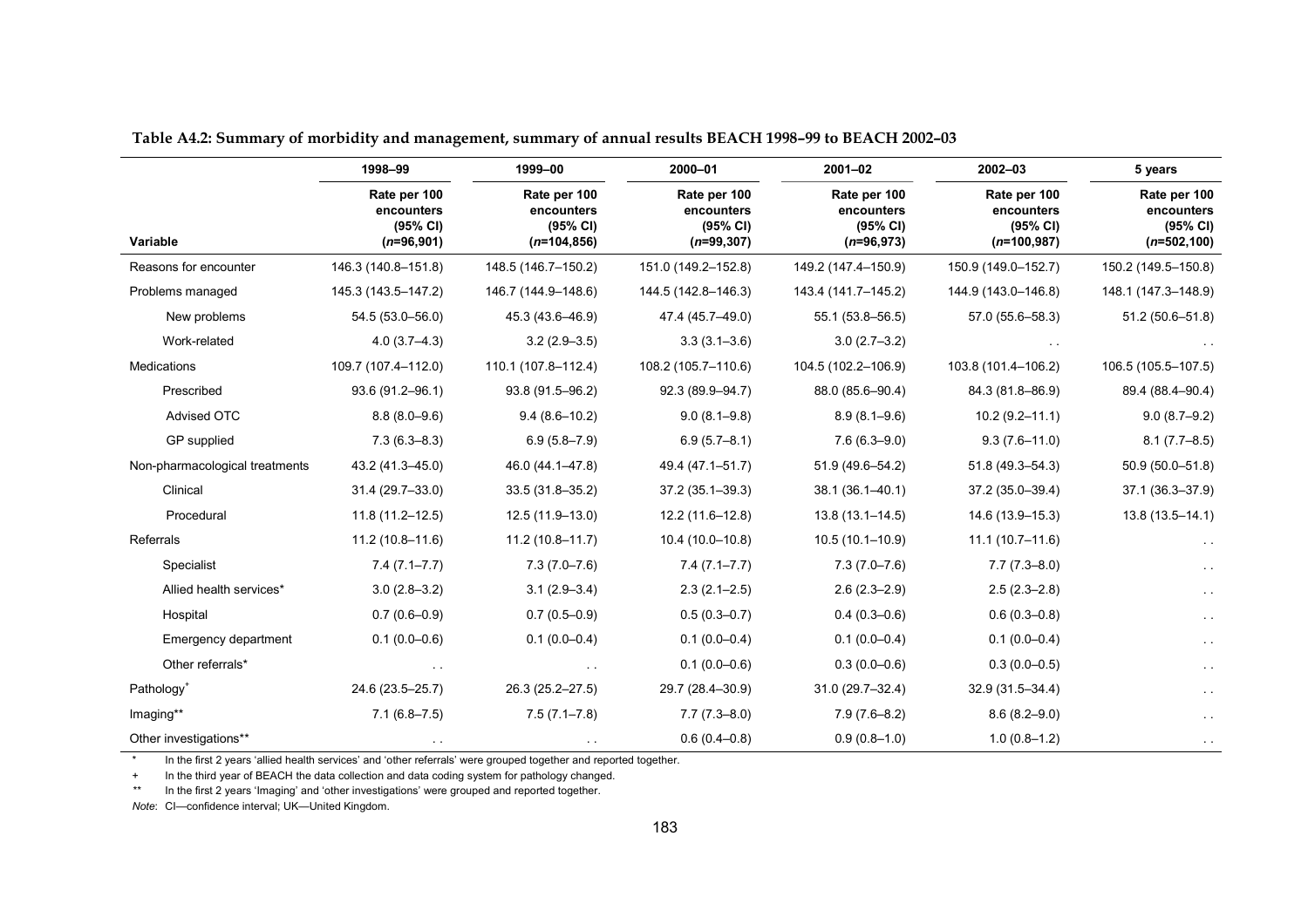|                                    | 1998-99                                                | 1999-00                                                  | 2000-01                                                | 2001-02                                                | 2002-03                                                 | 5 years                                                  |  |
|------------------------------------|--------------------------------------------------------|----------------------------------------------------------|--------------------------------------------------------|--------------------------------------------------------|---------------------------------------------------------|----------------------------------------------------------|--|
| Variable                           | Rate per 100<br>encounters<br>(95% CI)<br>$(n=96,901)$ | Rate per 100<br>encounters<br>(95% CI)<br>$(n=104, 856)$ | Rate per 100<br>encounters<br>(95% CI)<br>$(n=99,307)$ | Rate per 100<br>encounters<br>(95% CI)<br>$(n=96,973)$ | Rate per 100<br>encounters<br>(95% CI)<br>$(n=100,987)$ | Rate per 100<br>encounters<br>(95% CI)<br>$(n=502, 100)$ |  |
| Direct consultations               | 96.7 (96.4-97.0)                                       | 96.7 (96.3-97.0)                                         | 98.1 (97.8-98.4)                                       | 97.7 (97.4-98.0)                                       | 98.4 (98.2-98.6)                                        | 97.1 (96.9-97.2)                                         |  |
| No charge                          | $0.8(0.4 - 1.2)$                                       | $0.6(0.3 - 0.8)$                                         | $0.6(0.0-1.5)$                                         | $0.6(0.2 - 1.1)$                                       | $0.5(0.2 - 0.8)$                                        | $0.7(0.6 - 0.8)$                                         |  |
| Medicare-claimable                 | 90.3 (89.3-91.2)                                       | 93.0 (92.4-93.5)                                         | 94.6 (94.2-95.0)                                       | 93.9 (93.5-94.4)                                       | 95.0 (94.6-95.3)                                        | 92.6 (92.3-92.9)                                         |  |
| Short surgery consultations        | $1.4(0.9-1.8)$                                         | $1.3(0.6 - 2.1)$                                         | $1.5(0.5 - 2.5)$                                       | $1.0(0.5-1.6)$                                         | $1.1(0.6-1.7)$                                          | $1.2(1.1-1.3)$                                           |  |
| Standard surgery consultations     | 76.3 (75.2-77.5)                                       | 78.1 (77.1-79.1)                                         | 79.4 (78.4-80.3)                                       | 79.0 (78.0-79.9)                                       | 78.7 (77.6-79.7)                                        | 75.2 (74.7-75.7)                                         |  |
| Long surgery consultations         | $7.0(6.4 - 7.6)$                                       | $8.1(7.4 - 8.7)$                                         | $8.4(7.7-9.0)$                                         | $8.1(7.5 - 8.7)$                                       | $9.1(8.5 - 9.7)$                                        | $9.6(9.3 - 9.9)$                                         |  |
| Prolonged surgery consultations    | $0.5(0.0-1.5)$                                         | $0.6(0.1 - 1.0)$                                         | $0.6(0.0-1.2)$                                         | $0.6(0.0-1.2)$                                         | $0.7(0.0-1.5)$                                          | $1.0(0.8-1.1)$                                           |  |
| Home visits                        | $1.8(1.2 - 2.3)$                                       | $1.4(0.8-1.9)$                                           | $1.5(0.5 - 2.4)$                                       | $1.5(0.8 - 2.2)$                                       | $1.3(0.4 - 2.1)$                                        | $1.7(1.6-1.9)$                                           |  |
| Hospital                           | $0.4(0.0-1.8)$                                         | $0.4(0.0 - 2.2)$                                         | $0.2(0.0-1.7)$                                         | $0.2(0.0-1.4)$                                         | $0.4(0.0 - 2.7)$                                        | $0.4(0.3 - 0.5)$                                         |  |
| Nursing home                       | $0.8(0.0-1.6)$                                         | $0.9(0.0-1.8)$                                           | $0.7(0.0 - 2.1)$                                       | $0.9(0.0 - 2.4)$                                       | $1.2(0.0 - 2.9)$                                        | $1.0(0.9-1.1)$                                           |  |
| Case conference                    | $\sim$ $\sim$                                          | $\sim$ $\sim$                                            | $\sim$ 10 $\pm$                                        | $0.0(0.0-2.3)$                                         | $0.0(0.0-1.4)$                                          | $\sim$ $\sim$                                            |  |
| Care plans                         | $\sim$ $\sim$                                          | $\ddot{\phantom{1}}$                                     | $\sim$ $\sim$                                          | $0.1(0.0-1.7)$                                         | $0.1(0.0-1.0)$                                          |                                                          |  |
| Health assessments                 | $\sim$ $\sim$                                          | $\ddotsc$                                                | $\sim$ $\sim$                                          | $0.1(0.0 - 0.7)$                                       | $0.1(0.0-0.6)$                                          | $\sim$ $\sim$                                            |  |
| Other items                        | $2.2(1.7-2.7)$                                         | $2.1(1.6-2.6)$                                           | $2.4(1.3-3.5)$                                         | $2.4(1.4-3.5)$                                         | $2.3(1.1-3.5)$                                          |                                                          |  |
| Workers compensation               | $1.9(1.6 - 2.1)$                                       | $2.0(1.7-2.3)$                                           | $2.1(1.8-2.4)$                                         | $2.0(1.8-2.3)$                                         | $1.9(1.6 - 2.2)$                                        | $1.9(1.8 - 2.0)$                                         |  |
| Other paid (hospital, State, etc.) | $3.7(1.7-5.7)$                                         | $1.2(0.0 - 2.8)$                                         | $0.8(0.0-1.6)$                                         | $1.1(0.2 - 2.0)$                                       | $1.0(0.2 - 1.8)$                                        | $1.8(1.6-2.1)$                                           |  |
| Indirect consultations             | $3.3(2.8 - 3.8)$                                       | $3.3(2.8 - 3.8)$                                         | $1.9(1.2 - 2.6)$                                       | $2.3(1.8-2.8)$                                         | $1.6(1.2 - 2.0)$                                        | $2.9(2.8-3.1)$                                           |  |

**Table A4.3: Type of encounter, summary of annual results BEACH 1998–99 to BEACH 2002–03**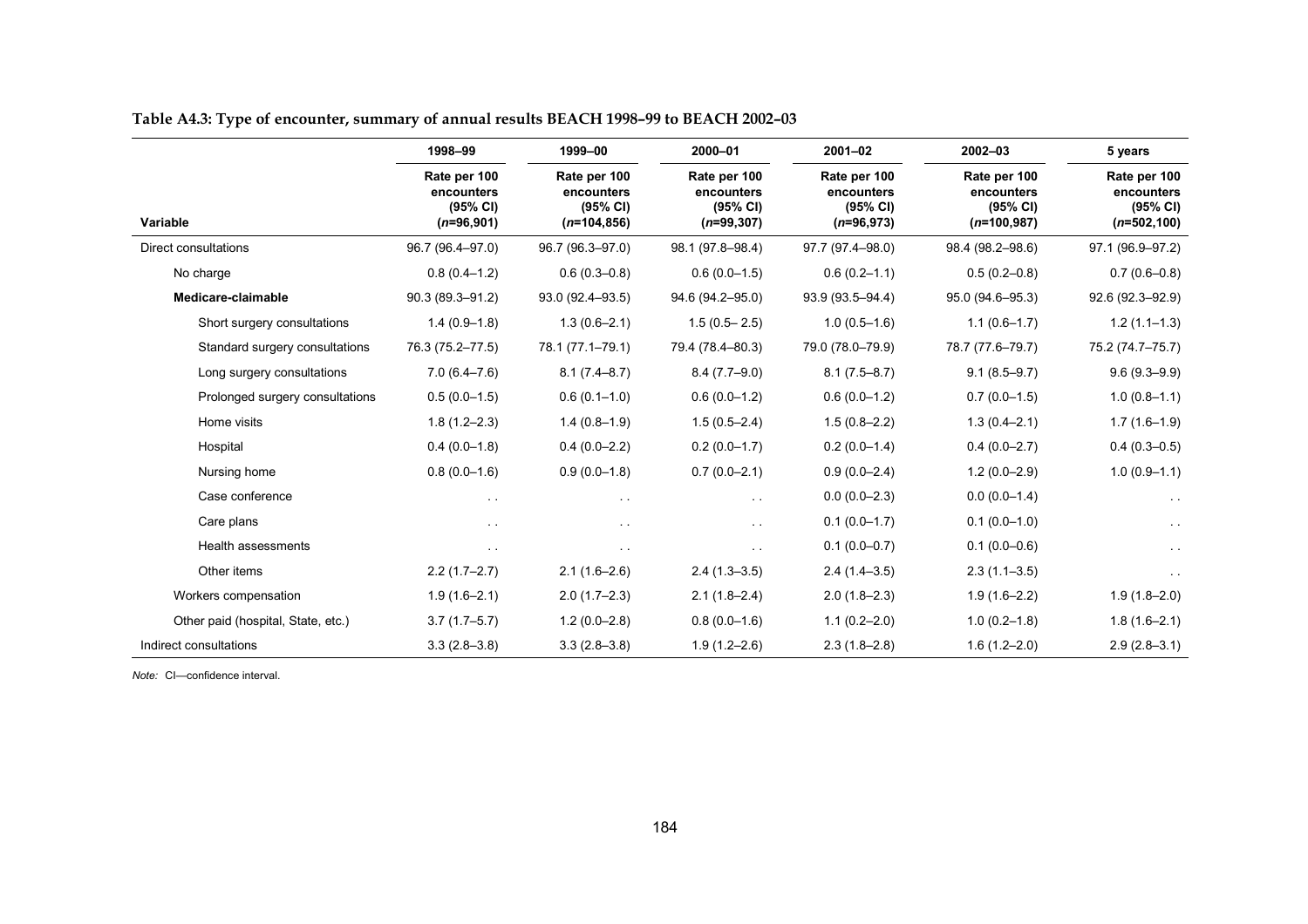|                                       | 1998-99                                               | 1999-00                                                 | 2000-01                                               | $2001 - 02$                                           | $2002 - 03$                                            | 5 years                                                 |
|---------------------------------------|-------------------------------------------------------|---------------------------------------------------------|-------------------------------------------------------|-------------------------------------------------------|--------------------------------------------------------|---------------------------------------------------------|
| <b>Patient variable</b>               | Per cent of<br>encounters<br>(95% CI)<br>$(n=96,901)$ | Per cent of<br>encounters<br>(95% CI)<br>$(n=104, 856)$ | Per cent of<br>encounters<br>(95% CI)<br>$(n=99,307)$ | Per cent of<br>encounters<br>(95% CI)<br>$(n=96,973)$ | Per cent of<br>encounters<br>(95% CI)<br>$(n=100,987)$ | Per cent of<br>encounters<br>(95% CI)<br>$(n=502, 100)$ |
| Sex                                   |                                                       |                                                         |                                                       |                                                       |                                                        |                                                         |
| Male                                  | 42.3 (41.6-43.0)                                      | 42.7 (42.0-43.5)                                        | 42.9 (42.2-43.6)                                      | 42.6 (41.9-43.3)                                      | 42.2 (41.4-42.9)                                       | 40.9 (40.5-41.2)                                        |
| Female                                | 57.7 (57.0-58.4)                                      | 57.3 (56.5-58.0)                                        | 57.1 (56.4-57.8)                                      | 57.4 (56.7-58.1)                                      | 57.8 (57.0-58.6)                                       | 59.1 (58.8-59.5)                                        |
| Age group                             |                                                       |                                                         |                                                       |                                                       |                                                        |                                                         |
| < 1 year                              | $2.4(2.2 - 2.7)$                                      | $2.4(2.2 - 2.5)$                                        | $2.1(1.9 - 2.4)$                                      | $2.0(1.8-2.1)$                                        | $1.9(1.8 - 2.1)$                                       | $2.1(2.1-2.2)$                                          |
| $1-4$ years                           | $5.7(5.3 - 6.0)$                                      | $5.2(4.9 - 5.5)$                                        | $5.4(5.1 - 5.7)$                                      | $4.9(4.6 - 5.2)$                                      | $5.0(4.7 - 5.3)$                                       | $4.9(4.8 - 5.0)$                                        |
| $5-14$ years                          | $7.7(7.3 - 8.1)$                                      | $7.2(6.9 - 7.5)$                                        | $6.8(6.4 - 7.2)$                                      | $6.4(6.1 - 6.7)$                                      | $6.6(6.3 - 6.9)$                                       | $6.4(6.3 - 6.6)$                                        |
| 15-24 years                           | $9.8(9.4 - 10.2)$                                     | $10.4(9.9-10.8)$                                        | $10.3(9.8 - 10.7)$                                    | $9.5(9.1 - 10.0)$                                     | $10.1 (9.7 - 10.4)$                                    | $9.9(9.7-10.1)$                                         |
| $25 - 44$ years                       | 26.0 (25.3-26.7)                                      | 26.3 (25.5-27.0)                                        | 26.3 (25.6-27.0)                                      | 25.8 (25.1-26.5)                                      | 25.7 (24.9-26.4)                                       | 25.9 (25.6-26.2)                                        |
| $45 - 64$ years                       | 24.4 (23.8-25.0)                                      | 24.5 (24.0-25.0)                                        | 26.1 (25.5-26.7)                                      | 26.3 (25.7-26.8)                                      | 26.5 (25.9-27.0)                                       | 25.7 (25.4-25.9)                                        |
| 65-74 years                           | $12.3(11.7-12.8)$                                     | 12.0 (11.5-12.5)                                        | $11.7(11.2 - 12.2)$                                   | 12.3 (11.8-12.8)                                      | $11.6(11.1 - 12.0)$                                    | 12.1 (11.9-12.3)                                        |
| 75+ years                             | $11.7(11.1 - 12.4)$                                   | 12.1 (11.4-12.9)                                        | $11.3(10.7-12.0)$                                     | 12.8 (12.0-13.5)                                      | 12.7 (11.9-13.4)                                       | $13.0(12.7 - 13.3)$                                     |
| Other characteristics                 |                                                       |                                                         |                                                       |                                                       |                                                        |                                                         |
| New patient to practice               | $9.2(8.6 - 9.8)$                                      | $7.3(6.6 - 8.0)$                                        | $8.0(7.1 - 8.8)$                                      | $9.2(8.5 - 9.9)$                                      | $9.9(9.0-10.8)$                                        | $9.2(8.9 - 9.5)$                                        |
| Commonwealth health care card         | 47.3 (45.8-48.8)                                      | 38.6 (37.0-40.2)                                        | $36.7(35.1 - 38.3)$                                   | 41.9 (40.4-43.3)                                      | 40.4 (38.8-41.9)                                       | 39.3 (38.7-39.9)                                        |
| Veterans' Affairs card <sup>(a)</sup> | $3.0(2.7-3.3)$                                        | $2.6(2.3 - 2.9)$                                        | $3.1(2.8 - 3.4)$                                      | $3.3(3.0 - 3.6)$                                      | $3.3(3.0 - 3.6)$                                       | $3.4(3.3 - 3.5)$                                        |
| Non-English-speaking background       | 14.5 (13.0-16.7)                                      | $7.1(3.0-11.2)$                                         | $8.0(4.8 - 11.1)$                                     | $9.3(5.9 - 12.7)$                                     | $10.6(7.8-13.4)$                                       | $8.8(8.3 - 9.3)$                                        |
| Aboriginal person                     | $1.0(0.3 - 1.8)$                                      | $0.7(0.0 - 2.5)$                                        | $0.7(0.0-1.5)$                                        | $0.9(0.0 - 2.0)$                                      | $0.8(0.0-1.7)$                                         | $1.0(0.8 - 1.1)$                                        |
| <b>Torres Strait Islander</b>         | $0.1(0.0 - 0.5)$                                      | $0.1(0.0-1.3)$                                          | $0.1(0.0 - 0.7)$                                      | $0.1(0.0-0.5)$                                        | $0.1(0.0-0.9)$                                         | $0.1(0.1 - 0.1)$                                        |

**Table A4.4: Characteristics of the patients at encounters, summary of annual results BEACH 1998–99 to BEACH 2002–03**

(a) The 1998–99 and 1999–00 results reported here are for gold card holders only.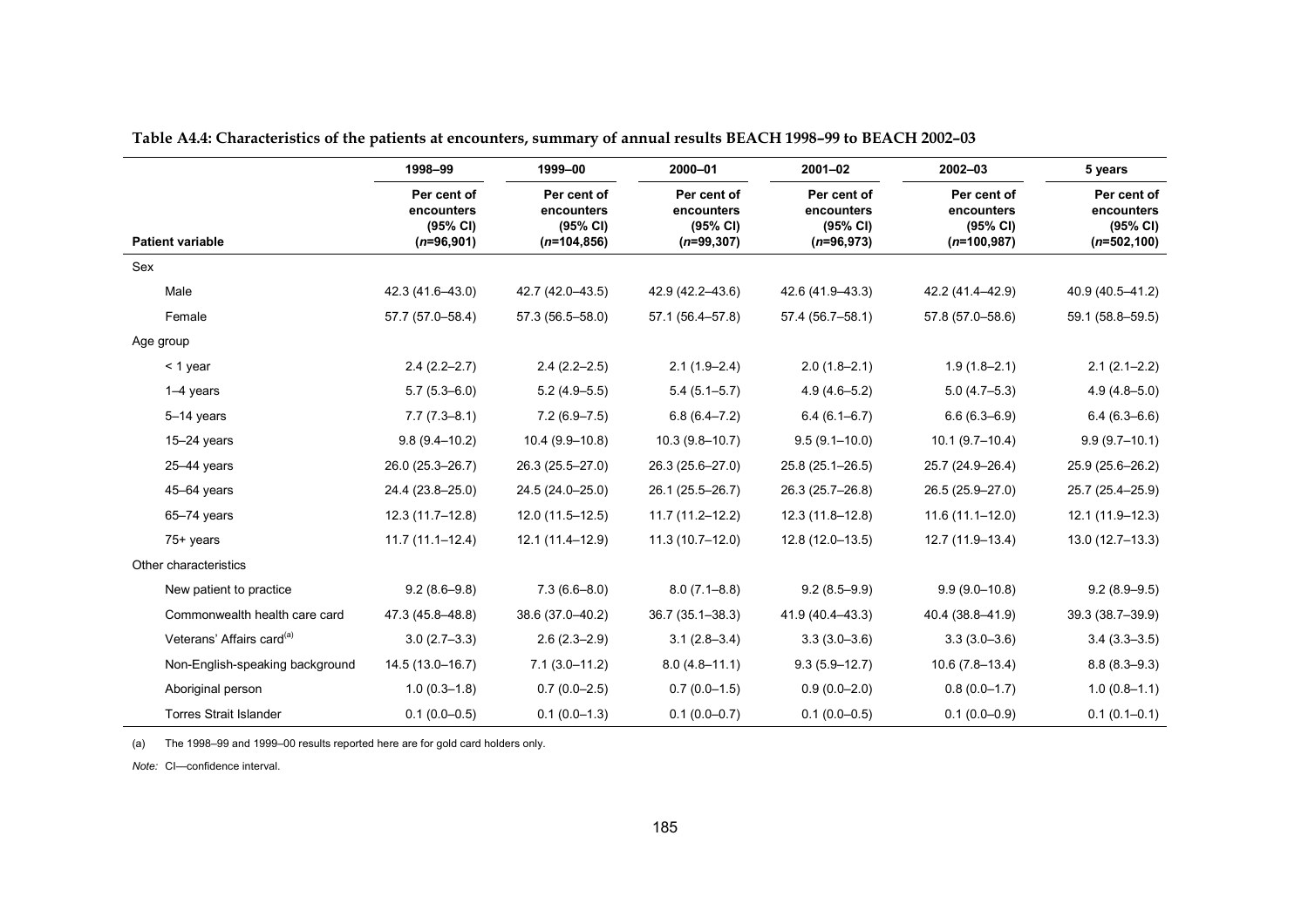|                              | 1998-99                                                               | 1999-00                                                                 | 2000-01                                                                | $2001 - 02$                                                           | $2002 - 03$                                             | 5 years                                                  |
|------------------------------|-----------------------------------------------------------------------|-------------------------------------------------------------------------|------------------------------------------------------------------------|-----------------------------------------------------------------------|---------------------------------------------------------|----------------------------------------------------------|
| <b>Reasons for encounter</b> | Rate per 100<br>encounters <sup>(a)</sup><br>(95% CI)<br>$(n=96,901)$ | Rate per 100<br>encounters <sup>(a)</sup><br>(95% CI)<br>$(n=104, 856)$ | Rate per 100<br>encounters <sup>(a)</sup><br>(95% CI)<br>$(n=99, 307)$ | Rate per 100<br>encounters <sup>(a)</sup><br>(95% CI)<br>$(n=96,973)$ | Rate per 100<br>encounters<br>(95% CI)<br>$(n=100,987)$ | Rate per 100<br>encounters<br>(95% CI)<br>$(n=502, 100)$ |
| General & unspecified        | 26.6 (25.7-27.4)                                                      | 29.0 (28.1-29.9)                                                        | 28.3 (27.5-29.1)                                                       | 30.9 (29.9-31.8)                                                      | 34.6 (33.6-35.6)                                        | $31.1(30.7 - 31.5)$                                      |
| Respiratory                  | 24.8 (24.0-25.6)                                                      | 25.3 (24.3-26.2)                                                        | 24.6 (23.7-25.4)                                                       | 23.4(22.6-24.2)                                                       | 23.0 (22.0-24.0)                                        | 22.7 (22.4-23.0)                                         |
| Musculoskeletal              | $16.7(16.1 - 17.4)$                                                   | $16.6(16.1 - 17.1)$                                                     | $17.7(17.1 - 18.2)$                                                    | $16.7(16.1 - 17.3)$                                                   | 17.7 (17.2-18.3)                                        | 16.9 (16.7-17.2)                                         |
| Skin                         | $15.1(14.6 - 15.5)$                                                   | 15.1 (14.7-15.6)                                                        | $15.5(15.0 - 16.0)$                                                    | 14.4 (13.9-14.9)                                                      | 14.7 (14.3-15.2)                                        | 15.0 (14.8-15.2)                                         |
| Circulatory                  | 11.4 (10.9-12.0)                                                      | 11.2 (10.6-11.8)                                                        | $11.7(11.1 - 12.2)$                                                    | $11.4(10.8 - 11.9)$                                                   | $10.6(10.0-11.1)$                                       | $11.4(11.2 - 11.6)$                                      |
| Digestive                    | 10.6 (10.3-10.9)                                                      | 10.4 (10.0-10.7)                                                        | $11.1(10.7-11.5)$                                                      | 10.6 (10.2-11.0)                                                      | 10.4 (10.0-10.8)                                        | 10.4 (10.3-10.5)                                         |
| Psychological                | $7.6(7.2 - 8.0)$                                                      | $7.2(6.8 - 7.6)$                                                        | $8.1(7.7 - 8.6)$                                                       | $7.8(7.3 - 8.3)$                                                      | $7.3(6.9 - 7.8)$                                        | $8.0(7.8 - 8.2)$                                         |
| Endocrine & metabolic        | $5.6(5.3 - 5.9)$                                                      | $5.4(5.1 - 5.7)$                                                        | $6.2(5.9 - 6.5)$                                                       | $6.4(6.1 - 6.7)$                                                      | $6.0(5.7 - 6.3)$                                        | $6.0(5.8 - 6.1)$                                         |
| Female genital system        | $5.3(5.0-5.7)$                                                        | $5.3(4.9 - 5.7)$                                                        | $5.5(5.1 - 5.9)$                                                       | $5.5(5.1 - 5.9)$                                                      | $6.1(5.7-6.6)$                                          | $6.4(6.2 - 6.6)$                                         |
| Neurological                 | $5.3(5.1 - 5.5)$                                                      | $5.6(5.4 - 5.8)$                                                        | $5.8(5.5 - 6.0)$                                                       | $5.4(5.2 - 5.6)$                                                      | $5.7(5.5 - 6.0)$                                        | $5.5(5.4 - 5.6)$                                         |
| Ear                          | $4.5(4.3 - 4.7)$                                                      | $4.2(4.0-4.4)$                                                          | $4.2(4.0 - 4.3)$                                                       | $4.2(4.0 - 4.4)$                                                      | $4.0(3.8 - 4.1)$                                        | $4.1(4.0 - 4.2)$                                         |
| Pregnancy & family planning  | $3.4(3.4 - 4.0)$                                                      | $3.8(3.5 - 4.2)$                                                        | $3.5(3.2 - 3.8)$                                                       | $3.5(3.2 - 3.8)$                                                      | $3.6(3.3 - 3.9)$                                        | $3.9(3.7 - 4.0)$                                         |
| Eye                          | $2.7(2.7-3.0)$                                                        | $2.8(2.7-3.0)$                                                          | $2.7(2.5 - 2.8)$                                                       | $2.5(2.4 - 2.7)$                                                      | $2.7(2.6-2.9)$                                          | $2.7(2.6 - 2.7)$                                         |
| Urology                      | $2.5(2.3 - 2.6)$                                                      | $2.6(2.5 - 2.8)$                                                        | $2.4(2.3 - 2.6)$                                                       | $2.5(2.4 - 2.7)$                                                      | $2.5(2.3 - 2.6)$                                        | $2.5(2.5-2.6)$                                           |
| <b>Blood</b>                 | $1.8(1.6 - 2.0)$                                                      | $2.1(1.9-2.3)$                                                          | $2.0(1.8-2.2)$                                                         | $1.1(0.9-1.2)$                                                        | $1.0(0.8-1.2)$                                          | $1.6(1.5-1.6)$                                           |
| Male genital system          | $1.1(0.9-1.2)$                                                        | $1.0(0.9 - 1.1)$                                                        | $1.1(1.0-1.3)$                                                         | $1.0(0.9 - 1.1)$                                                      | $1.0(0.9-1.2)$                                          | $1.0(1.0-1.1)$                                           |
| Social problems              | $0.9(0.7-1.1)$                                                        | $1.0(0.8 - 1.1)$                                                        | $0.9(0.7-1.1)$                                                         | $1.0(0.8 - 1.1)$                                                      | $1.0(0.8-1.2)$                                          | $1.1(1.0-1.1)$                                           |
| <b>Total RFEs</b>            | 146.3 (144.6-148.0)                                                   | 148.5 (146.7-150.2)                                                     | 151.0 (149.2-152.8)                                                    | 149.2 (147.4-150.9)                                                   | 150.9 (149.0-152.7)                                     | 150.2 (149.5-150.8)                                      |

**Table A4.5: Rate of patient reasons for encounter (RFEs) by ICPC-2 chapter, summary of annual results BEACH 1998–99 to BEACH 2002–03**

(a) Figures do not total 100% as more than one RFEs can be recorded for each encounter.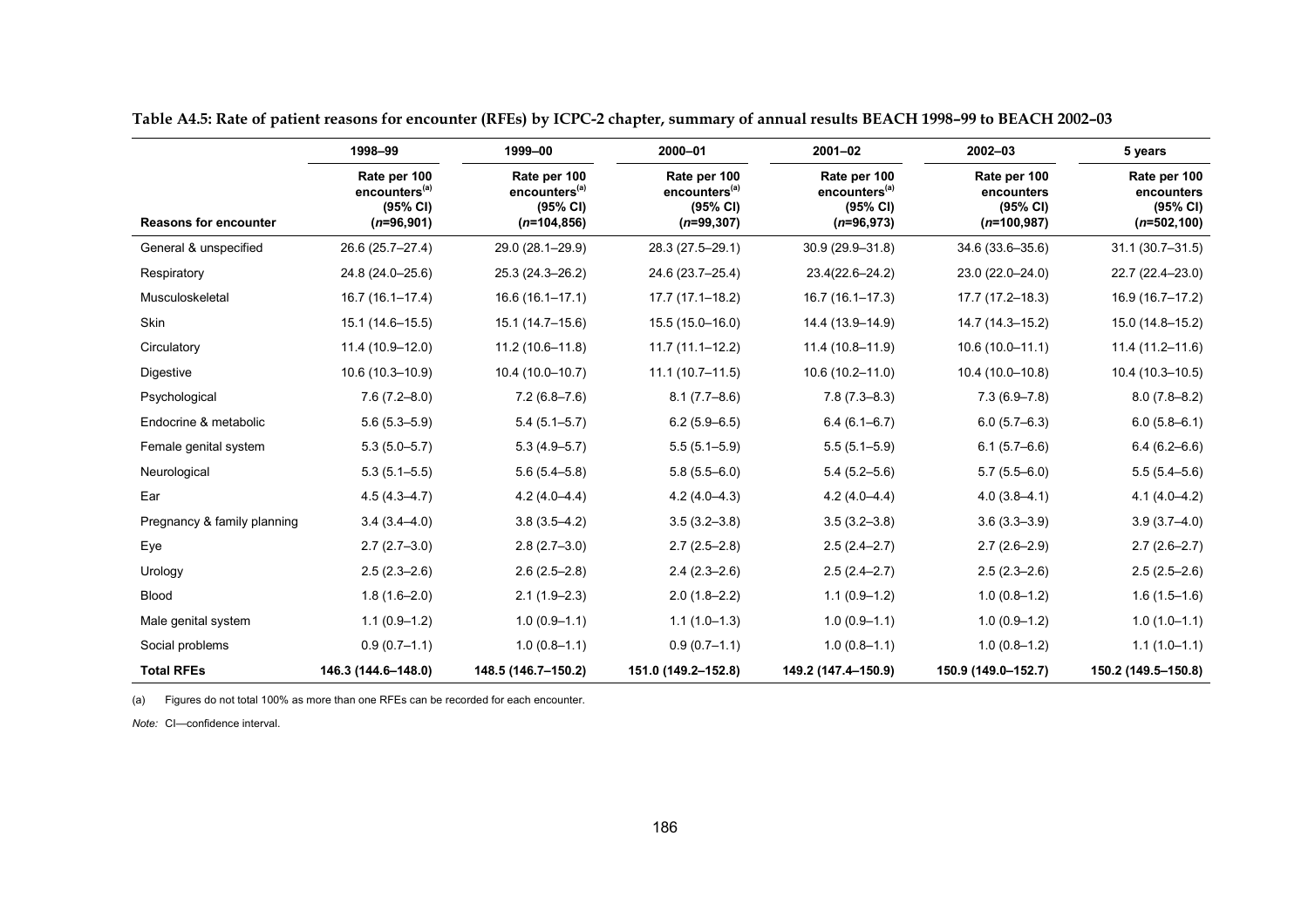|                                           | 1998-99                                                               | 1999-00                                                                 | 2000-01                                                               | $2001 - 02$                                                           | $2002 - 03$                                             | 5 years                                                 |
|-------------------------------------------|-----------------------------------------------------------------------|-------------------------------------------------------------------------|-----------------------------------------------------------------------|-----------------------------------------------------------------------|---------------------------------------------------------|---------------------------------------------------------|
| ICPC-2 component                          | Rate per 100<br>encounters <sup>(a)</sup><br>(95% CI)<br>$(n=96,901)$ | Rate per 100<br>encounters <sup>(a)</sup><br>(95% CI)<br>$(n=104, 856)$ | Rate per 100<br>encounters <sup>(a)</sup><br>(95% CI)<br>$(n=99,307)$ | Rate per 100<br>encounters <sup>(a)</sup><br>(95% CI)<br>$(n=96,973)$ | Rate per 100<br>encounters<br>(95% CI)<br>$(n=100,987)$ | Rate per 100<br>encounters<br>(95% CI)<br>$(n=753,925)$ |
| Symptoms & complaints                     | 71.1 (69.4–72.9)                                                      | 73.4 (71.5–75.3)                                                        | 76.6 (74.6-78.6)                                                      | 74.1 (72.3-75.9)                                                      | 74.0 (72.0–76.1)                                        | 72.5 (71.8-73.1)                                        |
| Diagnosis, diseases                       | 33.6 (31.9-35.2)                                                      | 27.7 (26.2-29.2)                                                        | 29.0 (27.6-30.5)                                                      | 27.3 (25.9-28.7)                                                      | 26.0 (24.6-27.4)                                        | 28.5 (28.0-29.1)                                        |
| Diagnostic & preventive<br>procedures     | 22.4 (21.5-23.3)                                                      | 22.9 (22.0-23.8)                                                        | 22.3 (21.4-23.2)                                                      | 22.7 (21.7-23.6)                                                      | 23.8 (22.8-24.7)                                        | 24.1 (23.7-24.5)                                        |
| Medications, treatments &<br>therapeutics | $10.3(9.8 - 10.9)$                                                    | 12.0 (11.4-12.6)                                                        | $11.2(10.6 - 11.8)$                                                   | $11.9(11.3 - 12.4)$                                                   | 13.0 (12.4-13.6)                                        | 12.2 (11.9-12.4)                                        |
| Referral & other RFEs                     | $4.4(4.0 - 4.7)$                                                      | $7.2(6.7 - 7.7)$                                                        | $6.5(6.0 - 7.0)$                                                      | $7.2(6.7 - 7.7)$                                                      | $7.0(6.6 - 7.5)$                                        | $6.9(6.7 - 7.1)$                                        |
| Results                                   | $3.4(3.1 - 3.7)$                                                      | $4.0(3.7-4.3)$                                                          | $4.2(3.9 - 4.6)$                                                      | $4.7(4.4 - 5.1)$                                                      | $5.4(5.0-5.7)$                                          | $4.6(4.4 - 4.7)$                                        |
| Administrative                            | $1.1(0.9-1.2)$                                                        | $1.3(1.1-1.4)$                                                          | $1.1(0.9-1.3)$                                                        | $1.3(1.1 - 1.5)$                                                      | $1.6(1.4-1.8)$                                          | $1.4(1.3-1.4)$                                          |
| <b>Total RFEs</b>                         | 146.3 (144.6-148.0)                                                   | 148.5 (146.7-150.2)                                                     | 151.0 (149.2-152.8)                                                   | 149.2 (147.4-150.9)                                                   | 150.9 (149.0-152.7)                                     | 150.2 (149.5-150.8)                                     |

**Table A4.6: Rate of RFEs by ICPC–2 component, summary of annual results BEACH 1998–99 to BEACH 2002–03**

(a) Figures do not total 100% as more than one RFEs can be recorded for each encounter.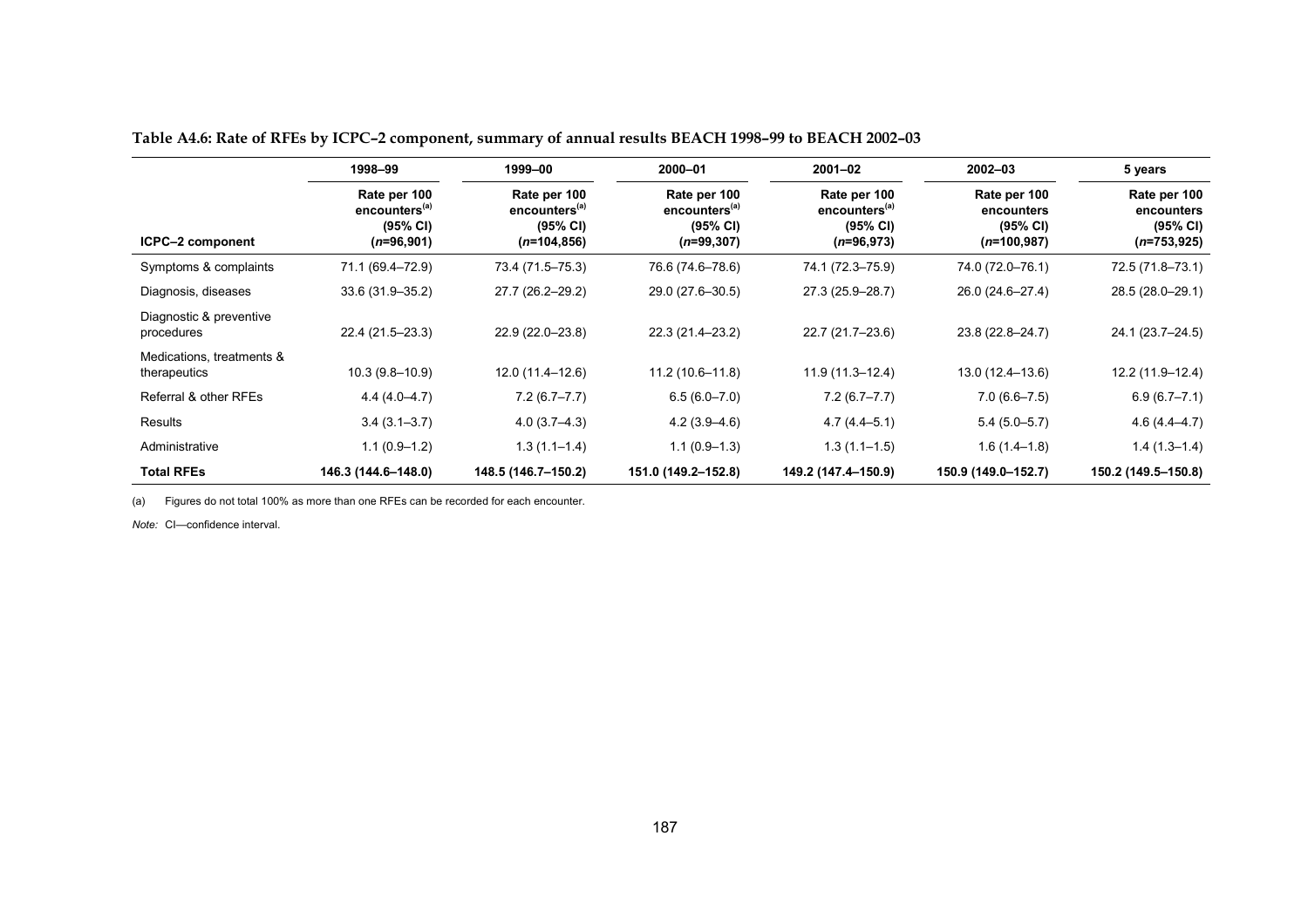|                             | 1998-99                                                               | 1999-00                                                                 | 2000-01                                                                | $2001 - 02$                                                           | 2002-03                                                 | 5 years                                                  |
|-----------------------------|-----------------------------------------------------------------------|-------------------------------------------------------------------------|------------------------------------------------------------------------|-----------------------------------------------------------------------|---------------------------------------------------------|----------------------------------------------------------|
| Problem managed             | Rate per 100<br>encounters <sup>(a)</sup><br>(95% CI)<br>$(n=96,901)$ | Rate per 100<br>encounters <sup>(a)</sup><br>(95% CI)<br>$(n=104, 856)$ | Rate per 100<br>encounters <sup>(a)</sup><br>(95% CI)<br>$(n=99, 307)$ | Rate per 100<br>encounters <sup>(a)</sup><br>(95% CI)<br>$(n=96,973)$ | Rate per 100<br>encounters<br>(95% CI)<br>$(n=100,987)$ | Rate per 100<br>encounters<br>(95% CI)<br>$(n=502, 100)$ |
| Respiratory                 | 24.3 (23.6-25.0)                                                      | 24.2 (23.5-24.9)                                                        | 22.5 (21.9-23.2)                                                       | 21.4 (20.7-22.0)                                                      | 20.6 (20.0-21.3)                                        | 21.7 (21.4-21.9)                                         |
| Musculoskeletal             | $16.9(16.3 - 17.5)$                                                   | 16.9 (16.4-17.4)                                                        | 17.4 (16.9-18.0)                                                       | 17.5 (17.0-18.0)                                                      | 17.1 (16.5-17.6)                                        | $17.4(17.1 - 17.6)$                                      |
| Skin                        | 16.5 (16.0-17.0)                                                      | $17.0(16.6 - 17.5)$                                                     | 16.7 (16.2-17.3)                                                       | 16.1 (15.6-16.6)                                                      | 16.5 (16.0-17.0)                                        | 16.6 (16.4-16.8)                                         |
| Circulatory                 | 16.1 (15.4-16.8)                                                      | 16.3 (15.5-17.0)                                                        | $16.0(15.3 - 16.7)$                                                    | 16.1 (15.5-16.8)                                                      | 16.0 (15.3-16.7)                                        | 16.6 (16.3-16.9)                                         |
| General & unspecified       | 13.2 (12.7-13.7)                                                      | 13.9 (13.4-14.5)                                                        | 14.2 (13.7-14.7)                                                       | 14.7 (14.0-15.5)                                                      | 15.8 (15.2-16.3)                                        | 15.0 (14.8-15.3)                                         |
| Psychological               | 10.5 (10.0-11.0)                                                      | $10.5(10.0 - 11.1)$                                                     | $10.8(10.2 - 11.3)$                                                    | $10.6(10.1 - 11.2)$                                                   | 10.3 (9.8-10.8)                                         | $11.3(11.1 - 11.6)$                                      |
| Digestive                   | $10.2(9.9 - 10.5)$                                                    | $10.1 (9.7 - 10.3)$                                                     | $9.9(9.6 - 10.2)$                                                      | $9.9(9.6 - 10.2)$                                                     | $10.1(9.8 - 10.4)$                                      | 10.0 (9.9-10.2)                                          |
| Endocrine & metabolic       | $8.8(8.4 - 9.2)$                                                      | $9.1(8.7-9.6)$                                                          | $9.8(9.3 - 10.2)$                                                      | 10.4 (10.0-10.9)                                                      | 10.6 (10.2-11.0)                                        | $9.9(9.8 - 10.1)$                                        |
| Female genital system       | $6.3(5.9 - 6.6)$                                                      | $6.2(5.8 - 6.6)$                                                        | $6.1(5.7 - 6.4)$                                                       | $6.1(5.8 - 6.5)$                                                      | $6.7(6.2 - 7.1)$                                        | $7.3(7.1 - 7.5)$                                         |
| Ear                         | $4.9(4.7 - 5.1)$                                                      | $4.5(4.3 - 4.7)$                                                        | $4.4(4.2 - 4.6)$                                                       | $4.2(4.0 - 4.4)$                                                      | $4.0(3.8-4.2)$                                          | $4.3(4.2 - 4.4)$                                         |
| Pregnancy & family planning | $4.1(3.7 - 4.4)$                                                      | $4.3(4.0 - 4.6)$                                                        | $3.9(3.6 - 4.2)$                                                       | $4.0(3.7-4.3)$                                                        | $4.2(3.8-4.5)$                                          | $4.3(4.2 - 4.5)$                                         |
| Neurological                | $4.0(3.8 - 4.2)$                                                      | $3.9(3.7 - 4.1)$                                                        | $3.8(3.6 - 3.9)$                                                       | $3.7(3.5 - 3.9)$                                                      | $4.2(4.0 - 4.4)$                                        | $4.0(3.9 - 4.1)$                                         |
| Urology                     | $2.8(2.7-3.0)$                                                        | $3.0(2.9 - 3.2)$                                                        | $2.7(2.5-2.8)$                                                         | $2.8(2.7-3.0)$                                                        | $2.8(2.7-3.0)$                                          | $3.0(2.9 - 3.0)$                                         |
| Eye                         | $2.8(2.7-3.0)$                                                        | $2.7(2.6-2.9)$                                                          | $2.6(2.5 - 2.7)$                                                       | $2.5(2.4 - 2.6)$                                                      | $2.6(2.5 - 2.7)$                                        | $2.7(2.6 - 2.7)$                                         |
| <b>Blood</b>                | $1.7(1.5-1.9)$                                                        | $1.7(1.5-1.9)$                                                          | $1.7(1.5-1.8)$                                                         | $1.3(1.2 - 1.4)$                                                      | $1.4(1.2 - 1.5)$                                        | $1.6(1.5-1.7)$                                           |
| Male genital system         | $1.4(1.3-1.5)$                                                        | $1.4(1.3-1.5)$                                                          | $1.5(1.3-1.6)$                                                         | $1.3(1.1-1.4)$                                                        | $1.4(1.3-1.6)$                                          | $1.4(1.3-1.4)$                                           |
| Social problems             | $0.8(0.6 - 0.9)$                                                      | $0.9(0.7-1.1)$                                                          | $0.7(0.5 - 0.9)$                                                       | $0.7(0.5 - 0.9)$                                                      | $0.7(0.5-0.9)$                                          | $0.9(0.9 - 1.0)$                                         |
| <b>Total problems</b>       | 145.3 (143.5-147.2)                                                   | 146.7 (144.9-148.6)                                                     | 144.5 (142.8-146.3)                                                    | 143.4 (141.7-145.2)                                                   | 144.9 (143.0-146.8)                                     | 148.1 (147.3-148.9)                                      |

**Table A4.7: Distribution of problems managed, summary of annual results BEACH 1998–99 to BEACH 2002–03**

(a) Figures do not total 100% as more than one problem can be managed at each encounter.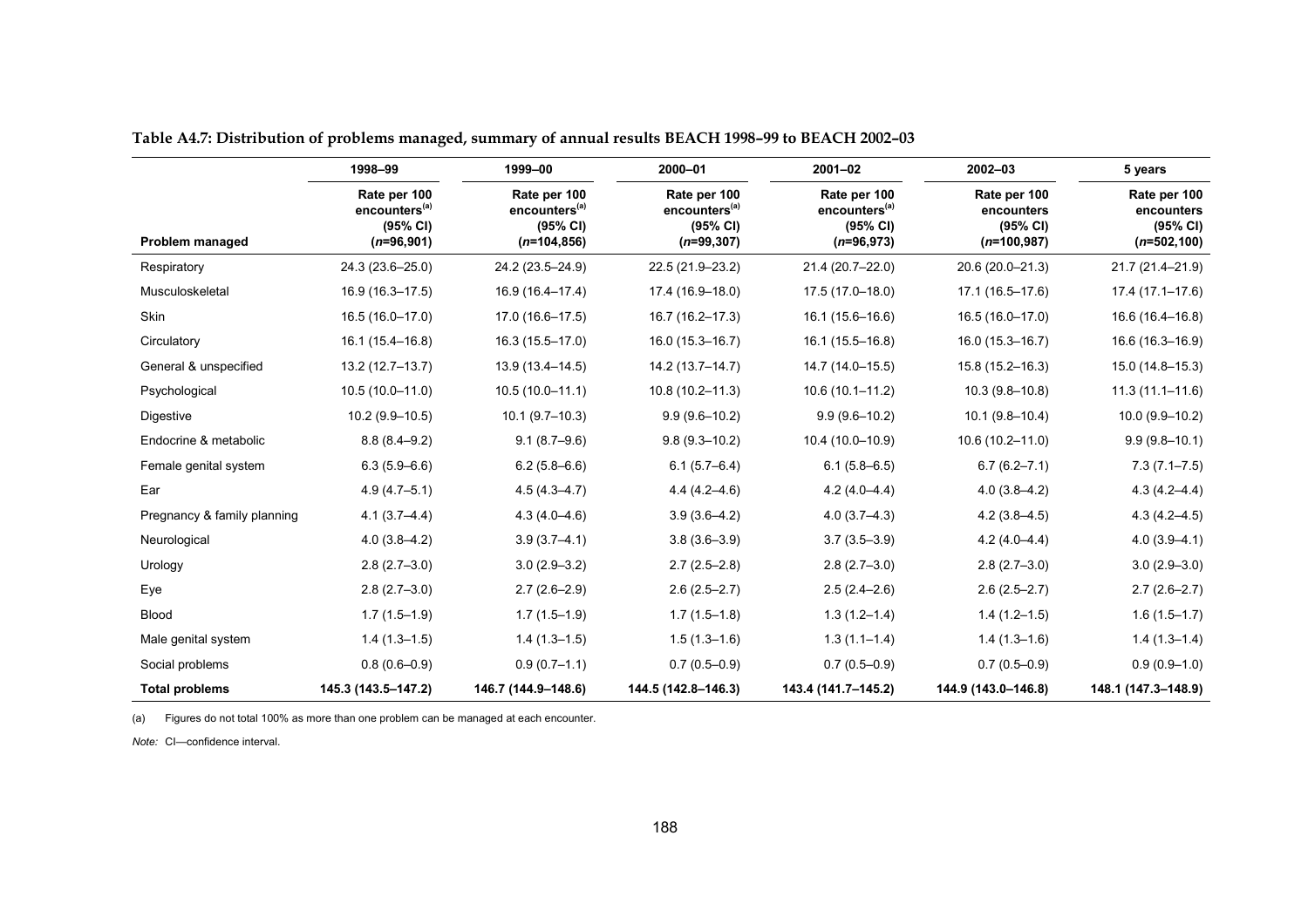|                                   | 1998-99                                                               | 1999-00                                                                 | 2000-01                                                               | 2001-02                                                               | 2002-03                                                                | 5 years                                                                 |
|-----------------------------------|-----------------------------------------------------------------------|-------------------------------------------------------------------------|-----------------------------------------------------------------------|-----------------------------------------------------------------------|------------------------------------------------------------------------|-------------------------------------------------------------------------|
| Problem managed                   | Rate per 100<br>encounters <sup>(a)</sup><br>(95% CI)<br>$(n=96,901)$ | Rate per 100<br>encounters <sup>(a)</sup><br>(95% CI)<br>$(n=104, 856)$ | Rate per 100<br>encounters <sup>(a)</sup><br>(95% CI)<br>$(n=99,307)$ | Rate per 100<br>encounters <sup>(a)</sup><br>(95% CI)<br>$(n=96,973)$ | Rate per 100<br>encounters <sup>(a)</sup><br>(95% CI)<br>$(n=100,987)$ | Rate per 100<br>encounters <sup>(a)</sup><br>(95% CI)<br>$(n=502, 100)$ |
| Hypertension*                     | $8.3(7.8 - 8.7)$                                                      | $8.4(7.9 - 8.9)$                                                        | $8.6(8.2 - 9.1)$                                                      | $9.0(8.6 - 9.5)$                                                      | $8.9(8.4 - 9.3)$                                                       | $8.8(8.6 - 9.0)$                                                        |
| Upper respiratory tract infection | $6.8(6.4 - 7.3)$                                                      | $7.2(6.7 - 7.7)$                                                        | $6.9(6.5 - 7.4)$                                                      | $6.2(5.8-6.6)$                                                        | $6.4(5.9-6.8)$                                                         | $6.0(5.9-6.2)$                                                          |
| Immunisation/vaccination-all*     | $5.2(4.7-5.7)$                                                        | $4.6(4.2 - 5.0)$                                                        | $4.6(4.2 - 5.0)$                                                      | $4.7(4.2 - 5.1)$                                                      | $4.6(4.2 - 5.1)$                                                       | $4.8(4.6 - 5.0)$                                                        |
| Depression*                       | $3.5(3.3 - 3.7)$                                                      | $3.4(3.2 - 3.6)$                                                        | $3.7(3.4 - 3.9)$                                                      | $3.4(3.2 - 3.6)$                                                      | $3.5(3.3 - 3.8)$                                                       | $3.8(3.7-3.9)$                                                          |
| Acute bronchitis/bronchiolitis    | $3.3(3.0 - 3.6)$                                                      | $3.2(2.9 - 3.4)$                                                        | $2.7(2.5-3.0)$                                                        | $2.7(2.5-3.0)$                                                        | $2.6(2.3 - 2.8)$                                                       | $2.8(2.7-2.8)$                                                          |
| Asthma                            | $3.2(3.0 - 3.4)$                                                      | $3.2(3.0 - 3.4)$                                                        | $2.8(2.7-3.0)$                                                        | $2.8(2.6-3.0)$                                                        | $2.7(2.5-2.9)$                                                         | $2.9(2.8-3.0)$                                                          |
| Back complaint*                   | $2.7(2.4 - 2.9)$                                                      | $2.8(2.6-2.9)$                                                          | $2.6(2.4 - 2.8)$                                                      | $2.6(2.4 - 2.8)$                                                      | $2.6(2.3 - 2.8)$                                                       | $2.6(2.5-2.7)$                                                          |
| Diabetes*                         | $2.6(2.4 - 2.7)$                                                      | $2.7(2.5-2.9)$                                                          | $2.8(2.6-3.0)$                                                        | $3.1(2.9 - 3.3)$                                                      | $2.9(2.7-3.1)$                                                         | $2.8(2.7-2.9)$                                                          |
| Lipid disorder                    | $2.5(2.3 - 2.7)$                                                      | $2.6(2.4 - 2.9)$                                                        | $2.9(2.7-3.1)$                                                        | $2.9(2.7-3.1)$                                                        | $3.0(2.8 - 3.2)$                                                       | $2.8(2.7-2.9)$                                                          |
| Osteoarthritis*                   | $2.2(2.0-2.4)$                                                        | $2.2(2.0-2.4)$                                                          | $2.5(2.3 - 2.7)$                                                      | $2.6(2.4 - 2.8)$                                                      | $2.6(2.4 - 2.8)$                                                       | $2.4(2.4-2.5)$                                                          |
| <b>Total problems</b>             | 145.3 (143.5-147.2)                                                   | 146.7 (144.9-148.6)                                                     | 144.5 (142.8-146.3)                                                   | 143.4 (141.7-145.2)                                                   | 144.9 (143.0-146.8)                                                    | 148.1 (147.3-148.9)                                                     |

**Table A4.8: Most frequently managed problems, summary of annual results BEACH 1998–99 to BEACH 2002–03**

(a) Figures do not total 100% as more than one problem can be managed at each encounter. Also only the most frequent problems are included.

\*Includes multiple ICPC–2 or ICPC–2 PLUS codes (see Appendix 3).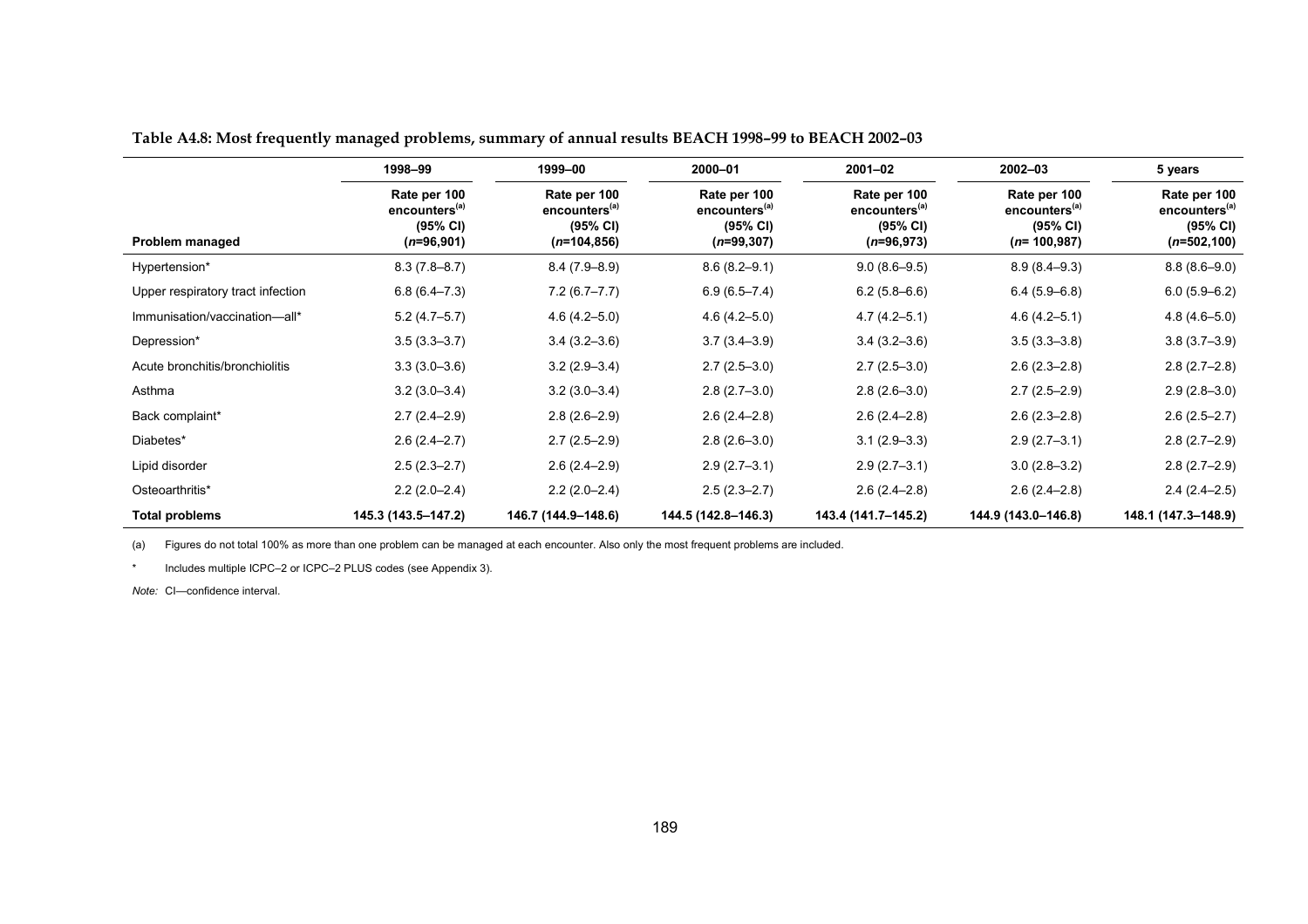|                            | 1998-99                                                               | 1999-00                                                                 | 2000-01                                                                | $2001 - 02$                                                           | $2002 - 03$                                                            | 5 years                                                                 |
|----------------------------|-----------------------------------------------------------------------|-------------------------------------------------------------------------|------------------------------------------------------------------------|-----------------------------------------------------------------------|------------------------------------------------------------------------|-------------------------------------------------------------------------|
| Group and subgroup         | Rate per 100<br>encounters <sup>(a)</sup><br>(95% CI)<br>$(n=96,901)$ | Rate per 100<br>encounters <sup>(a)</sup><br>(95% CI)<br>$(n=104, 856)$ | Rate per 100<br>encounters <sup>(a)</sup><br>(95% CI)<br>$(n=99, 307)$ | Rate per 100<br>encounters <sup>(a)</sup><br>(95% CI)<br>$(n=96,973)$ | Rate per 100<br>encounters <sup>(a)</sup><br>(95% CI)<br>$(n=100.987)$ | Rate per 100<br>encounters <sup>(a)</sup><br>(95% CI)<br>$(n=502, 100)$ |
| Antibiotics                | $17.3(16.7 - 18.0)$                                                   | $16.3(15.8 - 16.9)$                                                     | $15.9(15.3 - 16.5)$                                                    | 14.4 (13.9-14.9)                                                      | 13.8 (13.2-14.4)                                                       | $14.9(14.6 - 15.1)$                                                     |
| Broad-spectrum penicillin  | $5.0(4.7-5.4)$                                                        | $4.7(4.4 - 5.1)$                                                        | $4.9(4.6 - 5.2)$                                                       | $4.5(4.2 - 4.8)$                                                      | $4.7(4.4 - 5.1)$                                                       | $5.1(5.0-5.3)$                                                          |
| Cephalosporins             | $4.3(4.0 - 4.7)$                                                      | $4.0(3.7 - 4.4)$                                                        | $4.0(3.6-4.3)$                                                         | $3.2(3.0 - 3.5)$                                                      | $3.0(2.8 - 3.2)$                                                       | $2.7(2.6-2.8)$                                                          |
| Other antibiotics          | $3.5(3.2 - 3.7)$                                                      | $3.4(3.2 - 3.7)$                                                        | $3.3(3.1 - 3.6)$                                                       | $3.0(2.8 - 3.2)$                                                      | $2.8(2.6 - 3.0)$                                                       | $3.2(3.1 - 3.3)$                                                        |
| Penicillins                | $1.5(1.3 - 1.7)$                                                      | $1.5(1.3 - 1.7)$                                                        | $1.3(1.1-1.4)$                                                         | $1.5(1.2 - 1.7)$                                                      | $1.2(1.0-1.4)$                                                         | $1.4(1.3-1.4)$                                                          |
| Tetracycline               | $1.4(1.2 - 1.6)$                                                      | $1.1(1.0-1.3)$                                                          | $1.1(1.0-1.3)$                                                         | $1.0(0.8-1.2)$                                                        | $0.9(0.7-1.0)$                                                         | $1.1(1.0-1.2)$                                                          |
| Cardiovascular             | $13.7(12.9 - 14.5)$                                                   | 13.7 (12.9-14.5)                                                        | $13.6(12.8 - 14.4)$                                                    | 13.9 (13.2-14.7)                                                      | $13.1(12.3 - 13.9)$                                                    | $13.7(13.3 - 14.0)$                                                     |
| Anti-hypertensives         | $7.2(6.8 - 7.6)$                                                      | $7.1(6.7 - 7.6)$                                                        | $7.3(6.9 - 7.7)$                                                       | $7.5(7.1 - 8.0)$                                                      | $7.3(6.8 - 7.8)$                                                       | $7.3(7.2 - 7.5)$                                                        |
| Other cardiovascular drugs | $2.1(1.9-2.3)$                                                        | $2.4(2.2 - 2.8)$                                                        | $2.6(2.4 - 2.8)$                                                       | $2.7(2.5 - 2.9)$                                                      | $2.6(2.4 - 2.8)$                                                       | $2.5(2.4 - 2.5)$                                                        |
| Anti-angina                | $1.5(1.3 - 1.7)$                                                      | $1.3(1.1-1.5)$                                                          | $1.1(0.9-1.3)$                                                         | $1.1(0.9-1.3)$                                                        | $0.8(0.6 - 1.1)$                                                       | $1.2(1.1-1.2)$                                                          |
| Beta-blockers              | $1.7(1.6-1.9)$                                                        | $1.8(1.6 - 2.0)$                                                        | $1.6(1.4-1.8)$                                                         | $1.7(1.5-1.9)$                                                        | $1.5(1.3 - 1.7)$                                                       | $1.7(1.6-1.8)$                                                          |
| Central nervous system     | 11.4 (10.8-11.9)                                                      | $11.6(11.0-12.2)$                                                       | $11.1(10.5 - 11.7)$                                                    | $10.7(10.1 - 11.2)$                                                   | $10.5(10.0-11.1)$                                                      | 10.7 (10.5-10.9)                                                        |
| Simple analgesics          | $4.7(4.4 - 5.1)$                                                      | $5.0(4.6 - 5.4)$                                                        | $4.8(4.3 - 5.2)$                                                       | $3.8(3.4 - 4.1)$                                                      | $3.9(3.4 - 4.3)$                                                       | $4.2(4.0-4.3)$                                                          |
| Compound analgesics        | $3.3(3.1 - 3.6)$                                                      | $3.0(2.8 - 3.2)$                                                        | $2.7(2.5 - 2.9)$                                                       | $2.7(2.5 - 2.9)$                                                      | $2.4(2.2 - 2.6)$                                                       | $2.7(2.6-2.8)$                                                          |
| Narcotic analgesics        | $1.1(0.6-1.6)$                                                        | $1.3(0.9-1.8)$                                                          | $1.4(1.0-1.8)$                                                         | $2.0(1.6 - 2.4)$                                                      | $2.2(1.9 - 2.6)$                                                       | $1.7(1.5-1.8)$                                                          |
| Anti-emetic/anti-nausea    | $1.4(1.3-1.6)$                                                        | $1.6(1.5-1.7)$                                                          | $1.5(1.3-1.6)$                                                         | $1.4(1.2-1.5)$                                                        | $1.3(1.2 - 1.5)$                                                       | $1.4(1.3-1.5)$                                                          |
| Psychological              | $7.6(7.2 - 7.9)$                                                      | $7.5(7.1 - 8.0)$                                                        | $7.5(7.1 - 7.9)$                                                       | $7.4(7.0 - 7.8)$                                                      | $7.0(6.6 - 7.4)$                                                       | $7.6(7.5 - 7.8)$                                                        |
| Sedative hypnotics         | $2.0(1.8 - 2.2)$                                                      | $1.9(1.7 - 2.1)$                                                        | $1.9(1.7 - 2.1)$                                                       | $1.9(1.7 - 2.2)$                                                      | $1.7(1.6-1.9)$                                                         | $1.9(1.9 - 2.0)$                                                        |
| Anti anxiety               | $2.1(1.9-2.3)$                                                        | $2.1(1.9-2.3)$                                                          | $2.0(1.8-2.2)$                                                         | $1.9(1.7 - 2.2)$                                                      | $1.9(1.7 - 2.1)$                                                       | $2.0(1.9 - 2.1)$                                                        |
| Anti-depressants           | $2.9(2.7-3.1)$                                                        | $2.9(2.8-3.1)$                                                          | $3.1(2.8-3.3)$                                                         | $2.9(2.7-3.1)$                                                        | $2.9(2.7-3.1)$                                                         | $3.1(3.0 - 3.2)$                                                        |

**Table A4.9: Distribution of medications prescribed by group and subgroup, summary of annual results BEACH 1998–99 to BEACH 2002–03**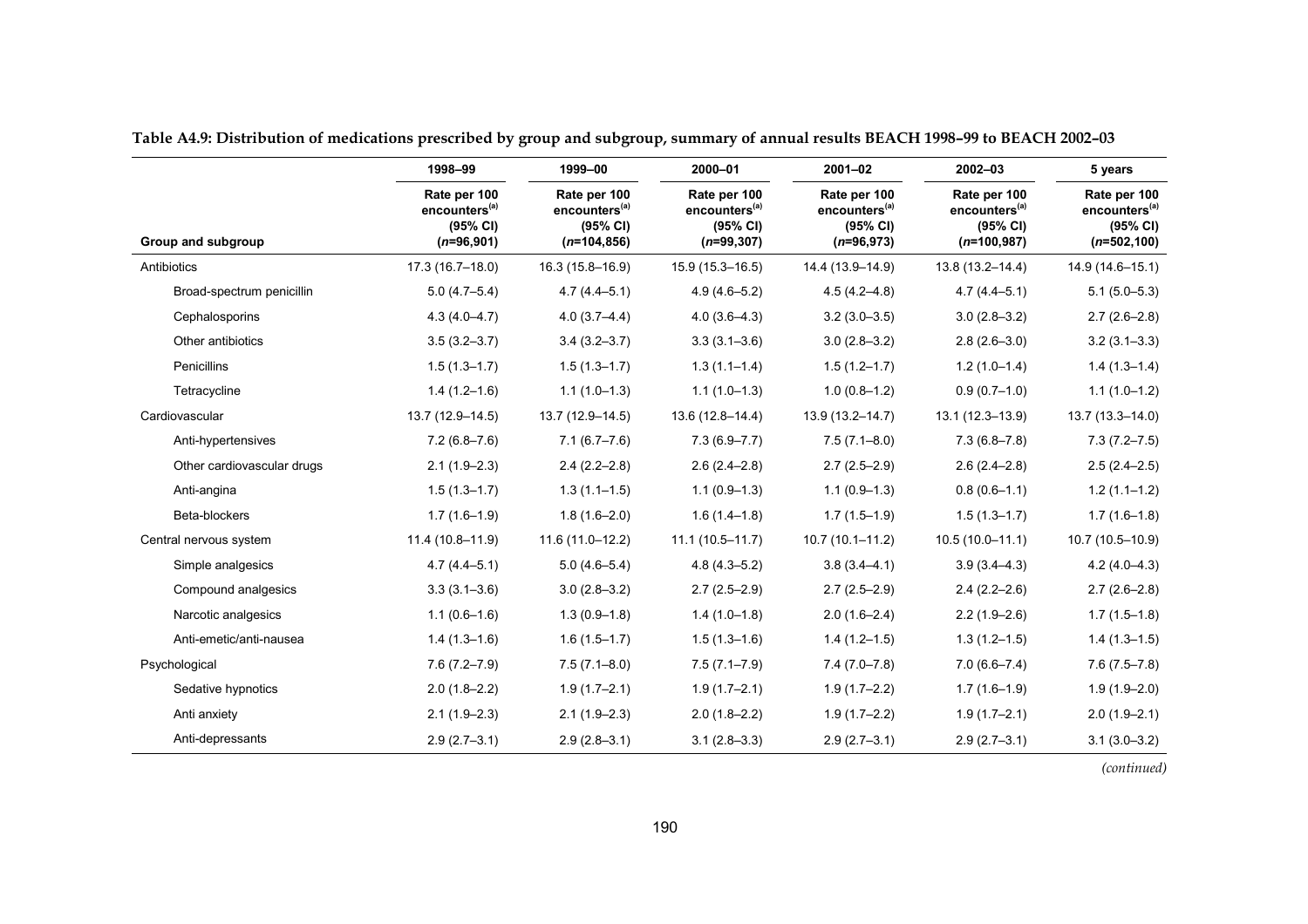|                      | Table A4.9 (continued): Distribution of medications prescribed by group and subgroup, summary of annual results BEACH 1998–99 to |  |  |
|----------------------|----------------------------------------------------------------------------------------------------------------------------------|--|--|
| <b>BEACH 2002-03</b> |                                                                                                                                  |  |  |

|                         | 1998-99                                                               | 1999-00                                                                 | 2000-01                                                                | $2001 - 02$                                                           | 2002-03                                                                 | 5 years                                                                 |
|-------------------------|-----------------------------------------------------------------------|-------------------------------------------------------------------------|------------------------------------------------------------------------|-----------------------------------------------------------------------|-------------------------------------------------------------------------|-------------------------------------------------------------------------|
| Group and subgroup      | Rate per 100<br>encounters <sup>(a)</sup><br>(95% CI)<br>$(n=96,901)$ | Rate per 100<br>encounters <sup>(a)</sup><br>(95% CI)<br>$(n=104, 856)$ | Rate per 100<br>encounters <sup>(a)</sup><br>(95% CI)<br>$(n=99, 307)$ | Rate per 100<br>encounters <sup>(a)</sup><br>(95% CI)<br>$(n=96,973)$ | Rate per 100<br>encounters <sup>(a)</sup><br>(95% CI)<br>$(n=100, 987)$ | Rate per 100<br>encounters <sup>(a)</sup><br>(95% CI)<br>$(n=502, 100)$ |
| Respiratory             | $6.9(6.5 - 7.3)$                                                      | $7.4(6.9 - 7.9)$                                                        | $6.3(5.9 - 6.7)$                                                       | $5.8(5.3 - 6.2)$                                                      | $5.3(4.9 - 5.7)$                                                        | $6.0(5.9 - 6.2)$                                                        |
| <b>Bronchodilators</b>  | $3.7(3.5 - 4.0)$                                                      | $3.8(3.5 - 4.1)$                                                        | $3.2(2.9 - 3.4)$                                                       | $2.9(2.6 - 3.1)$                                                      | $2.5(2.2 - 2.7)$                                                        | $3.0(2.9 - 3.1)$                                                        |
| Asthma preventives      | $2.2(2.1 - 2.4)$                                                      | $2.5(2.3 - 2.8)$                                                        | $2.2(2.0-2.4)$                                                         | $2.2(2.0-2.4)$                                                        | $2.0(1.9 - 2.2)$                                                        | $2.2(2.1-2.3)$                                                          |
| Hormones                | $5.8(5.5 - 6.1)$                                                      | $5.9(5.5 - 6.2)$                                                        | $5.9(5.6 - 6.2)$                                                       | $6.1(5.8 - 6.4)$                                                      | $5.4(5.1 - 5.7)$                                                        | $6.0(5.9 - 6.1)$                                                        |
| Sex hormones            | $2.2(2.0-2.4)$                                                        | $2.1(1.9 - 2.2)$                                                        | $2.1(1.9-2.2)$                                                         | $2.0(1.8 - 2.1)$                                                      | $1.8(1.6-1.9)$                                                          | $2.2(2.1 - 2.3)$                                                        |
| Cortico steroids        | $1.2(1.1-1.4)$                                                        | $1.4(1.2-1.6)$                                                          | $1.2(1.1 - 1.4)$                                                       | $1.3(1.2 - 1.5)$                                                      | $1.1(0.9-1.2)$                                                          | $1.3(1.2 - 1.3)$                                                        |
| Hypoglycaemics          | $1.8(1.5 - 2.0)$                                                      | $1.8(1.5 - 2.1)$                                                        | $2.0(1.7-2.3)$                                                         | $2.2(1.9-2.5)$                                                        | $1.9(1.6 - 2.2)$                                                        | $1.9(1.8 - 2.0)$                                                        |
| Other hormones          | $0.6(0.4 - 0.7)$                                                      | $0.6(0.4-0.7)$                                                          | $0.6(0.5 - 0.7)$                                                       | $0.6(0.5 - 0.8)$                                                      | $0.6(0.5 - 0.8)$                                                        | $0.6(0.6 - 0.7)$                                                        |
| Musculoskeletal         | $5.7(5.4 - 6.0)$                                                      | $5.7(5.4 - 6.0)$                                                        | $6.8(6.4 - 7.1)$                                                       | $6.1(5.8 - 6.4)$                                                      | $5.7(5.4 - 6.0)$                                                        | $5.8(5.7 - 5.9)$                                                        |
| NSAID/anti-rheumatoid   | $4.5(4.2 - 4.7)$                                                      | $4.6(4.3 - 4.8)$                                                        | $5.7(5.4 - 6.0)$                                                       | $5.3(5.0 - 5.5)$                                                      | $4.8(4.5 - 5.0)$                                                        | $4.8(4.7 - 4.9)$                                                        |
| Allergy, immune system  | $4.8(4.3 - 5.4)$                                                      | $5.2(4.8 - 5.6)$                                                        | $4.6(4.2 - 5.0)$                                                       | $4.5(4.1 - 4.8)$                                                      | $4.8(4.3 - 5.3)$                                                        | $4.8(4.6 - 4.9)$                                                        |
| Anti-histamine          | $0.8(0.5 - 1.1)$                                                      | $0.7(0.5 - 0.9)$                                                        | $0.6(0.4 - 0.8)$                                                       | $0.4(0.2 - 0.7)$                                                      | $0.5(0.0-1.0)$                                                          | $0.6(0.5 - 0.6)$                                                        |
| Vaccines                | $3.9(3.3 - 4.6)$                                                      | $4.4(3.9 - 4.8)$                                                        | $3.9(3.4 - 4.3)$                                                       | $3.9(3.5 - 4.3)$                                                      | $4.2(3.7 - 4.7)$                                                        | $4.1(3.9 - 4.3)$                                                        |
| <b>Skin</b>             | $4.5(4.2 - 4.7)$                                                      | $4.6(4.4 - 4.8)$                                                        | $4.8(4.5 - 5.2)$                                                       | $4.1(3.9 - 4.4)$                                                      | $3.9(3.7 - 4.2)$                                                        | $4.3(4.2 - 4.4)$                                                        |
| Anti-infection, skin    | $1.0(0.8-1.1)$                                                        | $1.0(0.8 - 1.1)$                                                        | $0.9(0.7-1.1)$                                                         | $0.7(0.5 - 0.8)$                                                      | $0.7(0.5 - 0.8)$                                                        | $0.8(0.8 - 0.9)$                                                        |
| <b>Topical steroids</b> | $2.8(2.7-3.0)$                                                        | $2.8(2.7-3.0)$                                                          | $3.1(2.8 - 3.3)$                                                       | $2.8(2.6 - 3.0)$                                                      | $2.6(2.5 - 2.8)$                                                        | $2.7(2.7-2.8)$                                                          |
| Other skin              | $0.6(0.5 - 0.8)$                                                      | $0.8(0.6 - 0.9)$                                                        | $0.9(0.6 - 1.1)$                                                       | $0.6(0.4 - 0.8)$                                                      | $0.6(0.4 - 0.8)$                                                        | $0.7(0.6 - 0.8)$                                                        |
| Digestive               | $4.3(4.1 - 4.5)$                                                      | $4.3(4.1 - 4.5)$                                                        | $4.1(3.8 - 4.3)$                                                       | $3.8(3.6 - 4.1)$                                                      | $3.9(3.6 - 4.1)$                                                        | $4.0(3.9 - 4.1)$                                                        |
| Anti-spasmodics         | $0.5(0.3 - 0.6)$                                                      | $0.4(0.3 - 0.6)$                                                        | $0.3(0.1 - 0.5)$                                                       | $0.2(0.0-0.4)$                                                        | $0.2(0.0 - 0.4)$                                                        | $0.3(0.3 - 0.4)$                                                        |
| Anti-ulcerants          | $2.2(2.1 - 2.4)$                                                      | $2.2(2.0-2.4)$                                                          | $2.2(2.0-2.3)$                                                         | $2.4(2.2 - 2.5)$                                                      | $2.4(2.2 - 2.6)$                                                        | $2.2(2.2 - 2.3)$                                                        |
| Antidiarrhoeals         | $0.6(0.5 - 0.8)$                                                      | $0.5(0.4 - 0.7)$                                                        | $0.5(0.3 - 0.8)$                                                       | $0.5(0.3 - 0.7)$                                                      | $0.5(0.3 - 0.7)$                                                        | $0.5(0.4 - 0.6)$                                                        |
|                         |                                                                       |                                                                         |                                                                        |                                                                       |                                                                         | (continued)                                                             |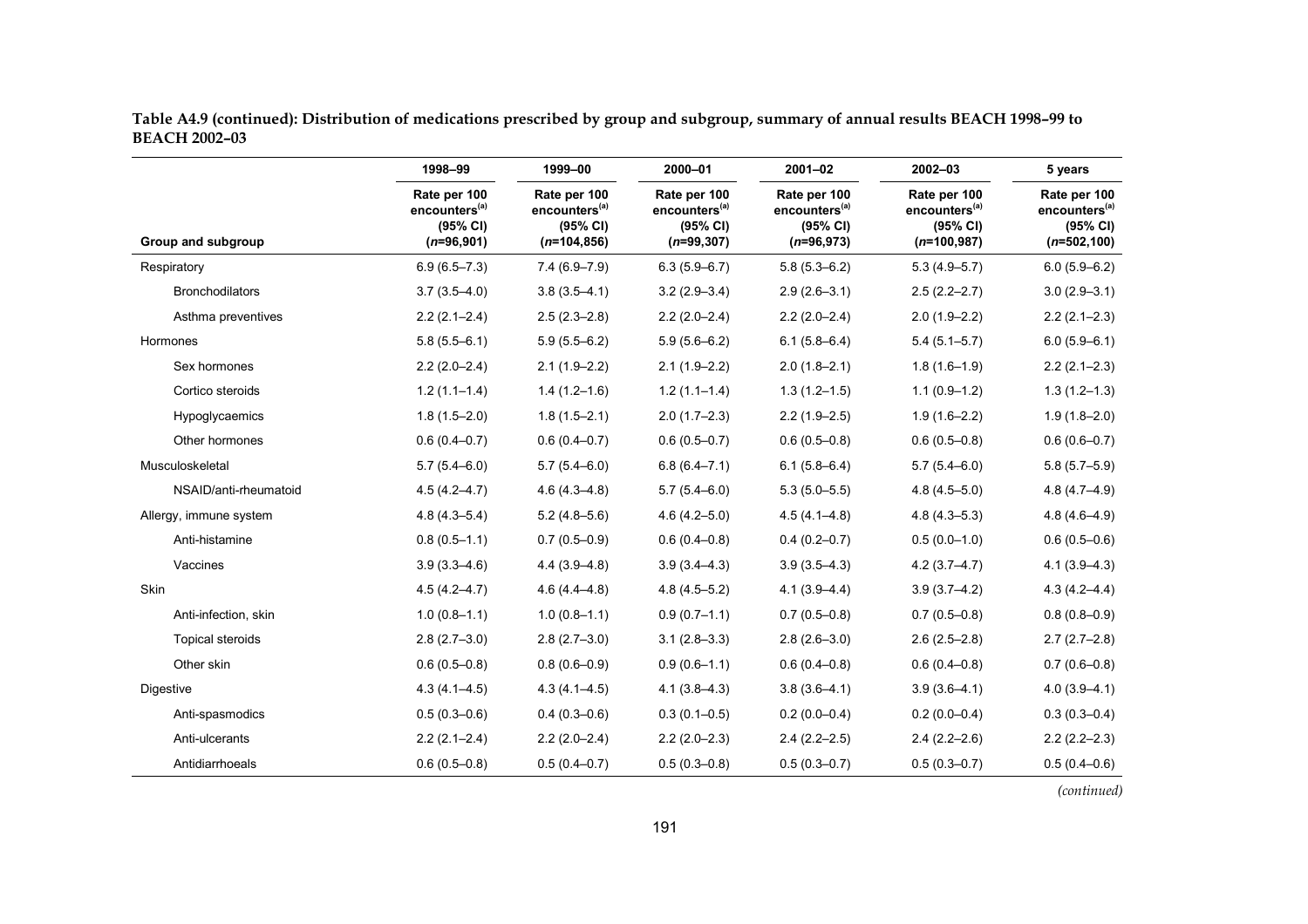|                             | 1998-99                                                               | 1999-00                                                                 | 2000-01                                                               | $2001 - 02$                                                           | 2002-03                                                                           | 5 years                                                                 |  |
|-----------------------------|-----------------------------------------------------------------------|-------------------------------------------------------------------------|-----------------------------------------------------------------------|-----------------------------------------------------------------------|-----------------------------------------------------------------------------------|-------------------------------------------------------------------------|--|
| Group and subgroup          | Rate per 100<br>encounters <sup>(a)</sup><br>(95% CI)<br>$(n=96,901)$ | Rate per 100<br>encounters <sup>(a)</sup><br>(95% CI)<br>$(n=104, 856)$ | Rate per 100<br>encounters <sup>(a)</sup><br>(95% CI)<br>$(n=99,307)$ | Rate per 100<br>encounters <sup>(a)</sup><br>(95% CI)<br>$(n=96,973)$ | Rate per 100<br>encounters <sup>(a)</sup><br>$(95% \text{ Cl})$<br>$(n=100, 987)$ | Rate per 100<br>encounters <sup>(a)</sup><br>(95% CI)<br>$(n=502, 100)$ |  |
| Urogenital                  | $2.2(2.0-2.4)$                                                        | $2.0(1.8-2.2)$                                                          | $1.8(1.7-2.0)$                                                        | $1.8(1.6 - 2.0)$                                                      | $1.7(1.5-1.9)$                                                                    | $2.1(2.0-2.1)$                                                          |  |
| <b>Diuretics</b>            | $1.7(1.5-1.9)$                                                        | $1.5(1.3-1.7)$                                                          | $1.3(1.1-1.4)$                                                        | $1.3(1.1-1.5)$                                                        | $1.1(0.9-1.3)$                                                                    | $1.5(1.4-1.6)$                                                          |  |
| Ear, nose topical           | $2.3(2.1-2.5)$                                                        | $2.5(2.3-2.6)$                                                          | $2.3(2.2 - 2.5)$                                                      | $1.8(1.7-2.0)$                                                        | $1.6(1.4 - 1.7)$                                                                  | $2.0(2.0-2.1)$                                                          |  |
| Topical otic                | $1.0(0.8-1.2)$                                                        | $1.0(0.8-1.1)$                                                          | $1.0(0.8-1.1)$                                                        | $0.9(0.8-1.1)$                                                        | $0.9(0.7-1.0)$                                                                    | $0.9(0.9 - 1.0)$                                                        |  |
| Topical nasal               | $1.3(1.1-1.4)$                                                        | $1.5(1.3 - 1.7)$                                                        | $1.3(1.2 - 1.50)$                                                     | $0.9(0.7-1.0)$                                                        | $0.7(0.5 - 0.9)$                                                                  | $1.1(1.1-1.2)$                                                          |  |
| Contraceptives              | $1.7(1.5-1.8)$                                                        | $1.7(1.6-1.9)$                                                          | $1.6(1.5-1.8)$                                                        | $1.7(1.5-1.8)$                                                        | $1.7(1.5-1.9)$                                                                    | $1.8(1.7-1.9)$                                                          |  |
| Oral/systemic contraception | $1.7(1.5-1.8)$                                                        | $1.7(1.6-1.9)$                                                          | $1.6(1.5-1.8)$                                                        | $1.7(1.5-1.8)$                                                        | $1.7(1.5-1.9)$                                                                    | $1.8(1.7-1.9)$                                                          |  |
| <b>Blood</b>                | $1.6(1.4-1.8)$                                                        | $1.6(1.4-1.7)$                                                          | $1.8(1.7-2.0)$                                                        | $1.8(1.7-2.0)$                                                        | $1.7(1.6-1.9)$                                                                    | $1.8(1.7-1.8)$                                                          |  |
| Other blood                 | $0.7(0.6 - 0.9)$                                                      | $0.8(0.6 - 0.9)$                                                        | $0.9(0.7-1.1)$                                                        | $1.1(0.9-1.3)$                                                        | $1.0(0.9-1.2)$                                                                    | $0.9(0.8-1.0)$                                                          |  |
| Eye medications             | $1.7(1.5-1.8)$                                                        | $1.7(1.6-1.8)$                                                          | $1.6(1.5-1.8)$                                                        | $1.5(1.4-1.6)$                                                        | $1.6(1.5-1.8)$                                                                    | $1.6(1.5-1.6)$                                                          |  |
| Anti-infectives             | $1.1(1.0-1.2)$                                                        | $1.1(1.0-1.2)$                                                          | $1.0(0.9-1.2)$                                                        | $0.9(0.8-1.1)$                                                        | $1.0(0.9-1.2)$                                                                    | $1.0(0.9-1.0)$                                                          |  |
| Nutrition, metabolism       | $1.2(1.1-1.4)$                                                        | $1.1(0.9-1.3)$                                                          | $1.4(1.2-1.5)$                                                        | $1.7(1.1 - 2.2)$                                                      | $1.6(1.4-1.8)$                                                                    | $1.5(1.4-1.6)$                                                          |  |
| Mineral tonic               | $0.7(0.5 - 0.8)$                                                      | $0.6(0.4 - 0.7)$                                                        | $0.5(0.4 - 0.7)$                                                      | $0.6(0.3 - 0.8)$                                                      | $0.5(0.3 - 0.7)$                                                                  | $0.6(0.5 - 0.7)$                                                        |  |
| <b>Miscellaneous</b>        | $0.5(0.0-1.2)$                                                        | $0.4(0.0-0.8)$                                                          | $0.6(0.4 - 0.8)$                                                      | $0.5(0.3 - 0.6)$                                                      | $0.3(0.1 - 0.6)$                                                                  | $0.5(0.3 - 0.6)$                                                        |  |

**Table A4.9 (continued): Distribution of medications prescribed by group and subgroup, summary of annual results BEACH 1998–99 to BEACH 2002–03**

(a) Column will not add to 100 because multiple prescriptions could be written at each encounter. Also only the most frequent medications are included.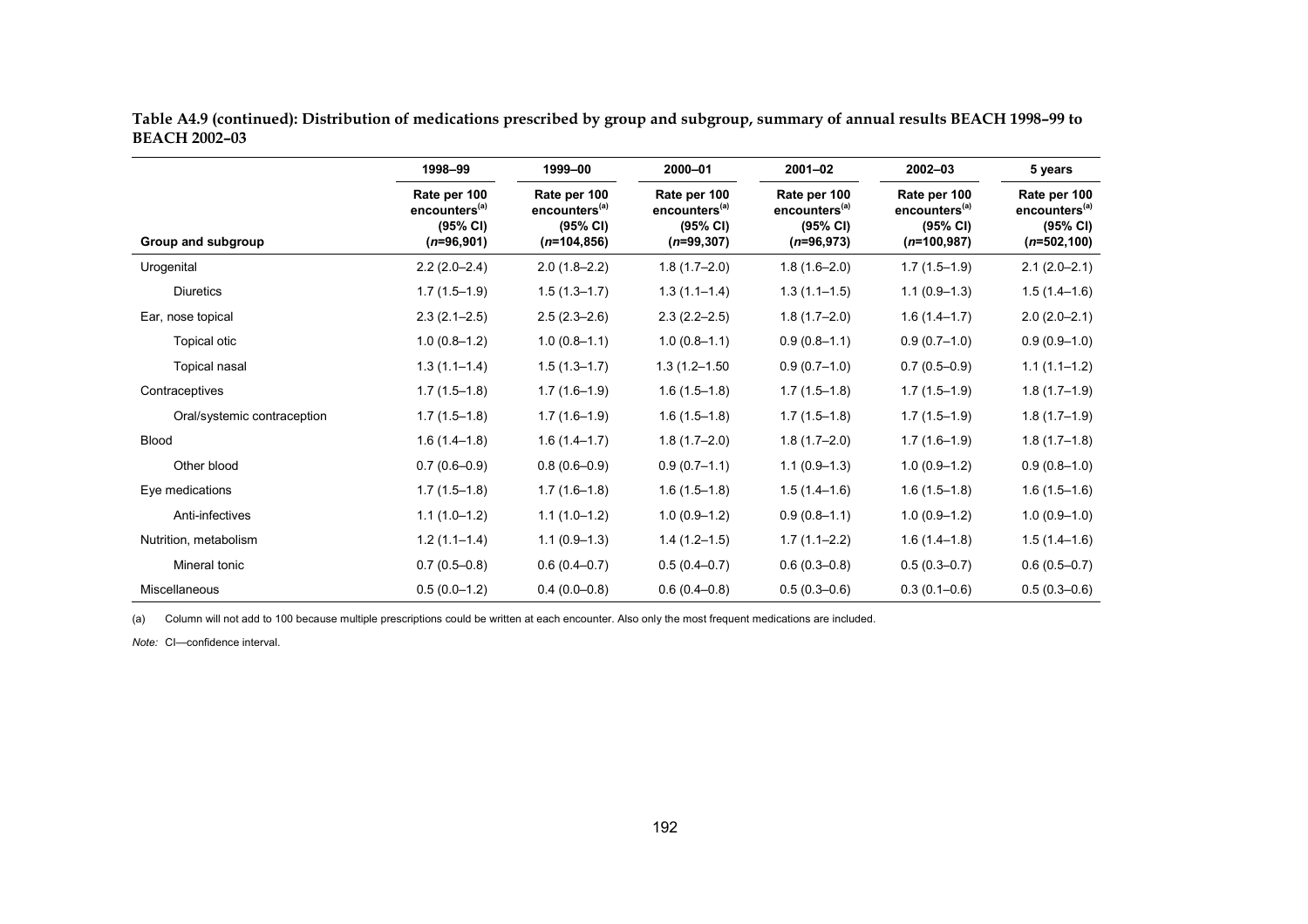|                                  | 1998-99                                                               | 1999-00                                                                 | 2000-01                                                                | $2001 - 02$                                                           | 2002-03                                                                | 5 years                                                                |
|----------------------------------|-----------------------------------------------------------------------|-------------------------------------------------------------------------|------------------------------------------------------------------------|-----------------------------------------------------------------------|------------------------------------------------------------------------|------------------------------------------------------------------------|
| Generic drug                     | Rate per 100<br>encounters <sup>(a)</sup><br>(95% CI)<br>$(n=96,901)$ | Rate per 100<br>encounters <sup>(a)</sup><br>(95% CI)<br>$(n=104, 856)$ | Rate per 100<br>encounters <sup>(a)</sup><br>(95% CI)<br>$(n=99, 307)$ | Rate per 100<br>encounters <sup>(a)</sup><br>(95% CI)<br>$(n=96,973)$ | Rate per 100<br>encounters <sup>(a)</sup><br>(95% CI)<br>$(n=100,987)$ | Rate per 100<br>encounters <sup>(a)</sup><br>(95% CI)<br>$(n=502,100)$ |
| Paracetamol                      | $3.9(3.6 - 4.3)$                                                      | $4.1(3.7 - 4.4)$                                                        | $3.9(3.5 - 4.4)$                                                       | $3.1(2.7-3.4)$                                                        | $3.1(2.7-3.6)$                                                         | $3.4(3.2 - 3.5)$                                                       |
| Amoxycillin                      | $3.2(2.9 - 3.5)$                                                      | $3.1(2.8 - 3.4)$                                                        | $3.2(2.9 - 3.5)$                                                       | $2.9(2.7-3.2)$                                                        | $3.1(2.8 - 3.5)$                                                       | $2.9(2.8-3.0)$                                                         |
| Paracetamol/codeine              | $2.7(2.4 - 2.9)$                                                      | $2.4(2.2 - 2.6)$                                                        | $2.2(2.0-2.4)$                                                         | $2.2(2.0-2.4)$                                                        | $2.0(1.8-2.2)$                                                         | $2.2(2.1 - 2.3)$                                                       |
| Salbutamol                       | $2.4(2.2 - 2.6)$                                                      | $2.4(2.2 - 2.6)$                                                        | $2.1(1.9-2.3)$                                                         | $2.0(1.8-2.2)$                                                        | $1.7(1.5-1.9)$                                                         | $2.0(1.9 - 2.0)$                                                       |
| Cefaclor monohydrate             | $2.2(1.8-2.6)$                                                        | $1.6(1.3 - 2.0)$                                                        | $1.6(1.3 - 2.0)$                                                       | $1.1(0.8-1.3)$                                                        | $1.0(0.7-1.3)$                                                         | $0.7(0.5-0.9)$                                                         |
| Cephalexin                       | $2.1(1.9 - 2.4)$                                                      | $2.1(1.8-2.3)$                                                          | $2.2(2.0-2.4)$                                                         | $2.0(1.8-2.2)$                                                        | $1.9(1.7-2.1)$                                                         | $1.9(1.9-2.0)$                                                         |
| Roxithromycin                    | $1.8(1.5 - 2.0)$                                                      | $1.8(1.6 - 2.0)$                                                        | $1.6(1.4-1.8)$                                                         | $1.4(1.2-1.6)$                                                        | $1.3(1.1-1.6)$                                                         | $1.6(1.5-1.7)$                                                         |
| Amoxycillin/potass. clavulanate  | $1.8(1.5 - 2.0)$                                                      | $1.6(1.4-1.8)$                                                          | $1.7(1.4-1.9)$                                                         | $1.6(1.3-1.8)$                                                        | $1.6(1.4-1.8)$                                                         | $1.5(1.5-1.6)$                                                         |
| Influenza virus vaccine          | $1.7(0.4 - 3.0)$                                                      | $1.5(0.9 - 2.1)$                                                        | $1.5(0.8 - 2.2)$                                                       | $1.5(0.8 - 2.2)$                                                      | $1.4(0.6-2.3)$                                                         | $1.5(1.2-1.9)$                                                         |
| Temazepam                        | $1.4(1.3-1.6)$                                                        | $1.4(1.3-1.6)$                                                          | $1.4(1.3-1.6)$                                                         | $1.3(1.2 - 1.5)$                                                      | $1.2(1.0-1.3)$                                                         | $1.4(1.3-1.5)$                                                         |
| Diclofenac sodium systemic       | $1.3(1.1 - 1.5)$                                                      | $1.3(1.1 - 1.5)$                                                        | $1.2(0.9-1.4)$                                                         | $0.9(0.7-1.1)$                                                        | $0.7(0.5 - 0.9)$                                                       | $1.0(0.9-1.1)$                                                         |
| Levonorgestrel/ethinyloestradiol | $1.2(1.1-1.4)$                                                        | $1.3(1.1 - 1.4)$                                                        | $1.2(1.1-1.4)$                                                         | $1.2(1.1-1.3)$                                                        | $1.1(1.0-1.3)$                                                         | $1.3(1.2 - 1.3)$                                                       |
| Doxycycline hydrochloride        | $1.2(1.0-1.3)$                                                        | $0.9(0.7-1.1)$                                                          | $0.9(0.7-1.1)$                                                         | $0.8(0.6-1.0)$                                                        | $0.7(0.5 - 0.9)$                                                       | $0.9(0.8-1.0)$                                                         |
| Diazepam                         | $1.1(0.9-1.3)$                                                        | $1.1(0.9-1.3)$                                                          | $1.0(0.9-1.2)$                                                         | $1.0(0.8-1.3)$                                                        | $1.0(0.8-1.2)$                                                         | $1.1(1.0-1.2)$                                                         |
| Erythromycin                     | $1.1(0.8-1.3)$                                                        | $0.7(0.5 - 0.9)$                                                        | $0.8(0.6 - 1.0)$                                                       | $0.6(0.4 - 0.8)$                                                      | $0.5(0.3 - 0.7)$                                                       | $0.7(0.6-0.8)$                                                         |
| Ranitidine                       | $1.0(0.9 - 1.1)$                                                      | $1.0(0.8-1.1)$                                                          | $1.0(0.9-1.2)$                                                         | $0.6(0.5 - 0.8)$                                                      | $0.5(0.3 - 0.6)$                                                       | $1.8(0.8 - 0.9)$                                                       |
| Atenolol                         | $1.0(0.8-1.1)$                                                        | $1.0(0.8-1.2)$                                                          | $0.9(0.7-1.1)$                                                         | $1.0(0.7 - 1.2)$                                                      | $0.8(0.6-1.0)$                                                         | $0.9(0.9-1.0)$                                                         |
| Frusemide (furosemide)           | $1.0(0.8-1.1)$                                                        | $0.8(0.6-1.0)$                                                          | $0.7(0.7-0.9)$                                                         | $0.7(0.5 - 0.9)$                                                      | $0.7(0.5 - 0.9)$                                                       | $0.8(0.7-0.9)$                                                         |
| Betamethasone topical            | $0.9(0.8 - 1.1)$                                                      | $0.9(0.7-1.0)$                                                          | $1.0(0.9-1.2)$                                                         | $0.9(0.7-1.0)$                                                        | $0.7(0.6 - 0.9)$                                                       | $0.9(0.8 - 0.9)$                                                       |
| Simvastatin                      | $0.9(0.8-1.1)$                                                        | $0.9(0.7-1.1)$                                                          | $0.9(0.7-1.1)$                                                         | $0.9(0.8 - 1.1)$                                                      | $0.9(0.7-1.0)$                                                         | $0.9(0.8-1.0)$                                                         |
| Chloramphenicol eye              | $0.9(0.8 - 1.1)$                                                      | $0.9(0.8-1.0)$                                                          | $0.9(0.7-1.0)$                                                         | $0.8(0.7-0.9)$                                                        | $0.9(0.8-1.1)$                                                         | $0.8(0.8-0.9)$                                                         |
| Metformin                        | $0.7(0.5 - 0.9)$                                                      | $0.7(0.5 - 0.9)$                                                        | $0.8(0.6 - 1.0)$                                                       | $0.9(0.8-1.1)$                                                        | $0.8(0.7-1.0)$                                                         | $0.8(0.7-0.8)$                                                         |
| Atorvastatin                     | $0.6(0.4 - 0.8)$                                                      | $0.8(0.6 - 0.9)$                                                        | $0.9(0.8 - 1.0)$                                                       | $1.0(0.9-1.2)$                                                        | $1.0(0.9-1.2)$                                                         | $0.9(0.8-1.0)$                                                         |

**Table A4.10: Most frequently prescribed medications, summary of annual results BEACH 1998–99 to BEACH 2002–03**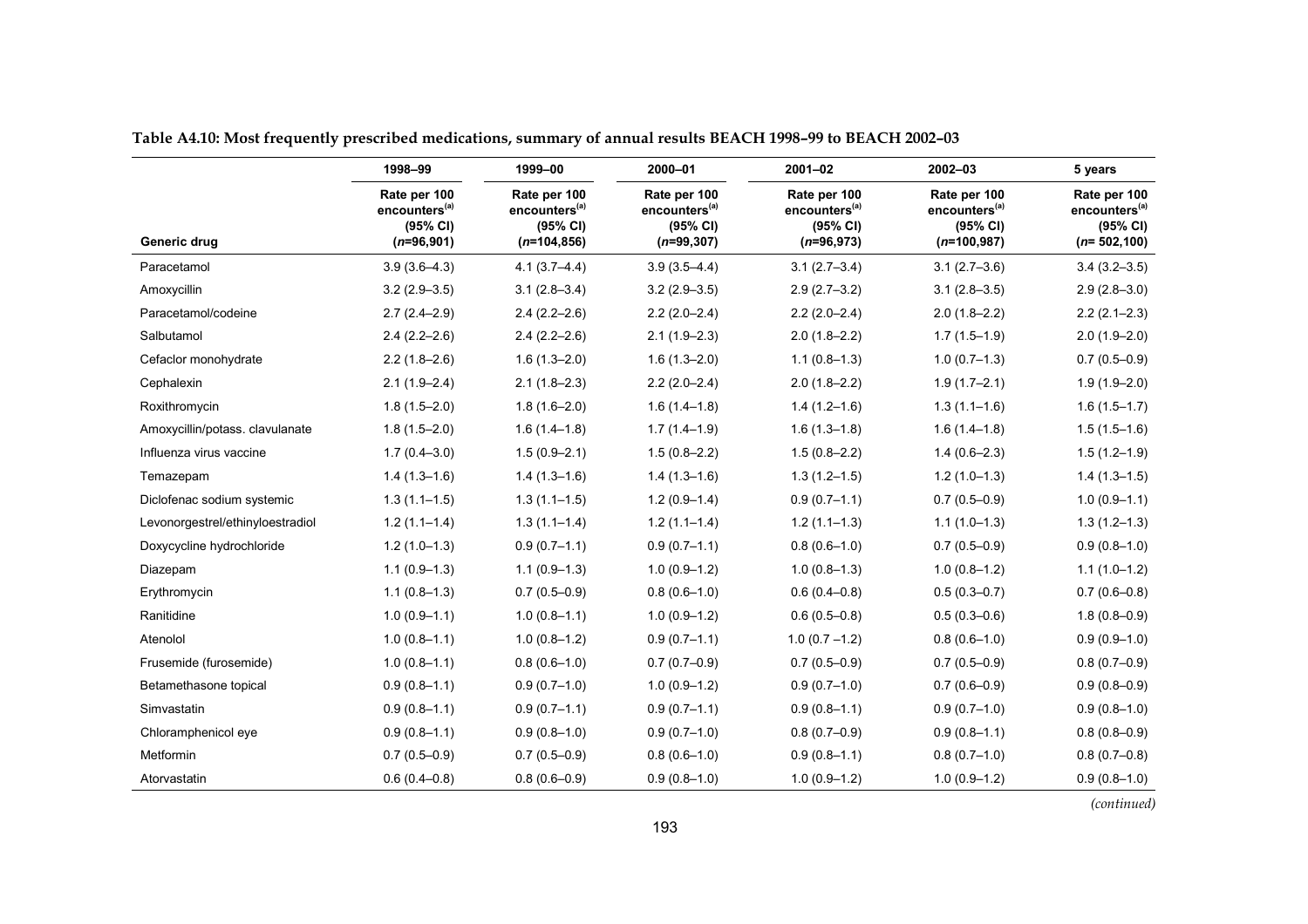|                                     | 1998-99                                                               | 1999-00                                                                 | 2000-01                                                                | $2001 - 02$                                                           | $2002 - 03$                                                            | 5 years                                                                 |
|-------------------------------------|-----------------------------------------------------------------------|-------------------------------------------------------------------------|------------------------------------------------------------------------|-----------------------------------------------------------------------|------------------------------------------------------------------------|-------------------------------------------------------------------------|
| Generic drug                        | Rate per 100<br>encounters <sup>(a)</sup><br>(95% CI)<br>$(n=96,901)$ | Rate per 100<br>encounters <sup>(a)</sup><br>(95% CI)<br>$(n=104, 856)$ | Rate per 100<br>encounters <sup>(a)</sup><br>(95% CI)<br>$(n=99, 307)$ | Rate per 100<br>encounters <sup>(a)</sup><br>(95% CI)<br>$(n=96,973)$ | Rate per 100<br>encounters <sup>(a)</sup><br>(95% CI)<br>$(n=100,987)$ | Rate per 100<br>encounters <sup>(a)</sup><br>(95% CI)<br>$(n=502, 100)$ |
| Omeprazole                          | $0.5(0.3 - 0.6)$                                                      | $0.4(0.3-0.6)$                                                          | $0.5(0.3 - 0.6)$                                                       | $0.8(0.7-1.0)$                                                        | $0.8(0.7-1.0)$                                                         | $0.8(0.8-0.9)$                                                          |
| Irbesartan                          | $0.5(0.3 - 0.8)$                                                      | $0.7(0.5-0.9)$                                                          | $0.8(0.6 - 0.9)$                                                       | $0.8(0.6 - 0.9)$                                                      | $0.8(0.7-1.0)$                                                         | $0.7(0.6 - 0.8)$                                                        |
| Tramadol                            | $0.0(0.0-0.0)$                                                        | $0.1(0.0-1.1)$                                                          | $0.2(0.0-0.5)$                                                         | $0.7(0.4 - 0.9)$                                                      | $1.0(0.8-1.1)$                                                         | $0.3(0.2 - 0.5)$                                                        |
| Celecoxib                           | $\sim$ $\sim$                                                         | $0.2(0.0-0.6)$                                                          | $2.1(1.9-2.4)$                                                         | $1.4(1.3-1.6)$                                                        | $1.1(0.9-1.2)$                                                         | $1.0(0.9-1.1)$                                                          |
| Rofecoxib                           | $\sim$ $\sim$                                                         | $\sim$ 10 $\pm$                                                         | $0.1(0.0-0.8)$                                                         | $1.2(1.0-1.5)$                                                        | $1.2(0.9-1.4)$                                                         | $0.5(0.3-0.6)$                                                          |
| Fluticasone/salmeterol              | $\sim$ $\sim$                                                         | $\sim$                                                                  | $0.2(0.0-0.6)$                                                         | $0.6(0.4-0.8)$                                                        | $0.9(0.7-1.1)$                                                         | $0.3(0.2 - 0.4)$                                                        |
| <b>Total prescribed medications</b> | 93.6 (91.2-96.1)                                                      | 93.8 (91.5-96.2)                                                        | 92.3 (89.9-94.7)                                                       | 88.0 (85.6-90.4)                                                      | 84.3 (81.8-86.9)                                                       | 89.4 (88.4-90.4)                                                        |

**Table A4.10 (continued): Most frequently prescribed medications, summary of annual results BEACH 1998–99 to BEACH 2002–03**

(a) Column will not add to 100 because multiple prescriptions could be written at each encounter.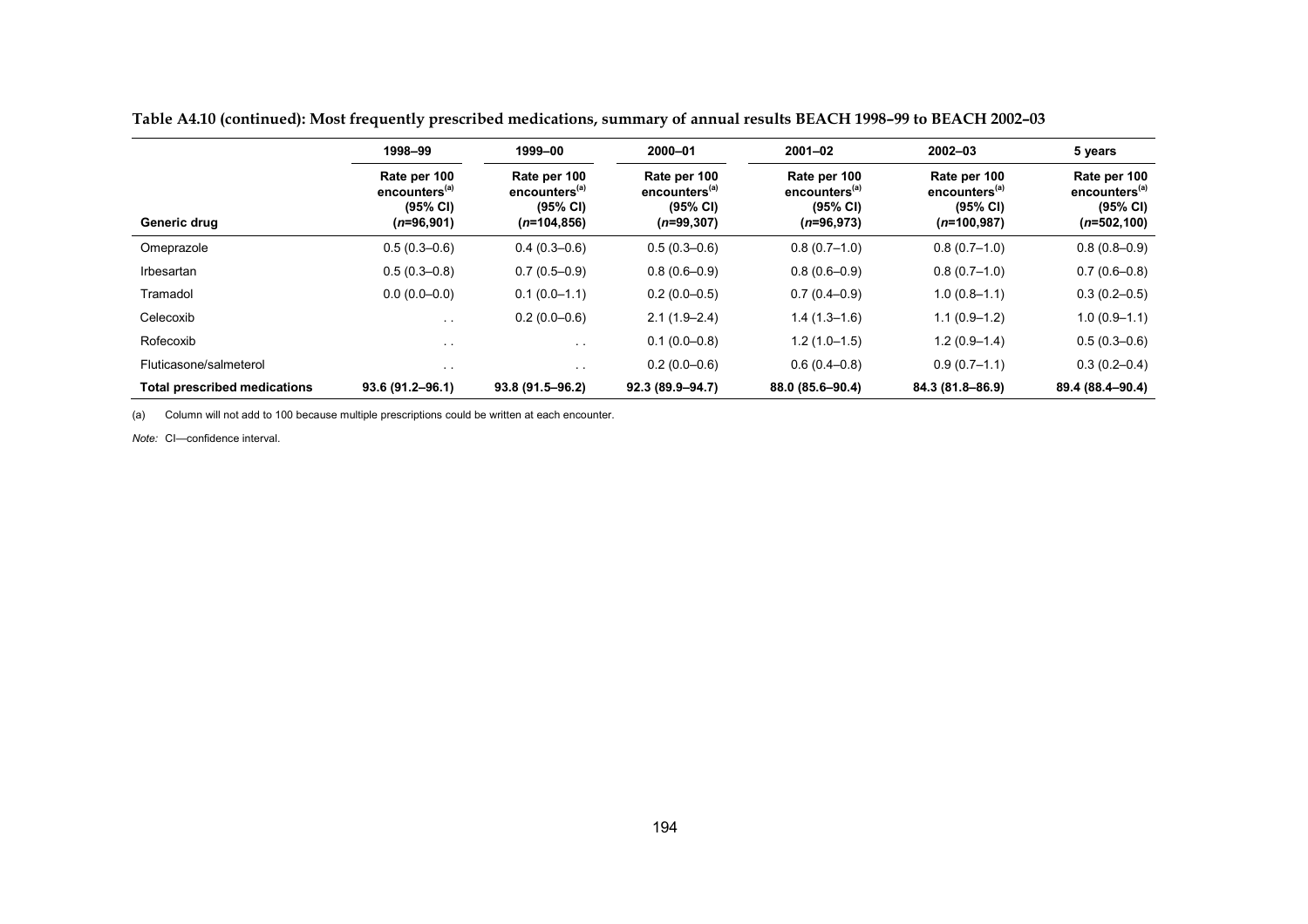|                                                                    | 1998-99                                                | 1999-00                                                  | 2000-01                                                | $2001 - 02$                                            | $2002 - 03$                                                            | 5 years                                                  |
|--------------------------------------------------------------------|--------------------------------------------------------|----------------------------------------------------------|--------------------------------------------------------|--------------------------------------------------------|------------------------------------------------------------------------|----------------------------------------------------------|
| ATC medication group                                               | Rate per 100<br>encounters<br>(95% CI)<br>$(n=96,901)$ | Rate per 100<br>encounters<br>(95% CI)<br>$(n=104, 856)$ | Rate per 100<br>encounters<br>(95% CI)<br>$(n=99,307)$ | Rate per 100<br>encounters<br>(95% CI)<br>$(n=96,973)$ | Rate per 100<br>encounters <sup>(a)</sup><br>(95% CI)<br>$(n=100,987)$ | Rate per 100<br>encounters<br>(95% CI)<br>$(n=502, 100)$ |
| Other analgesics & antipyretics                                    | $7.7(7.2 - 8.1)$                                       | $7.5(7.1 - 8.0)$                                         | $7.1(6.6 - 7.6)$                                       | $6.1(5.7-6.5)$                                         | $6.0(5.5 - 6.5)$                                                       | $6.5(6.4 - 6.7)$                                         |
| Beta-lactam antibacterials, penicillins                            | $6.2(5.8 - 6.5)$                                       | $6.2(5.8 - 6.6)$                                         | $6.1(5.8 - 6.5)$                                       | $6.0(5.6 - 6.3)$                                       | $5.9(5.5 - 6.3)$                                                       | $5.7(5.6 - 5.9)$                                         |
| Antiinflammatory/antirheumatic non-steroid                         | $4.5(4.2 - 4.7)$                                       | $4.5(4.3 - 4.8)$                                         | $5.7(5.4 - 6.0)$                                       | $5.3(5.0-5.5)$                                         | $4.8(4.5 - 5.0)$                                                       | $4.8(4.7 - 4.9)$                                         |
| Other beta-lactam antibacterials                                   | $4.3(4.0 - 4.7)$                                       | $4.0(3.7 - 4.4)$                                         | $4.0(3.6-4.3)$                                         | $3.2(3.0 - 3.5)$                                       | $3.0(2.8 - 3.2)$                                                       | $3.4(3.3 - 3.5)$                                         |
| ACE inhibitors, plain                                              | $3.4(3.2 - 3.7)$                                       | $3.3(3.1 - 3.5)$                                         | $2.9(2.7-3.1)$                                         | $2.8(2.6-3.0)$                                         | $2.5(2.3 - 2.7)$                                                       | $3.0(2.9 - 3.1)$                                         |
| Adrenergics inhalants                                              | $3.2(3.0 - 3.5)$                                       | $3.3(3.1 - 3.6)$                                         | $3.1(2.9 - 3.3)$                                       | $3.2(2.9 - 3.4)$                                       | $3.0(2.8 - 3.3)$                                                       | $3.0(2.9 - 3.1)$                                         |
| Macrolides /lincosamides/streptogramins                            | $2.9(2.7-3.2)$                                         | $2.8(2.6 - 3.0)$                                         | $2.8(2.5 - 3.0)$                                       | $2.4(2.2 - 2.6)$                                       | $2.3(2.0-2.5)$                                                         | $2.6(2.5-2.6)$                                           |
| Anti-depressants                                                   | $2.9(2.7-3.1)$                                         | $2.9(2.8 - 3.1)$                                         | $3.1(2.8-3.3)$                                         | $3.1(2.9-3.3)$                                         | $2.9(2.7-3.1)$                                                         | $3.1(3.0 - 3.2)$                                         |
| Other inhalants for obstructive airway diseases                    | $2.8(2.6 - 3.0)$                                       | $3.0(2.8 - 3.3)$                                         | $2.3(2.1 - 2.5)$                                       | $1.9(1.7-2.1)$                                         | $3.0(2.8 - 3.3)$                                                       | $2.3(2.2 - 2.3)$                                         |
| Viral vaccines                                                     | $2.6(1.9-3.3)$                                         | $2.6(2.2 - 3.0)$                                         | $2.6(2.2 - 3.0)$                                       | $2.6(2.2 - 3.0)$                                       | $2.4(2.0-2.9)$                                                         | $2.6(2.4 - 2.7)$                                         |
| Corticosteroids plain                                              | $2.2(2.1 - 2.4)$                                       | $2.3(2.1 - 2.4)$                                         | $2.6(2.4 - 2.9)$                                       | $2.4(2.2 - 2.6)$                                       | $2.2(2.0-2.3)$                                                         | $2.2(2.2-2.3)$                                           |
| Drugs for peptic ulcer and GORD                                    | $2.2(2.1 - 2.4)$                                       | $2.2(2.0-2.4)$                                           | $2.2(2.0-2.3)$                                         | $2.4(2.2 - 2.5)$                                       | $2.4(2.2 - 2.6)$                                                       | $2.2(2.2-2.3)$                                           |
| Anxiolytics                                                        | $2.1(1.9-2.3)$                                         | $2.1(1.9-2.3)$                                           | $2.0(1.8-2.2)$                                         | $1.9(1.7-2.2)$                                         | $1.9(1.7 - 2.1)$                                                       | $2.0(1.9 - 2.1)$                                         |
| Hypnotics & sedatives                                              | $1.9(1.8 - 2.2)$                                       | $1.9(1.7-2.1)$                                           | $1.9(1.7-2.1)$                                         | $1.9(1.7-2.1)$                                         | $1.7(1.5-1.9)$                                                         | $1.9(1.8 - 2.0)$                                         |
| Cholesterol & triglyceride reducers                                | $1.9(1.7 - 2.1)$                                       | $2.2(2.0-2.4)$                                           | $2.4(2.2 - 2.5)$                                       | $2.4(2.3 - 2.6)$                                       | $2.4(2.2 - 2.6)$                                                       | $2.2(2.2-2.3)$                                           |
| Beta-blocking agents plain                                         | $1.8(1.6 - 2.0)$                                       | $1.9(1.7-2.1)$                                           | $1.7(1.5-1.9)$                                         | $1.8(1.6 - 2.1)$                                       | $1.6(1.4-1.8)$                                                         | $1.8(1.7-1.8)$                                           |
| Hormonal contraceptives for systemic use                           | $1.8(1.6-1.9)$                                         | $1.9(1.7 - 2.0)$                                         | $1.8(1.7-2.0)$                                         | $1.9(1.7-2.0)$                                         | $1.9(1.7-2.1)$                                                         | $2.0(1.9 - 2.1)$                                         |
| Selective calcium channel blockers with mainly<br>vascular effects | $1.8(1.6-1.9)$                                         | $1.6(1.4-1.8)$                                           | $1.6(1.4-1.8)$                                         | $1.5(1.3 - 1.7)$                                       | $1.3(1.1-1.5)$                                                         | $1.6(1.5-1.6)$                                           |
| Opioids                                                            | $1.5(1.1-1.9)$                                         | $1.7(1.3 - 2.1)$                                         | $1.4(1.2-1.6)$                                         | $2.1(1.8-2.3)$                                         | $2.2(2.0-2.5)$                                                         | $1.8(1.7-2.0)$                                           |
| Oral blood glucose lowering drugs                                  | $1.5(1.2 - 1.7)$                                       | $1.5(1.2 - 1.7)$                                         | $1.7(1.4-1.9)$                                         | $1.9(1.6 - 2.1)$                                       | $1.6(1.3-1.8)$                                                         | $1.5(1.4-1.6)$                                           |
| <b>Total prescribed medications</b>                                | 93.6 (91.2-96.1)                                       | 93.8 (91.5-96.2)                                         | 92.3 (89.9-94.7)                                       | 88.0 (85.6-90.4)                                       | 84.3 (81.8-86.9)                                                       | 89.4 (88.4-90.4)                                         |

**Table A4.11: Distribution of medications prescribed by ATC medication group, summary of annual results BEACH 1998–99 to BEACH 2002–03**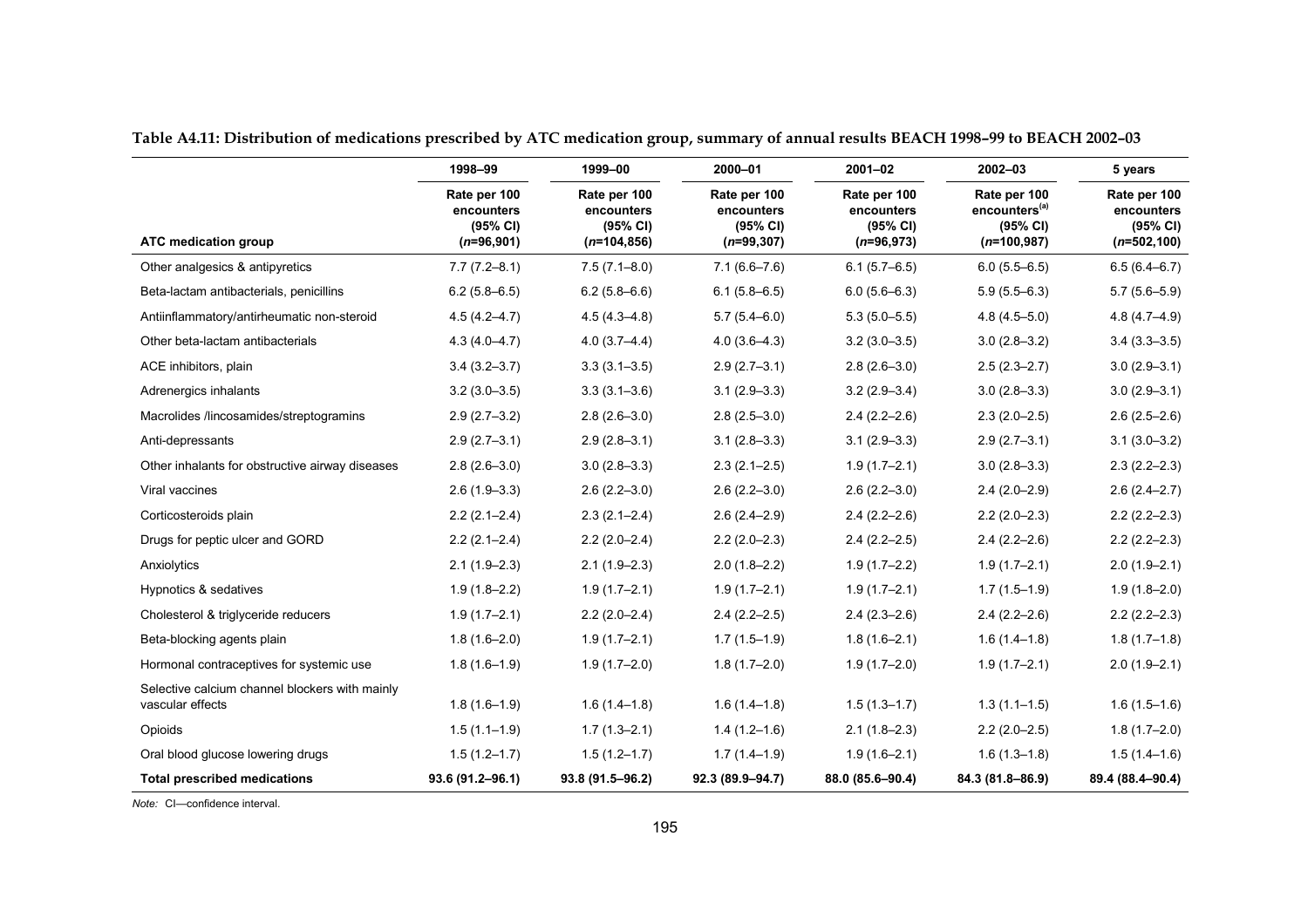|                                  | 1998-99                                                               | 1999-00                                                  | 2000-01                                                | $2001 - 02$                                            | $2002 - 03$                                                            | 5 years                                                  |
|----------------------------------|-----------------------------------------------------------------------|----------------------------------------------------------|--------------------------------------------------------|--------------------------------------------------------|------------------------------------------------------------------------|----------------------------------------------------------|
| <b>Generic medication</b>        | Rate per 100<br>encounters <sup>(a)</sup><br>(95% CI)<br>$(n=96,901)$ | Rate per 100<br>encounters<br>(95% CI)<br>$(n=104, 856)$ | Rate per 100<br>encounters<br>(95% CI)<br>$(n=99,307)$ | Rate per 100<br>encounters<br>(95% CI)<br>$(n=96,973)$ | Rate per 100<br>encounters <sup>(a)</sup><br>(95% CI)<br>$(n=100,987)$ | Rate per 100<br>encounters<br>(95% CI)<br>$(n=502, 100)$ |
| Paracetamol                      | $2.4(1.8-2.9)$                                                        | $2.5(2.0-3.0)$                                           | $2.4(1.8-2.9)$                                         | $2.1(1.7-2.6)$                                         | $2.6(2.1 - 3.0)$                                                       | $2.2(2.1 - 2.4)$                                         |
| Chlorpheniramine/phenylephrine   | $0.3(0.0-0.7)$                                                        | $0.3(0.0-0.7)$                                           | $0.1(0.0-0.5)$                                         | $0.1(0.0-0.4)$                                         | $0.1(0.0-0.7)$                                                         | $0.1(0.0-0.3)$                                           |
| Clotrimazole topical             | $0.2(0.0-0.4)$                                                        | $0.2(0.0-0.4)$                                           | $0.2(0.0-0.5)$                                         | $0.2(0.0-0.4)$                                         | $0.2(0.0-0.4)$                                                         | $0.2(0.1-0.3)$                                           |
| Paracetamol/Codeine              | $0.2(0.0-0.6)$                                                        | $0.3(0.0-0.8)$                                           | $0.2(0.0-0.5)$                                         | $0.2(0.0-0.5)$                                         | $0.1(0.0-0.5)$                                                         | $0.2(0.1 - 0.4)$                                         |
| Ibuprofen                        | $0.2(0.0-0.5)$                                                        | $0.3(0.0-0.7)$                                           | $0.5(0.2 - 0.8)$                                       | $0.5(0.2 - 0.8)$                                       | $0.7(0.1-1.3)$                                                         | $0.4(0.3-0.5)$                                           |
| Loratadine                       | $0.2(0.0-0.5)$                                                        | $0.3(0.0-0.6)$                                           | $0.2(0.0-0.6)$                                         | $0.3(0.0-0.5)$                                         | $0.3(0.0-0.6)$                                                         | $0.2(0.1 - 0.4)$                                         |
| Diclofenac diethyl topical       | $0.2(0.0-0.5)$                                                        | $0.2(0.0-0.5)$                                           | $0.2(0.0-0.6)$                                         | $0.2(0.0-0.5)$                                         | $0.2(0.0-0.5)$                                                         | $0.2(0.1-0.3)$                                           |
| Aspirin                          | $0.2(0.0-0.4)$                                                        | $0.2(0.0-0.6)$                                           | $0.1(0.0-0.5)$                                         | $0.2(0.0-0.5)$                                         | $0.2(0.0-0.4)$                                                         | $0.2(0.1-0.3)$                                           |
| Pseudoephedrine                  | $0.2(0.0-0.5)$                                                        | $0.2(0.0-0.6)$                                           | $0.2(0.0-0.6)$                                         | $0.1(0.0-0.5)$                                         | $0.1(0.0-0.6)$                                                         | $0.1(0.0-0.3)$                                           |
| <b>Total advised medications</b> | $8.8(8.0 - 9.6)$                                                      | $9.4(8.6 - 10.2)$                                        | $9.0(8.1 - 9.8)$                                       | $8.9(8.1 - 9.6)$                                       | $10.2(9.2 - 11.1)$                                                     | $9.0(8.8-9.3)$                                           |

**Table A4.12: Most frequently advised over-the-counter medications, summary of annual results BEACH 1998–99 to BEACH 2001–02**

(a) Only those medications supplied at a rate of 0.2 per 100 encounters or more in 1998–99 are included.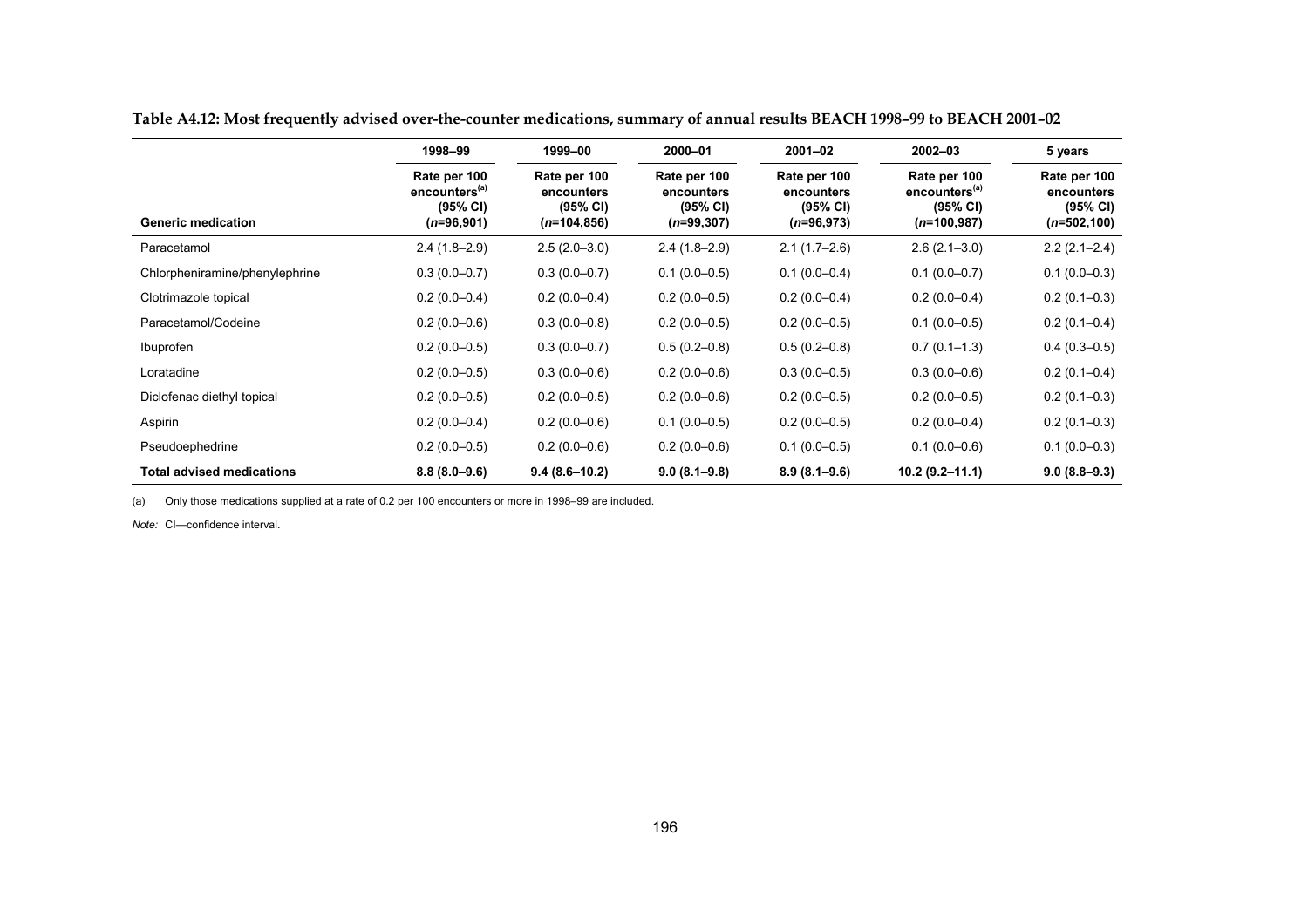|                                              | 1998-99                                                                      | 1999-00                                                  | 2000-01                                                | $2001 - 02$                                            | $2002 - 03$                                                            | 5 years                                                  |
|----------------------------------------------|------------------------------------------------------------------------------|----------------------------------------------------------|--------------------------------------------------------|--------------------------------------------------------|------------------------------------------------------------------------|----------------------------------------------------------|
| <b>Generic medication</b>                    | Rate per 100<br>encounters <sup>(a)</sup><br>(95% CI)<br>( <i>n</i> =96,901) | Rate per 100<br>encounters<br>(95% CI)<br>$(n=104, 856)$ | Rate per 100<br>encounters<br>(95% CI)<br>$(n=99,307)$ | Rate per 100<br>encounters<br>(95% CI)<br>$(n=96,973)$ | Rate per 100<br>encounters <sup>(a)</sup><br>(95% CI)<br>$(n=100,987)$ | Rate per 100<br>encounters<br>(95% CI)<br>$(n=502, 100)$ |
| Influenza virus vaccine                      | $0.8(0.0-2.2)$                                                               | $0.7(0.0-1.7)$                                           | $0.6(0.0-1.4)$                                         | $0.9(0.0 - 2.1)$                                       | $0.7(0.0-0.9)$                                                         | $0.8(0.3 - 1.3)$                                         |
| Triple antigen(diphtheria/pertussis/tetanus) | $0.4(0.1-0.7)$                                                               | $0.3(0.1 - 0.6)$                                         | $0.2(0.0-0.7)$                                         | $0.2(0.0-0.6)$                                         | $0.1(0.0 - 0.6)$                                                       | $0.3(0.1 - 0.4)$                                         |
| Polio vaccine oral sabin/injection           | $0.4(0.1-0.6)$                                                               | $0.4(0.1-0.7)$                                           | $0.3(0.0-0.6)$                                         | $0.3(0.0-0.7)$                                         | $0.3(0.0-0.7)$                                                         | $0.3(0.2 - 0.5)$                                         |
| Haemophilus B vaccine                        | $0.3(0.0-0.6)$                                                               | $0.3(0.1-0.6)$                                           | $0.2(0.0-0.6)$                                         | $0.2(0.0-0.5)$                                         | $0.2(0.0-0.6)$                                                         | $0.2(0.1 - 0.4)$                                         |
| Mumps/Measles/Rubella vaccine                | $0.2(0.0-0.5)$                                                               | $0.2(0.0-0.5)$                                           | $0.2(0.0-0.5)$                                         | $0.2(0.0-0.5)$                                         | $0.1(0.0 - 0.4)$                                                       | $0.2(0.0-0.3)$                                           |
| ADT/CDT (diphtheria/tetanus) vaccine         | $0.2(0.0-0.6)$                                                               | $0.3(0.0-0.5)$                                           | $0.2(0.0-0.4)$                                         | $0.1(0.0-0.5)$                                         | $0.1(0.0-0.5)$                                                         | $0.2(0.1-0.3)$                                           |
| Hepatitis B vaccine                          | $0.2(0.0-0.6)$                                                               | $0.2(0.0-0.6)$                                           | $0.2(0.0-0.5)$                                         | $0.1(0.0-0.5)$                                         | $0.1(0.0 - 0.4)$                                                       | $0.2(0.0-0.3)$                                           |
| Celecoxib                                    | $\sim$ $\sim$                                                                | $\sim$ $\sim$                                            | $0.3(0.0-0.7)$                                         | $0.2(0.0-0.5)$                                         | $0.1(0.0 - 0.5)$                                                       | $0.1(0.0-0.3)$                                           |
| Rofecoxib                                    | $\sim$ $\sim$                                                                | $\sim$ $\sim$                                            | $\sim$ $\sim$                                          | $0.3(0.0-0.5)$                                         | $0.2(0.0-0.6)$                                                         | $0.1(0.0-0.3)$                                           |
| <b>Total GP supplied medications</b>         | $8.8(8.0 - 9.6)$                                                             | $6.9(5.8 - 7.9)$                                         | $6.9(5.7-8.1)$                                         | 7.6 (6.3–9.0)                                          | $9.3(7.6 - 11.0)$                                                      | $8.1(7.7-8.6)$                                           |

**Table A4.13: Medications most frequently supplied by GPs, summary of annual results BEACH 1998–99 to BEACH 2001–02**

(a) Only those medications supplied at a rate of 0.2 per 100 encounters or more in 1998–99 are included with the exception of celecoxib and rofecoxib which are reported for years after acceptance on the PBS.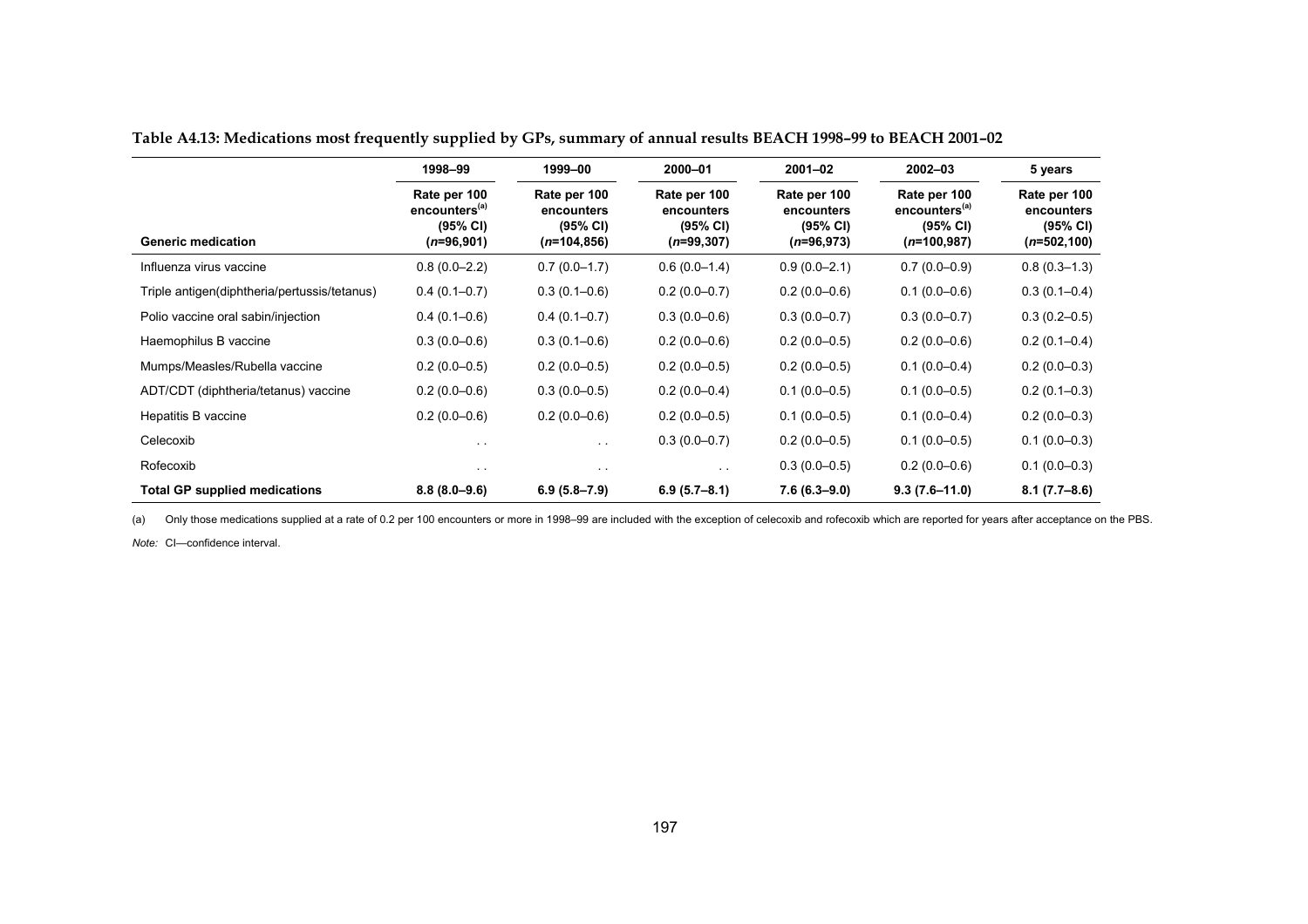|                                                   | 1998-99                                                               | 1999-00                                                                 | 2000-01                                                               | $2001 - 02$                                                           | $2002 - 03$                                                            | 5 years                                                                 |
|---------------------------------------------------|-----------------------------------------------------------------------|-------------------------------------------------------------------------|-----------------------------------------------------------------------|-----------------------------------------------------------------------|------------------------------------------------------------------------|-------------------------------------------------------------------------|
| Problem managed                                   | Rate per 100<br>encounters <sup>(a)</sup><br>(95% CI)<br>$(n=96,901)$ | Rate per 100<br>encounters <sup>(a)</sup><br>(95% CI)<br>$(n=104, 856)$ | Rate per 100<br>encounters <sup>(a)</sup><br>(95% CI)<br>$(n=99,307)$ | Rate per 100<br>encounters <sup>(a)</sup><br>(95% CI)<br>$(n=96,973)$ | Rate per 100<br>encounters <sup>(a)</sup><br>(95% CI)<br>$(n=100,987)$ | Rate per 100<br>encounters <sup>(a)</sup><br>(95% CI)<br>$(n=502, 100)$ |
| Depression*                                       | $1.6(1.4-1.8)$                                                        | $1.6(1.4-1.8)$                                                          | $1.8(1.6 - 2.1)$                                                      | $1.7(1.5-1.9)$                                                        | $1.7(1.5-2.0)$                                                         | $1.9(1.8-2.0)$                                                          |
| <b>URTI</b>                                       | $1.2(0.9-1.6)$                                                        | $1.4(1.1-1.7)$                                                          | $1.7(1.4-2.1)$                                                        | $2.0(1.6-2.4)$                                                        | $1.8(1.5-2.2)$                                                         | $1.5(1.5-1.6)$                                                          |
| Hypertension*                                     | $0.9(0.7-1.1)$                                                        | $1.1(0.8-1.3)$                                                          | $1.4(1.0-1.8)$                                                        | $1.4(1.1-1.6)$                                                        | $1.5(1.1-1.9)$                                                         | $1.3(1.2-1.3)$                                                          |
| Anxiety*                                          | $0.8(0.6 - 0.9)$                                                      | $0.8(0.6-1.0)$                                                          | $0.8(0.6-1.0)$                                                        | $0.8(0.7-1.0)$                                                        | $0.7(0.5-0.9)$                                                         | $0.8(0.8-0.9)$                                                          |
| Lipid disorder                                    | $0.7(0.5 - 0.9)$                                                      | $0.8(0.6-1.0)$                                                          | $1.0(0.8-1.3)$                                                        | $1.0(0.8-1.2)$                                                        | $0.9(0.7-1.1)$                                                         | $0.9(0.8-0.9)$                                                          |
| Diabetes*                                         | $0.7(0.5-0.9)$                                                        | $0.8(0.6-1.0)$                                                          | $0.9(0.7-1.1)$                                                        | $1.0(0.8-1.2)$                                                        | $0.8(0.7-1.0)$                                                         | $0.8(0.8-0.9)$                                                          |
| Gastroenteritis, presumed infection               | $0.6(0.3 - 0.8)$                                                      | $0.5(0.3 - 0.8)$                                                        | $0.6(0.3 - 0.9)$                                                      | $0.6(0.4-0.8)$                                                        | $0.6(0.4-0.8)$                                                         | $0.5(0.5-0.6)$                                                          |
| Asthma                                            | $0.6(0.3-0.8)$                                                        | $0.6(0.3 - 0.8)$                                                        | $0.6(0.4-0.8)$                                                        | $0.7(0.4 - 0.9)$                                                      | $0.6(0.3 - 0.8)$                                                       | $0.6(0.6-0.6)$                                                          |
| Back complaint*                                   | $0.5(0.3 - 0.8)$                                                      | $0.6(0.4-0.8)$                                                          | $0.6(0.4 - 0.8)$                                                      | $0.6(0.4 - 0.8)$                                                      | $0.6(0.3 - 0.8)$                                                       | $0.6(0.6-0.6)$                                                          |
| Sprain/strain*                                    | $0.5(0.3 - 0.7)$                                                      | $0.5(0.3 - 0.7)$                                                        | $0.6(0.4 - 0.9)$                                                      | $0.6(0.4 - 0.8)$                                                      | $0.4(0.4-0.5)$                                                         | $0.5(0.5-0.6)$                                                          |
| Total problems managed with clinical<br>treatment | 28.7 (27.3-30.2)                                                      | $30.4(28.9 - 31.9)$                                                     | $32.8(31.1 - 34.5)$                                                   | $33.5(31.8 - 35.2)$                                                   | 32.8 (31.0-34.7)                                                       | $33.2(32.5 - 33.9)$                                                     |

**Table A4.14: The ten most common problems managed with a clinical treatment, summary of annual results BEACH 1998–99 to BEACH 2002–03**

(a) Rate of provision of clinical treatment for selected problem per 100 total encounters.

\*Includes multiple ICPC-2 or ICPC-2 PLUS codes (see Appendix 3).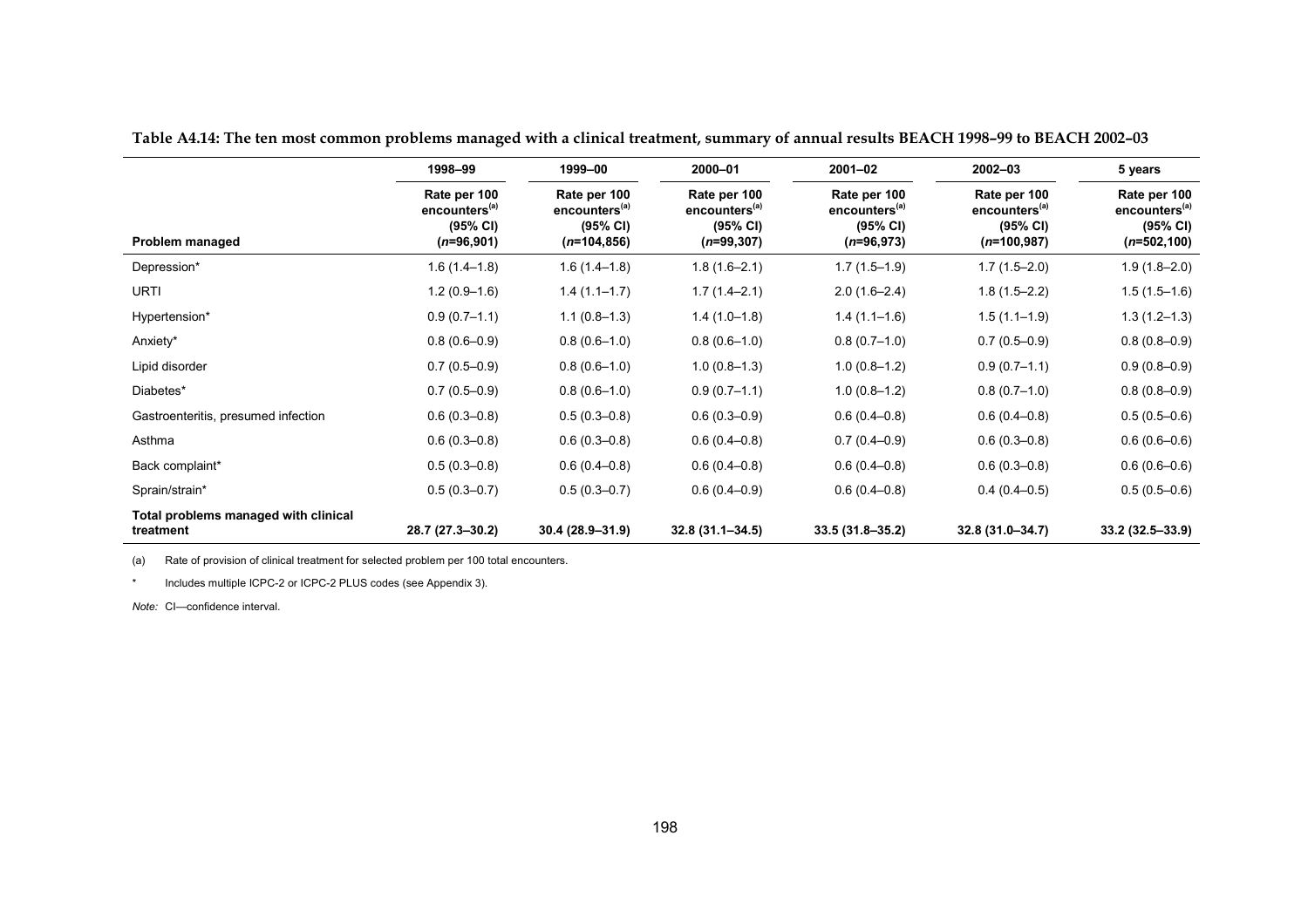|                                     | 1998-99                                               | 1999–00<br>2000-01                                     | $2001 - 02$                                           | $2002 - 03$                                           | 5 years                                                |                                                         |  |
|-------------------------------------|-------------------------------------------------------|--------------------------------------------------------|-------------------------------------------------------|-------------------------------------------------------|--------------------------------------------------------|---------------------------------------------------------|--|
|                                     | Per cent of<br>encounters<br>(95% CI)<br>$(n=96,901)$ | Per cent of<br>encounters<br>(95% CI)<br>$(n=104,856)$ | Per cent of<br>encounters<br>(95% CI)<br>$(n=99,307)$ | Per cent of<br>encounters<br>(95% CI)<br>$(n=96,973)$ | Per cent of<br>encounters<br>(95% CI)<br>$(n=100.987)$ | Per cent of<br>encounters<br>(95% CI)<br>$(n=502, 100)$ |  |
| No tests ordered                    | 81.9 (81.3-82.5)                                      | 81.1 (80.5–81.7)                                       | $80.7(80.1 - 81.3)$                                   | 80.8 (80.2-81.4)                                      | 79.7 (79.0–80.3)                                       | 79.8 (79.5-80.1)                                        |  |
| At least one pathology test ordered | $13.2(12.8 - 13.7)$                                   | $13.8(13.3 - 14.3)$                                    | $13.8(13.3 - 14.3)$                                   | $14.0(13.5 - 14.5)$                                   | 14.7 (14.2–15.3)                                       | $14.9(14.7 - 15.1)$                                     |  |
| At least one imaging ordered        | $6.3(6.0 - 6.6)$                                      | $6.7(6.4 - 7.0)$                                       | $6.8(6.5 - 7.1)$                                      | $6.9(6.6 - 7.2)$                                      | $7.5(7.1 - 7.8)$                                       | $7.1(7.0 - 7.3)$                                        |  |

**Table A4.15: Number of encounters where pathology, imaging ordered, summary of annual results BEACH 1998–99 to BEACH 2002–03**

*Note:* CI—confidence interval.

#### **Table A4.16 (a): Distribution of pathology orders across pathology groups, summary of annual results BEACH 1998–99 to BEACH 2000–01**

|                        | 1998-99                                                | 1999-00                                                 | $2000 - 01^{(a)}$                                      |
|------------------------|--------------------------------------------------------|---------------------------------------------------------|--------------------------------------------------------|
| Pathology test ordered | Rate per 100<br>encounters<br>(95% CI)<br>$(n=96,901)$ | Rate per 100<br>encounters<br>(95% CI)<br>$(n=104,700)$ | Rate per 100<br>encounters<br>(95% CI)<br>$(n=99,307)$ |
| Chemical               | 11.3 (10.6-11.9)                                       | 12.1 (11.4–12.8)                                        | 15.4 (14.6-16.2)                                       |
| Haematology            | $5.1(4.8 - 5.4)$                                       | $5.1(4.8 - 5.4)$                                        | $5.7(5.3 - 6.0)$                                       |
| Microbiology           | $4.1(3.8 - 4.4)$                                       | $4.6(4.3 - 4.9)$                                        | $4.5(4.2 - 4.7)$                                       |
| Cytology               | $1.6(1.3 - 1.8)$                                       | $1.5(1.3 - 1.8)$                                        | $1.5(1.2 - 1.8)$                                       |
| Other NEC              | $1.3(0.9 - 1.7)$                                       | $1.6(1.2 - 2.0)$                                        | $1.1(0.8-1.3)$                                         |
| Infertility/pregnancy  | $0.5(0.3 - 0.6)$                                       | $0.4(0.2 - 0.6)$                                        | $0.3(0.0-0.6)$                                         |
| Tissue pathology       | $0.4(0.3-0.6)$                                         | $0.5(0.3 - 0.7)$                                        | $0.5(0.2 - 0.7)$                                       |
| Immunology             | $0.4(0.1 - 0.7)$                                       | $0.5(0.2 - 0.8)$                                        | $0.5(0.3 - 0.8)$                                       |
| Simple test; other     | $0.0(0.0-0.4)$                                         | $0.0(0.0-0.7)$                                          | $0.1(0.0-0.5)$                                         |
| Total pathology tests  | 24.6 (23.6-25.7)                                       | 26.3 (25.2-27.5)                                        | 29.4 (28.2-30.7)                                       |

(a) Data collection method and coding system changed at the end of the third year of BEACH. Years 1 and 2 are not comparable with years 3 to 5.